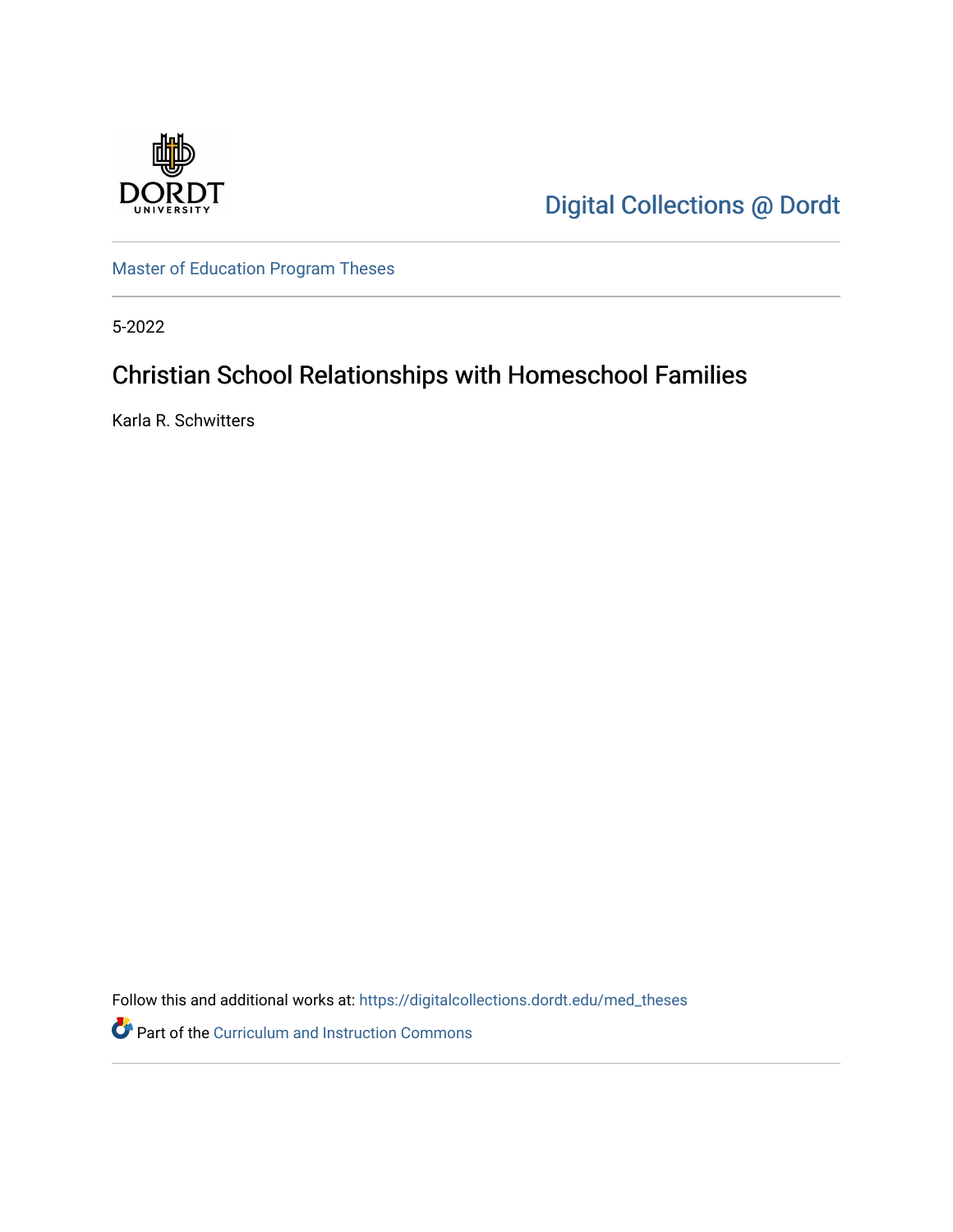## Christian School Relationships with Homeschool Families

## **Abstract**

This mixed-methods study began with a survey sent to all CSI superintendents followed up by interviews with a purposeful sample of six school leaders to discover perceived relationship models that exist between Christian schools and homeschool families. Analysis of the qualitative and quantitative data was done with the intention of gaining a deeper understanding of the current relationship models that exist between Christian schools and homeschool families and to understand the benefits and barriers of the given relationship models. The results of the study suggest that nearly 60% of Christian schools surveyed are choosing some form of relationship with homeschool families, and for many of those schools, the benefits that come with the relationship outweigh the barriers. While the study does not give enough evidence to prove that having an inclusive relationship between Christian schools and home school families is a best practice, it does offer many recommendations for schools who would like to explore the possibility of an inclusive or partially inclusive relationship.

Document Type

Thesis

Degree Name Master of Education (MEd)

Department Graduate Education

First Advisor Patricia C. Kornelis

Keywords Christian schools, home schooling, families, cooperation

Subject Categories Curriculum and Instruction | Education

## **Comments**

Action Research Thesis Submitted in Partial Fulfillment Of the Requirements for the Degree of Master of **Education**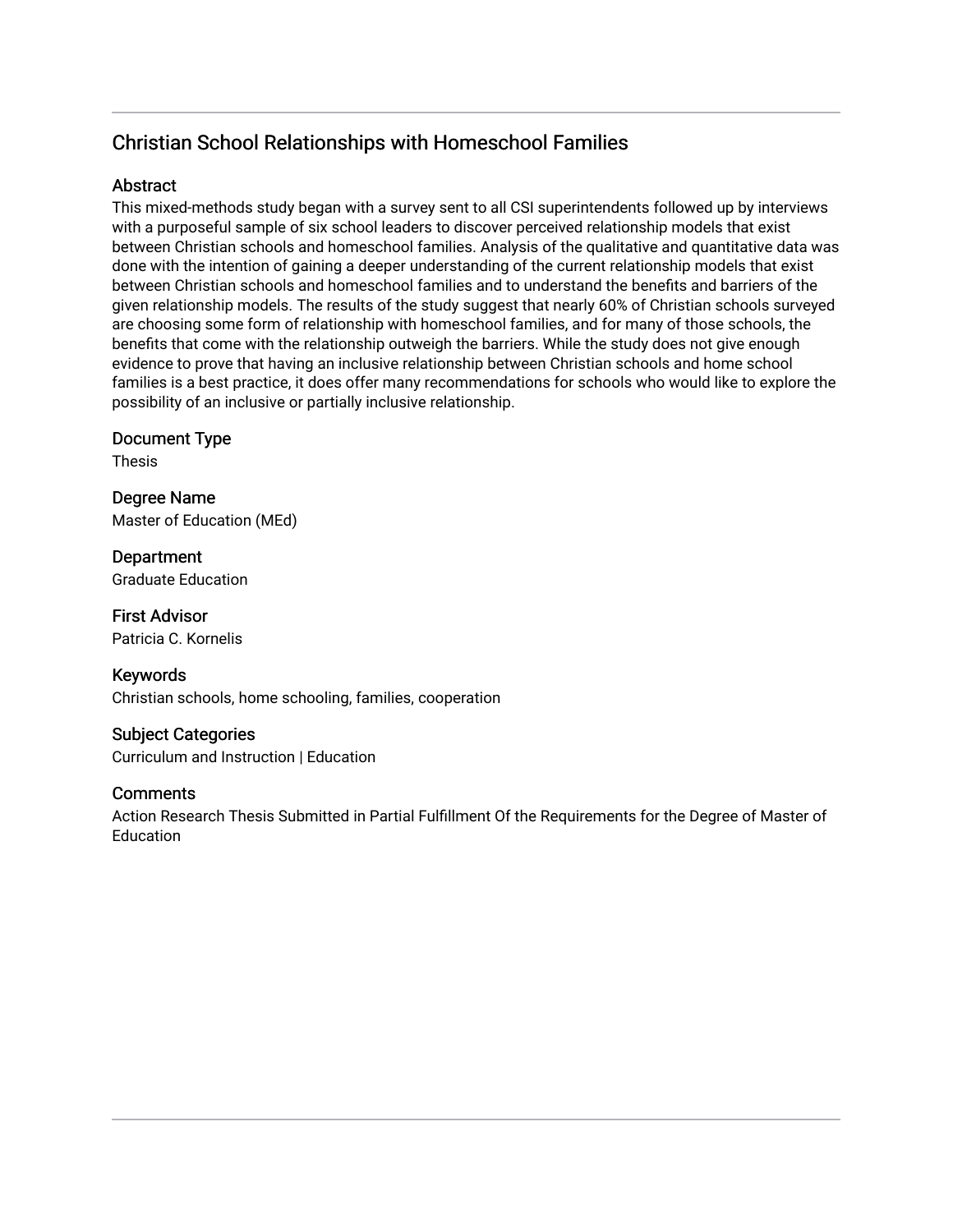Christian School Relationships with Homeschool Families

By

Karla R. Schwitters

B.A. Dordt University, 2002

Action Research Thesis Submitted in Partial Fulfillment Of the Requirements for the Degree of Master of Education

> Department of Education Dordt College Sioux Center, Iowa May 2022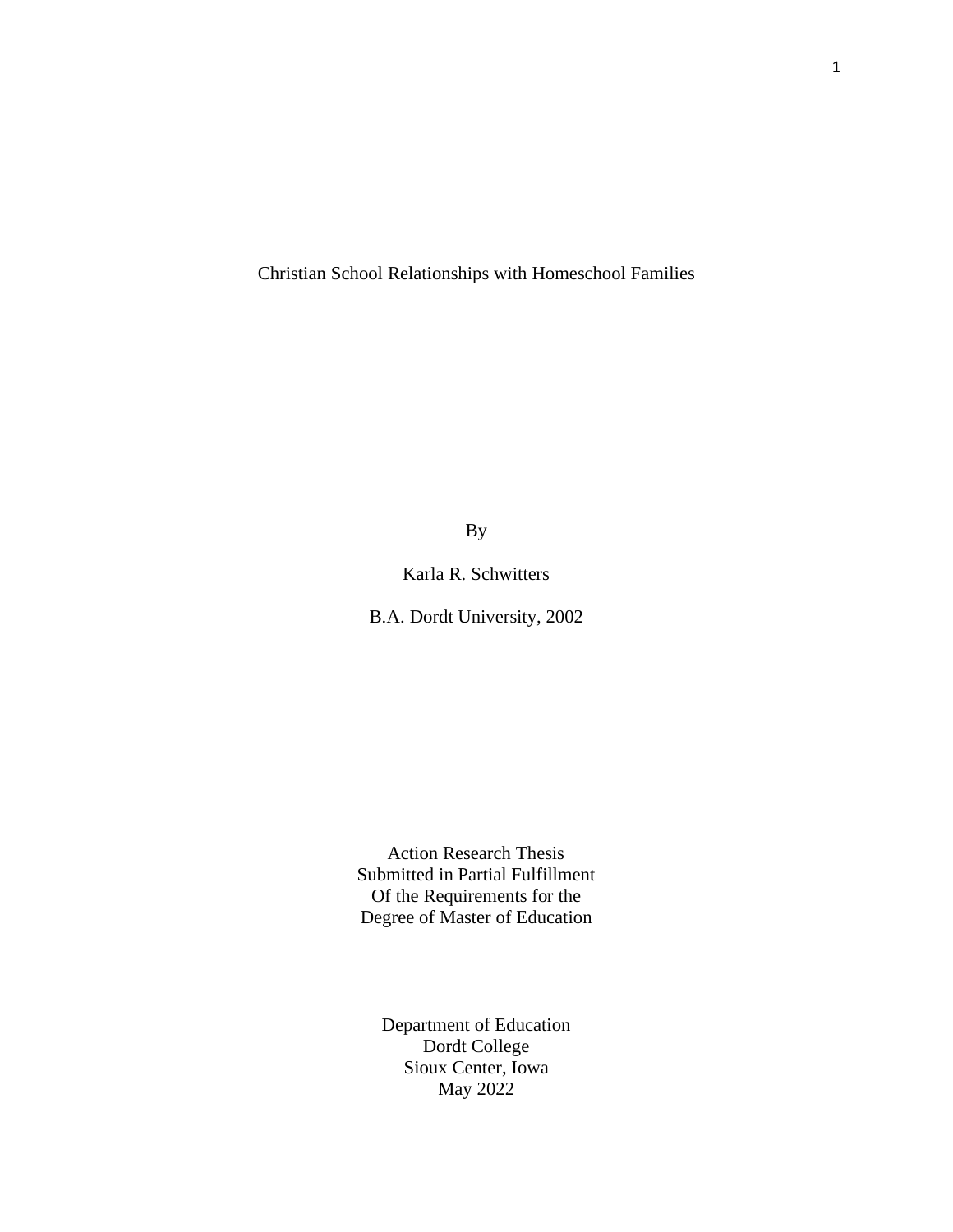## **Table of Contents**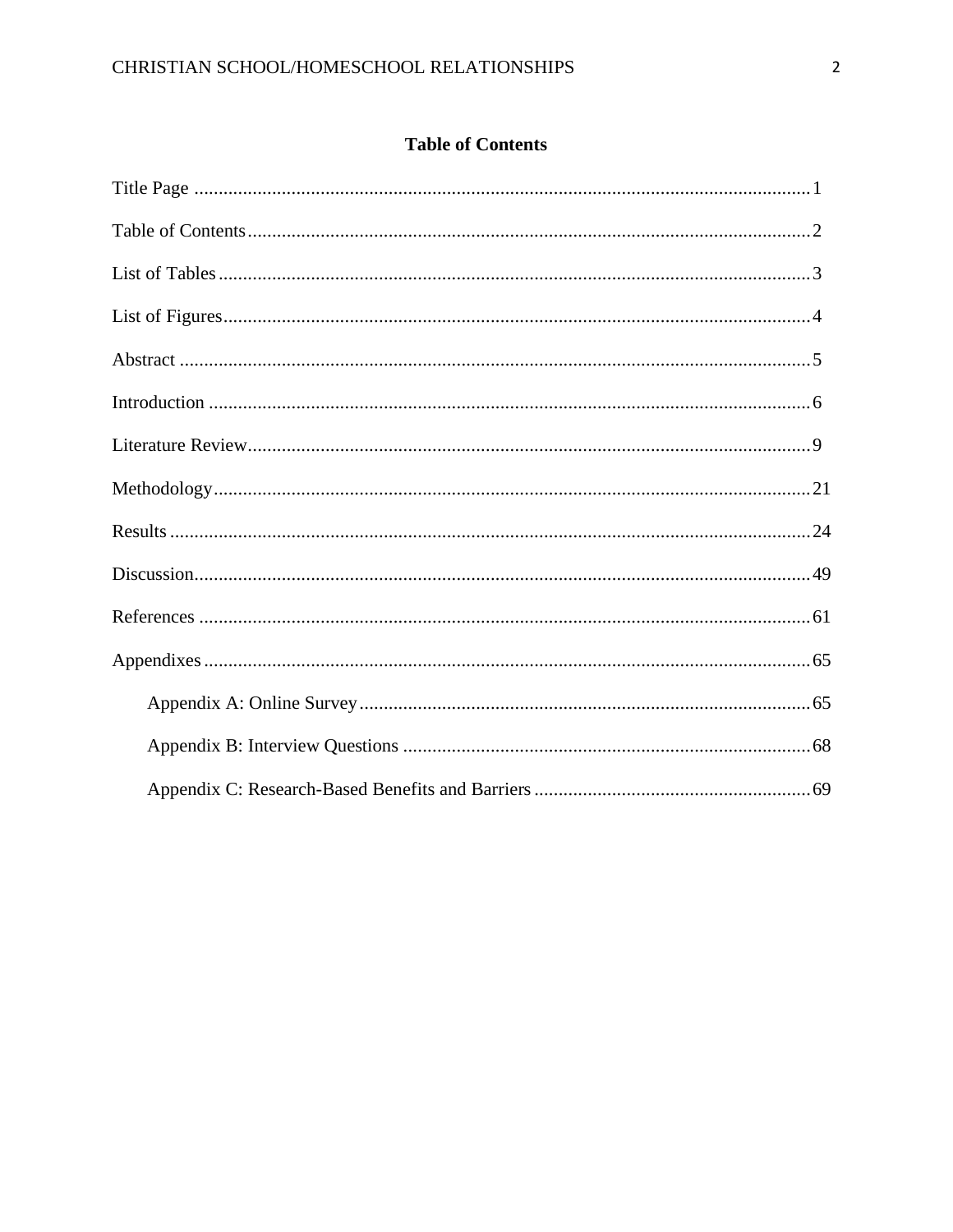## **List of Tables**

| Table | Page                                                                          |
|-------|-------------------------------------------------------------------------------|
|       |                                                                               |
|       |                                                                               |
|       |                                                                               |
|       |                                                                               |
|       |                                                                               |
|       |                                                                               |
|       |                                                                               |
|       |                                                                               |
|       | 9. Mean Response to Benefits of a Christian School/Homeschool Relationship 33 |
|       | 10. Mean Response to Barriers of a Christian School/Homeschool Relationship34 |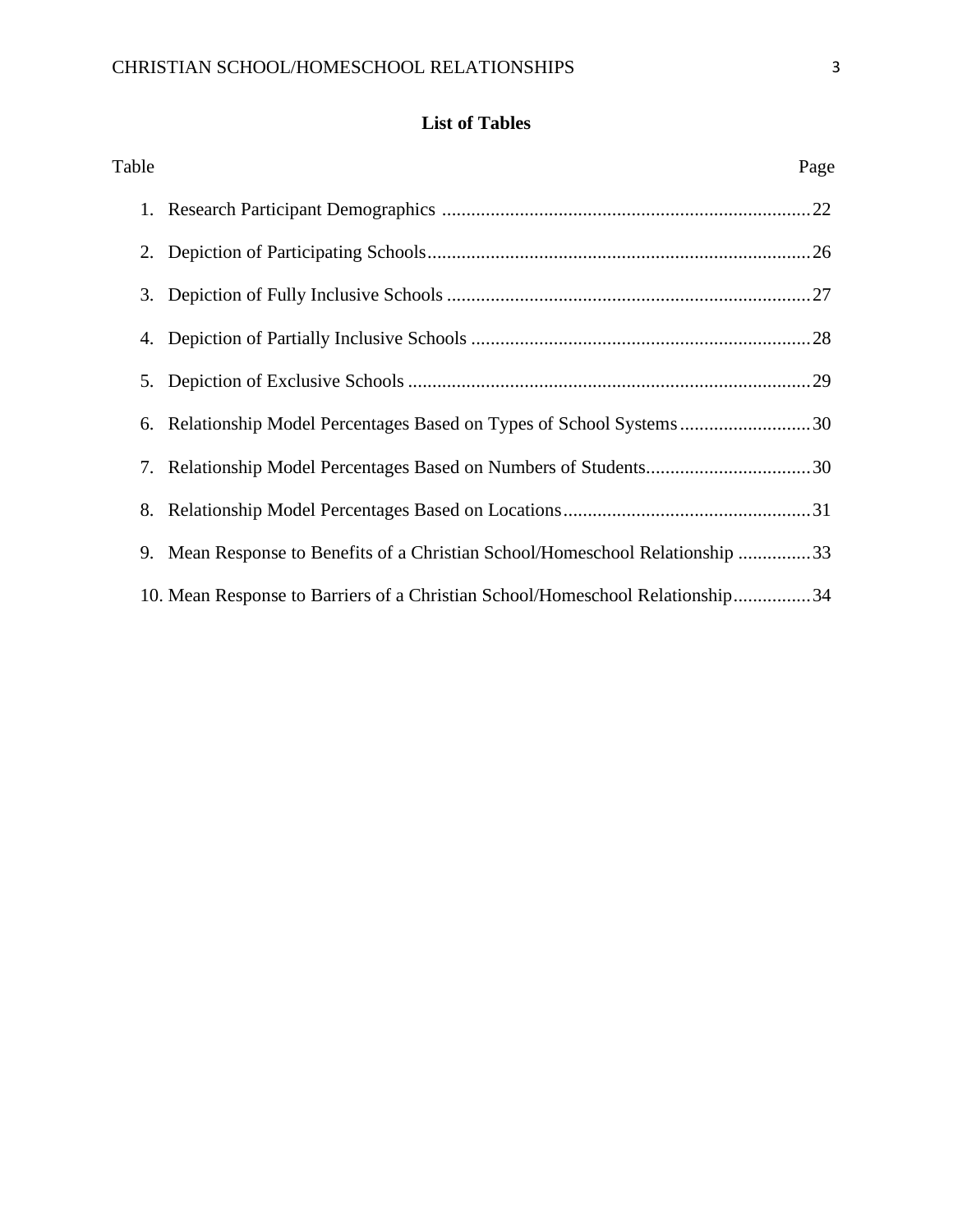# **List of Figures**

| Figure | Page |
|--------|------|
|        |      |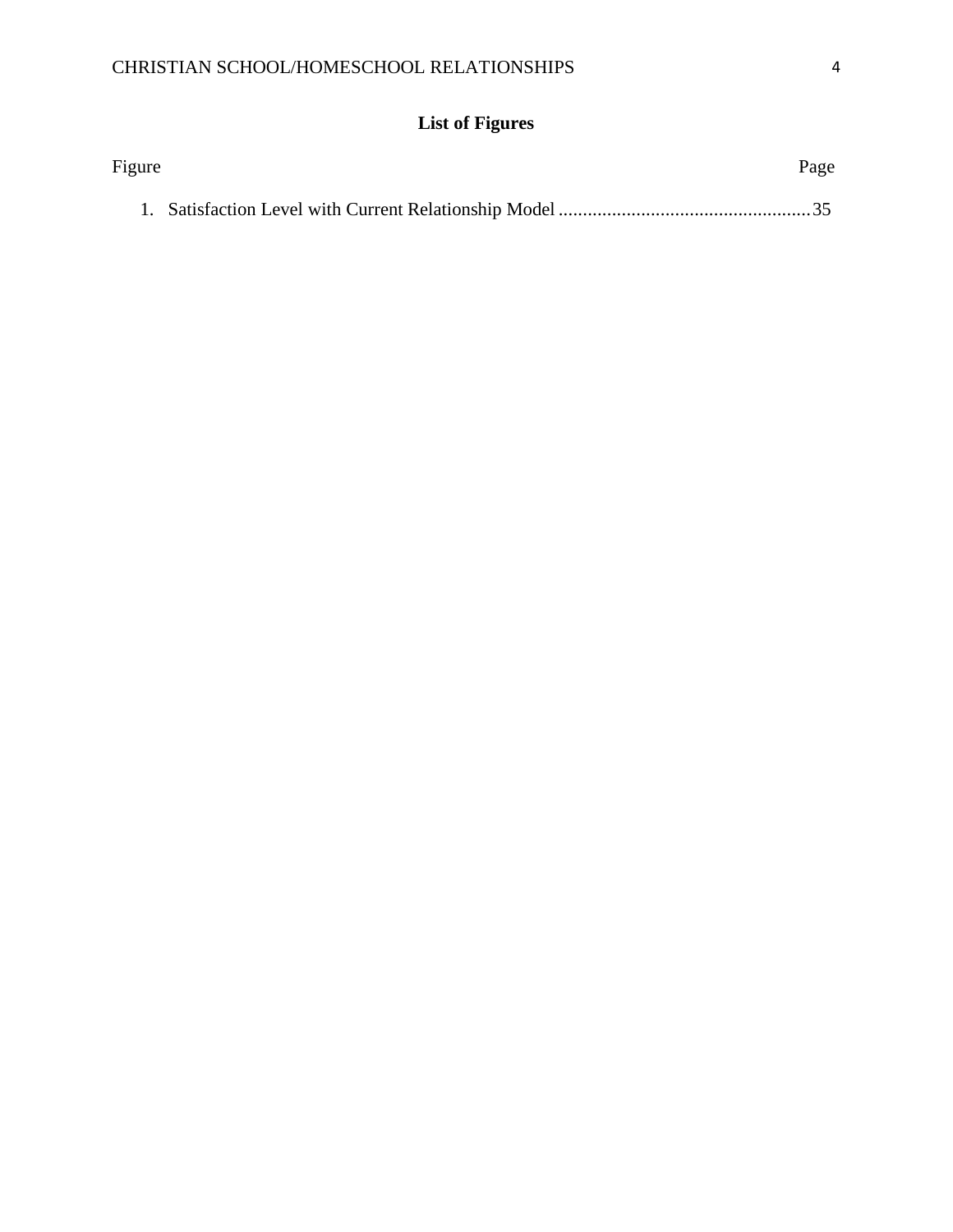#### **Abstract**

This mixed-methods study began with a survey sent to all CSI superintendents followed up by interviews with a purposeful sample of six school leaders to discover perceived relationship models that exist between Christian schools and homeschool families. Analysis of the qualitative and quantitative data was done with the intention of gaining a deeper understanding of the current relationship models that exist between Christian schools and homeschool families and to understand the benefits and barriers of the given relationship models. The results of the study suggest that nearly 60% of Christian schools surveyed are choosing some form of relationship with homeschool families, and for many of those schools, the benefits that come with the relationship outweigh the barriers. While the study does not give enough evidence to prove that having an inclusive relationship between Christian schools and home school families is a best practice, it does offer many recommendations for schools who would like to explore the possibility of an inclusive or partially inclusive relationship.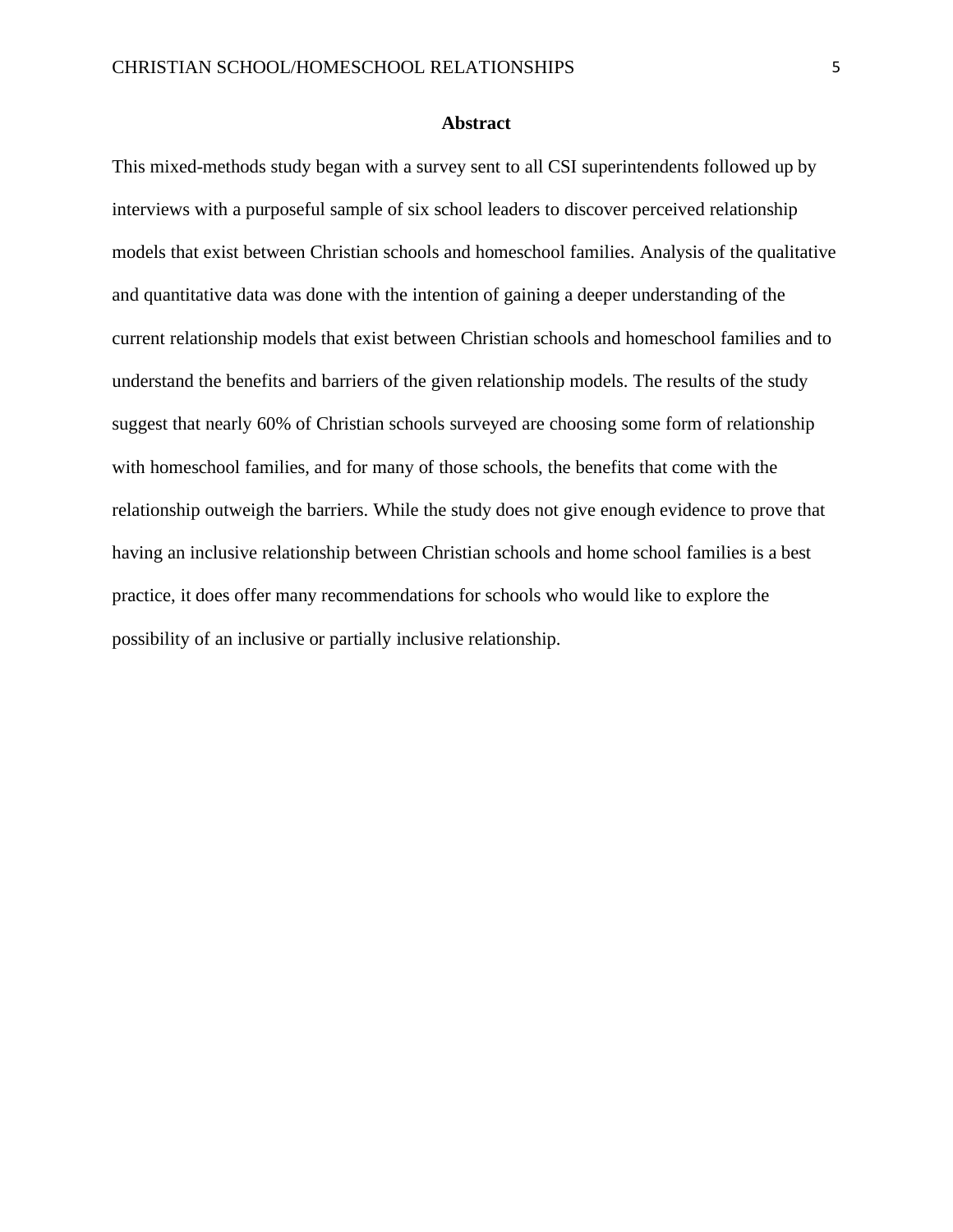"Schools today are increasingly market driven, and public schools are competing for students with numerous other educational options" (Dahlquist et al., 2006, p. 354). Included in these options are charter schools, partial day schools, micro schools, homeschool coops, and dual enrollment. Many of these options developed from the homeschool movement which has seen significant growth over the past five decades. A movement that began with a small group of families in the 60s that hid their children in their houses for fear of being caught grew to over one million students by 1998 and 2.4 million students by 2020 (Cooper & Sureau, 2007; Farris & Woodruff, 2000; Tilhou, 2020).

Researchers have studied this homeschool movement to understand why families are choosing this educational option and what makes it so successful. The success of the homeschool movement is evident in research results which revealed that homeschool families were often distinguished by high academic achievement and family characteristics (Farris & Woodruff, 2000, p. 238). A study done by Rudner in 1998 indicated that homeschool students not only compared favorably with other forms of private education, but also achieved scores surpassing those of students in private or Catholic schools at every level (Farris & Woodruff, 2000, p. 238; Rudner, 1999).

This success led researchers to recognize that "the homeschool movement—frequently left out of the conversation about education—has much to teach us about creating more customized and effective school systems aimed at producing better outcomes for students" (Hirsh, 2019, p. 1). These diverse homeschooling families shaped society as they took "innovative approaches to redesigning education—forming partnerships with districts, organizing themselves into collaboratives, and finding ways to promote equity" (Hirsh, 2019, p. 1).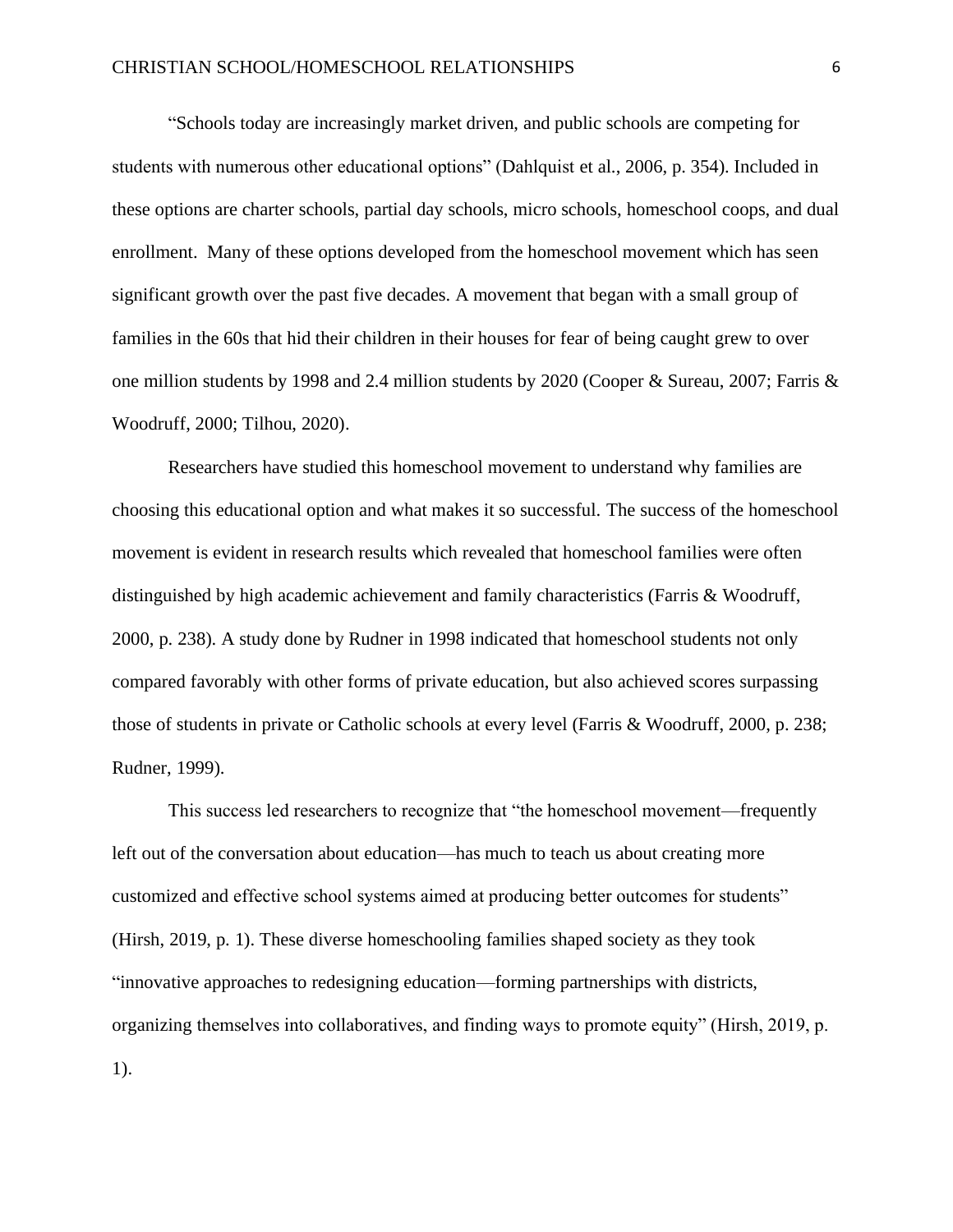#### **Statement of the Problem**

With the success of the homeschool movement, traditional day schools must decide what type of relationship they want to have with this community. History shows that the relationship between homeschool families and public schools has gone through contentions that have led to cooperation and the forming of partnerships (Knowles, 1989). Although homeschool policies vary from state to state, cooperation is evident in districts that offer programs such as dual enrollment, extracurricular participation, and homeschool assistance programs (Hirsh, 2019). While there are many studies that give evidence of this relationship, there is little information available regarding the relationship between homeschool families and Christian schools. The purpose of this study was to discover perceived relationship models that exist between Christian schools and homeschool families.

#### **Research Questions**

The questions that shaped this study included the following:

- 1. What relationship models exist between Christian schools and homeschool families?
- 2. What are the perceived benefits of these models for Christian schools?
- 3. What are the perceived benefits of these models for homeschool families?
- 4. What are the perceived barriers to these models for Christian schools?
- 5. What are the perceived barriers to these models for homeschool families?

#### **Definition of Terms**

To understand the current literature, a basic understanding of key terms is necessary. Unless otherwise stated, all definitions are from the author of the current study. *Charter School* – "Independently-operated public schools that have the freedom to design classrooms that meet their students' needs" (National Alliance for Public Charter Schools, n.d.).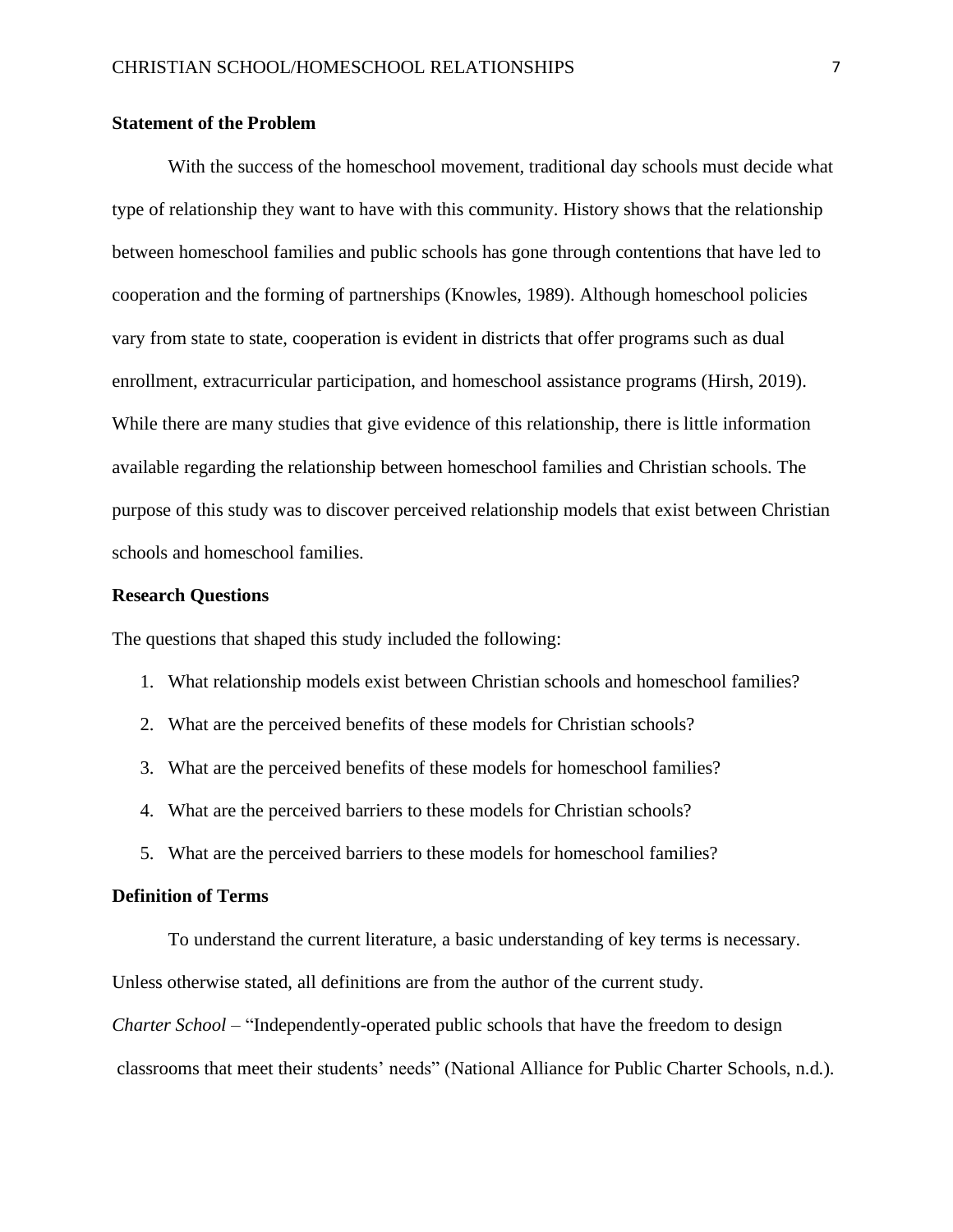*District Extracurricular Participation* – Policies for the availability of public-school opportunities vary by state, but in many states students can participate in sports, theater, arts, and other extracurricular activities and complete core curriculum at home (Hirsh, 2019, p. 3). *Dual Enrollment Program* – A program that allows families to "make decisions about curriculum (choosing to use either district materials or their own), assessment, visits with supervising teachers, and the type of support desired" (Johnson, 2013, p. 304).

*Enrichment Program* – A program that is designed to challenge students who excel with typical classroom material.

*Exclusive Relationship Model* – Classes, sports and extracurriculars, and school events are reserved for those who are enrolled as students at the school.

*Fully Inclusive Relationship Model* – Homeschool students are invited to be involved in all aspects of school including signing up for individual classes, taking part in sports and extracurriculars, and participating in school events such as retreats and field trips.

*Home Instruction* – "Instruction provided in the home, by educational personnel, for children with special needs" (Wearne, 2019, p. 298).

*Home Study* – A full time program where curriculum is prescribed by the district and teachers give assistance (Johnson, 2013, p. 303).

*Homeschool Assistance Program* – This program allows homeschool families to "access district resources on an a la carte basis" (Hirsh, 2019, p. 4).

*Homeschool Co-op* – Collaboration by homeschool families to provide enrichment activities for students and support groups for parents (Hirsh, 2019, p. 3).

*Homeschooling* – "The parent-directed practice of educating one's own children rather than attending formal schooling" (Tilhou, 2020, p. 75).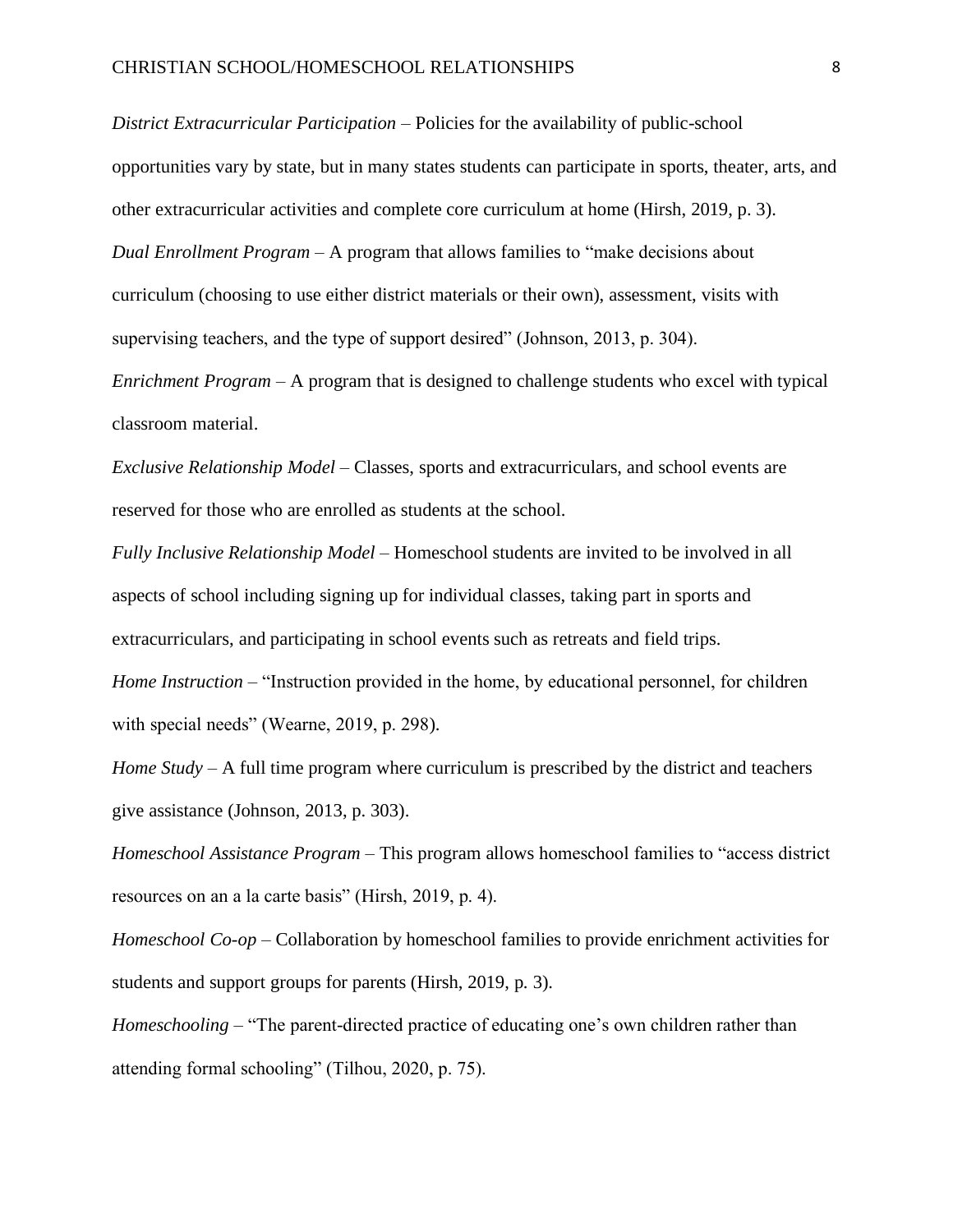*Hybrid School* – A blending of the parent teaching at home with formal schooling that can take place in cooperative meeting places, church buildings, homes, and other places (Thomas, 2019). *Micro School* – A small school that creates a customized experience for students by blending home instruction with technology, personalized instruction, and a high level of family and community engagement (Hirsh, 2019, p. 4).

*Partial Day School* – Also referred to as a hybrid model, it allows students to attend school one or two days a week and be homeschooled the rest of the week giving students the best of both worlds—the flexibility of homeschooling along with opportunities of traditional school (Hirsh, 2019, p. 3).

*Partially Inclusive Relationship Model* – Homeschool students are invited to be involved in some aspects of school whether it is individual classes, sports and extracurriculars, or school events.

#### **Literature Review**

As of 2020, approximately 2.4 million children were involved in homeschooling (Tilhou, 2020). "It appears that homeschooling is continuing to grow and will do so into the foreseeable future," and with "the positive outcomes that empirical research shows are related to homeschooling, the movement and school choice is likely to continue to expand" (Ray, 2017, p. 617). The growth of homeschooling has led educators to consider the motivators behind other educational options to determine if they want to take an "inclusive or exclusive stance toward homeschool children and their families" (Dahlquist et al., 2006, p. 354). With the growth of the homeschool movement as a customized and effective school system, it is important for Christian schools to consider what relationship they want to have with homeschool families. The following literature review will examine the relationships that homeschool entities have had with other organizations in the past.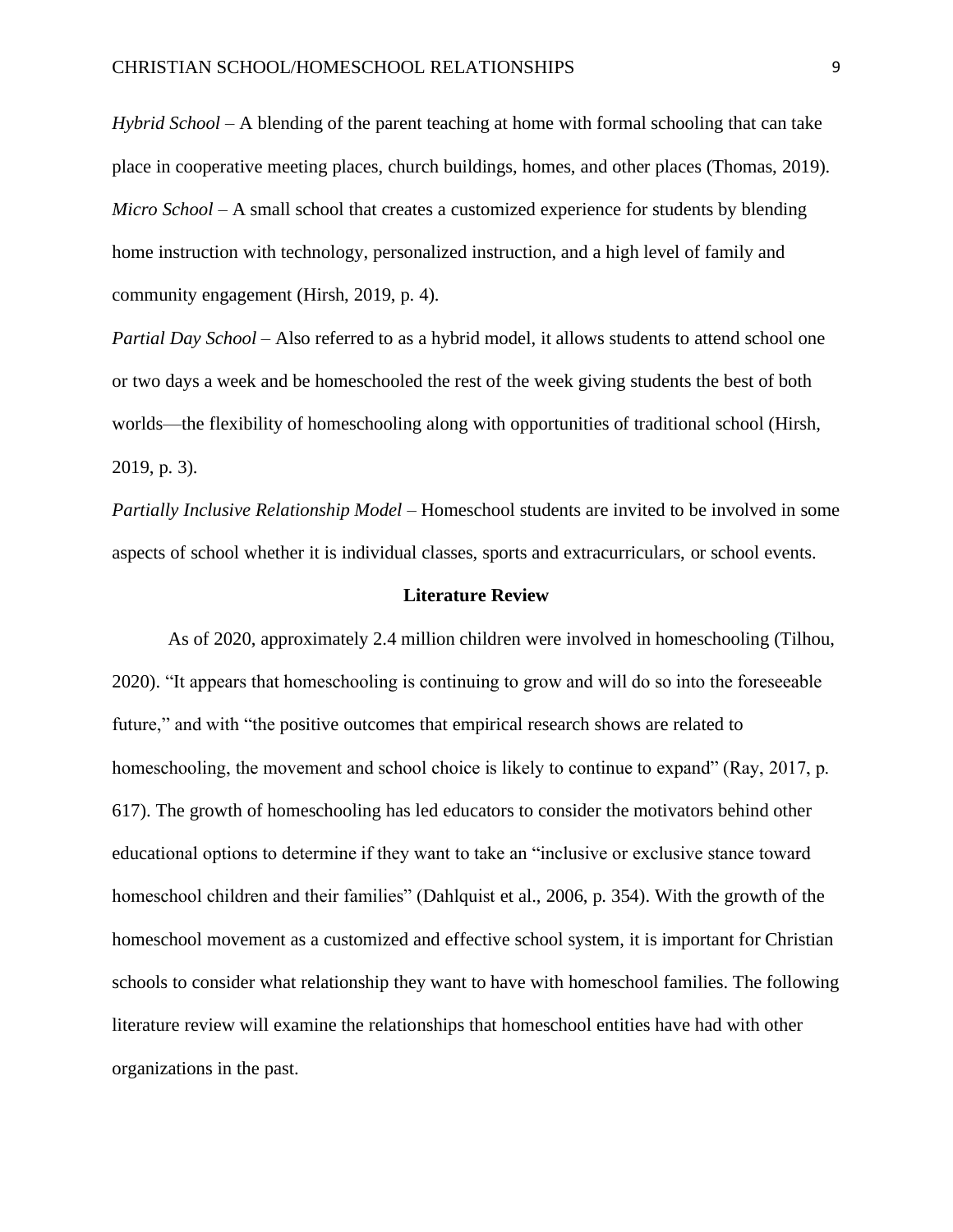Homeschooling has become a more accepted and less controversial form of education that many people have chosen for a variety of reasons (Gaither, 2009). While the reasons can be complex, Mayberry and Knowles (1989) reported frequently cited reasons were that parents did not want the public school to be in control of their child's education, they desired to protect children from unwanted ideologies and influences, and they desired family unity (p. 221). While the study by Knowles is dated, the findings have been corroborated by others many times during the last three decades (Dahlquist et al., 2006; Jolly et al., 2013; Webb, 1997). Webb (1997) shared that homeschooling parents continue to be motivated by concerns about public schools including the quality of instruction, curriculum chosen, textbooks used, and values taught. A study by Dahlquist et al. (2006) reported that along with these reasons, parents were also motivated by a flexible lifestyle, family closeness, more opportunities for hands-on learning, the ability to accommodate individual learning needs, and advances in technology which allowed access to a world of information and support. Jolly et al. (2013) added that many families with gifted students ended up homeschooling after failed attempts to work in collaboration with the school. For many conservative Christians, private schools were not the answer due to issues of cost, disagreeing with the theology, negative experiences with principals or teachers, and a feeling that the private school could not meet their needs (Gaither, 2009).

Regardless of the reasons that have led families to choose homeschooling, numerous studies over the past 35 years show that these parents and children have experienced many benefits and successes. A nationwide study completed by Rudner in 1998 indicated that homeschool students' scores were at or above the level of peers in public and private schools with the median in the  $70<sup>th</sup>$  to  $80<sup>th</sup>$  percentile (Rudner, 1999). A similar result was recognized by Ray (2010) who also found that, along with academic benefits, homeschool children experienced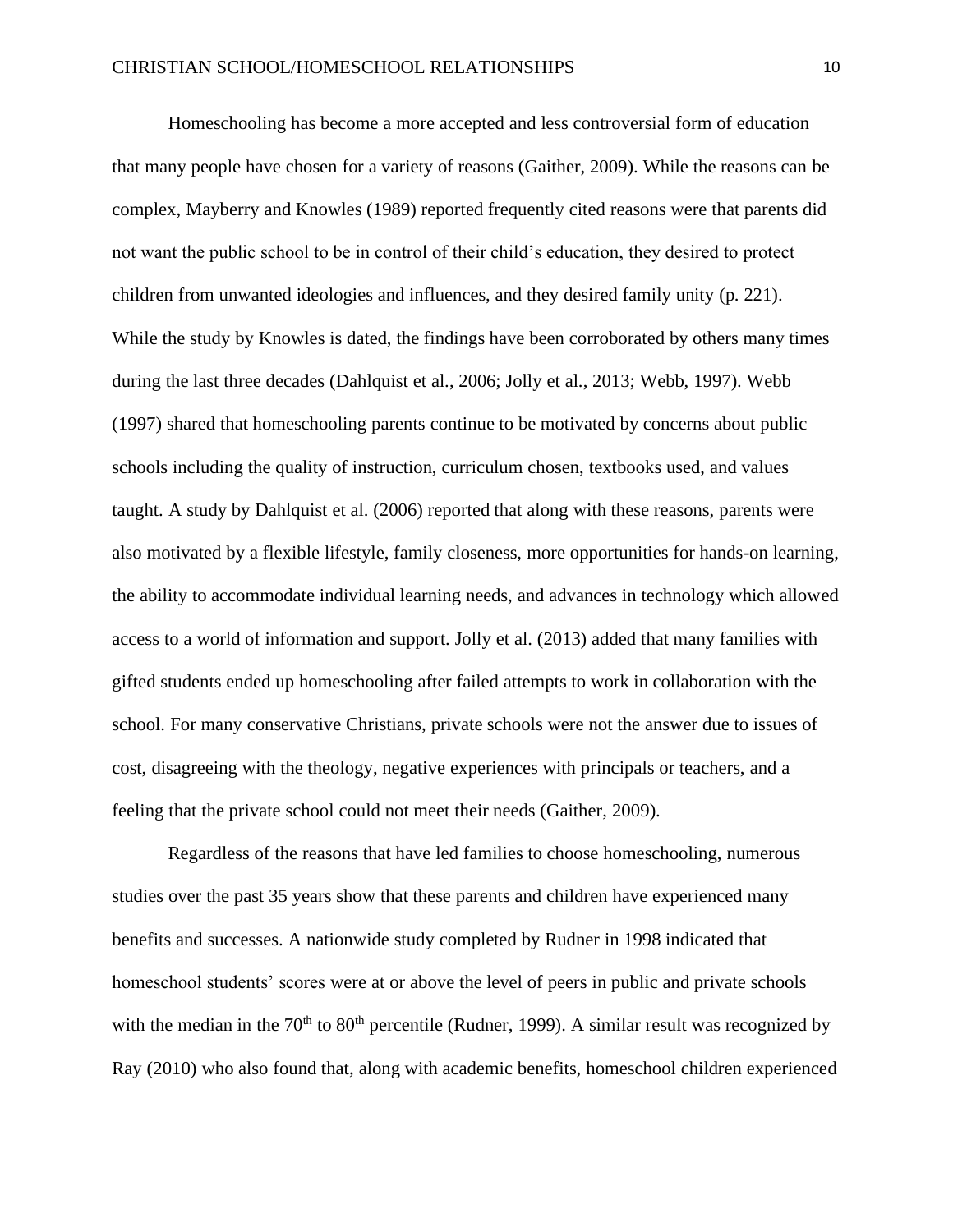social and emotional benefits in ways that could not be experienced in a traditional school setting. The Ray (2004) study of homeschool adults found adults who were active in their local communities and churches, civically engaged, tolerant of other viewpoints, and "very positive about their homeschool experiences" (p. 9). The most recent longitudinal study completed by Harvard researchers focused on outcomes beyond academics found that homeschoolers "were more likely to report subsequently greater character strengths and fewer risky health behaviors" as compared to public school students including volunteering more often, being quicker to forgive, and attending religious services more frequently (Chen et al., 2021, p. 11). Each of these studies had limitations due to not being controlled experiments, but as Rudner (1999) wrote, this "simply shows that those parents choosing to make a commitment to home schooling are able to provide a very successful academic environment" (p. 34).

Other benefits of homeschooling reported by Romanowski (2001) included close family relationships, the ability to adjust curriculum and instruction, flexibility with no time constraint, opportunities to teach values and character, and the ability to embrace teachable moments. The homeschool educators surveyed by Dahlquist et al. (2006) also enjoyed flexibility, increased time with children, freedom to choose the curriculum, ability to teach values and morals, and freedom to pace instruction based on a child's needs.

While many benefits of homeschooling have been realized, there are also drawbacks. In the study done by Dahlquist et al. (2006), parent educators indicated that the biggest disadvantages of homeschooling included the sacrifice of time, the cost to educate at home, and handling self-discipline. Critics of homeschooling suggested that homeschooled students lacked exposure to diverse beliefs, they had a sheltered social environment, there was not enough emphasis on study skills, and the home educator was not able to provide a well-rounded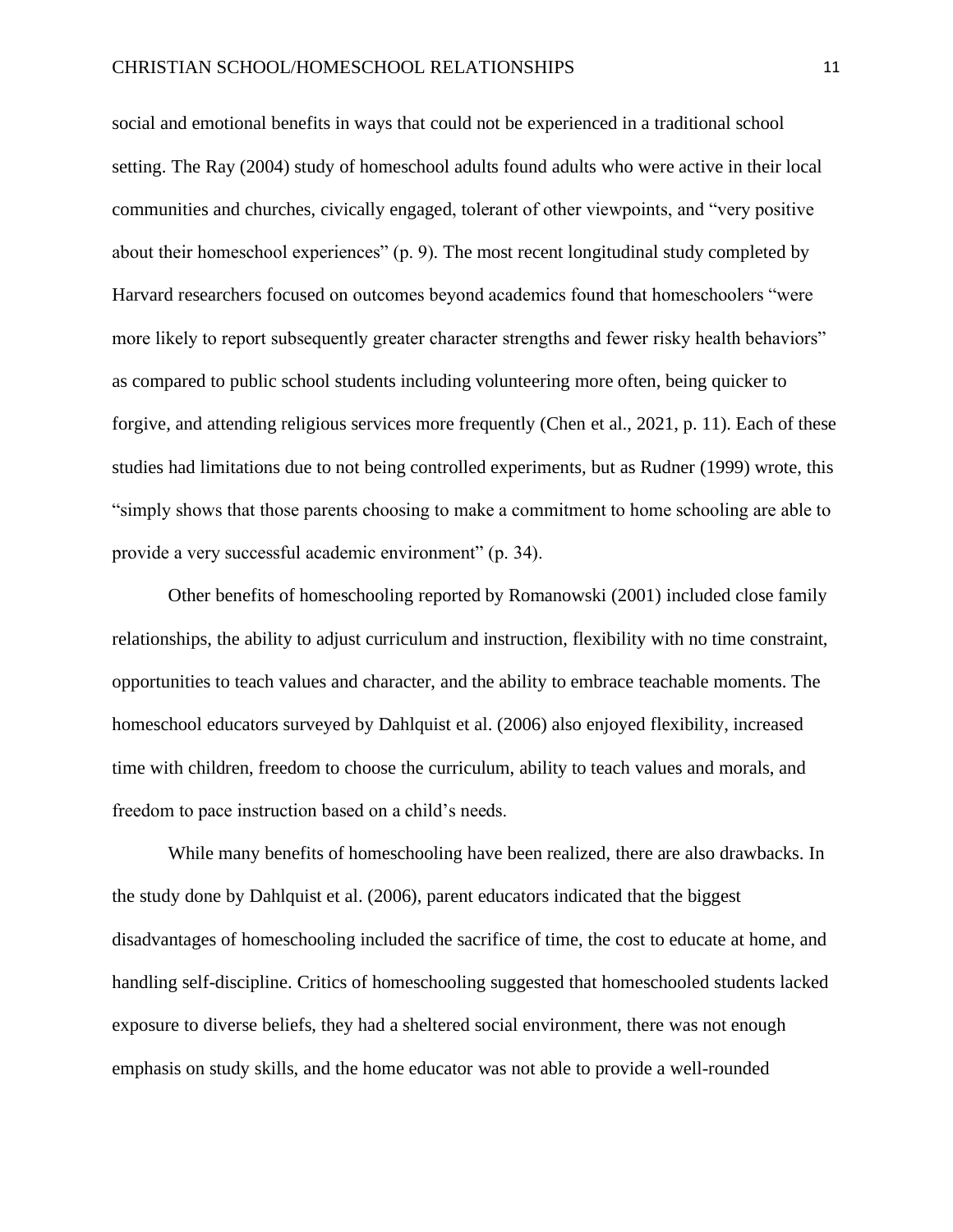education (Romanowski, 2001). Ray (2013) countered critics by saying that none of the people who actively opposed homeschooling or promoted state control over homeschooling offered

any empirically based evidence that home education is bad for the children, families, neighborhoods, or the collective good. Research does not show that the home educated are disadvantaged—compared to those in institutional schools—academically, socially, emotionally, or psychologically, or in terms of thriving in adulthood. (p. 333)

Understanding the reasons why families choose to homeschool helps shed light on the history of the relationship between homeschoolers and other entities. The very first form of homeschooling during the early pioneer days of America started out of necessity (Johnson, 2013). In contrast, Gaither (2009) explained that homeschooling which emerged in the 70s was "the use of the home to educate as a deliberate act of political protest against, and alternative to, formal educational institutions" (p. 332).

Throughout its history, homeschooling has had changing relationships with existing educational options. The type of relationship at each point in history has been significant in impacting both homeschooling and the existing educational options. During the reemergence of homeschooling in the 70s, a relationship between homeschools and other educational entities like public and private schools did not exist. Knowles (1989) described this lack of relationship as contention, the first of four states that early homeschools went through in relationship to other entities. The remaining three states included confrontation, cooperation, and consolidation. These four states were evident when Knowles completed his study in 1989, and they continued to be evident in the following years.

Contention was evident as many people chose homeschooling throughout the years to find a better way to educate their child and to resist the imposing of educational norms (Gaither,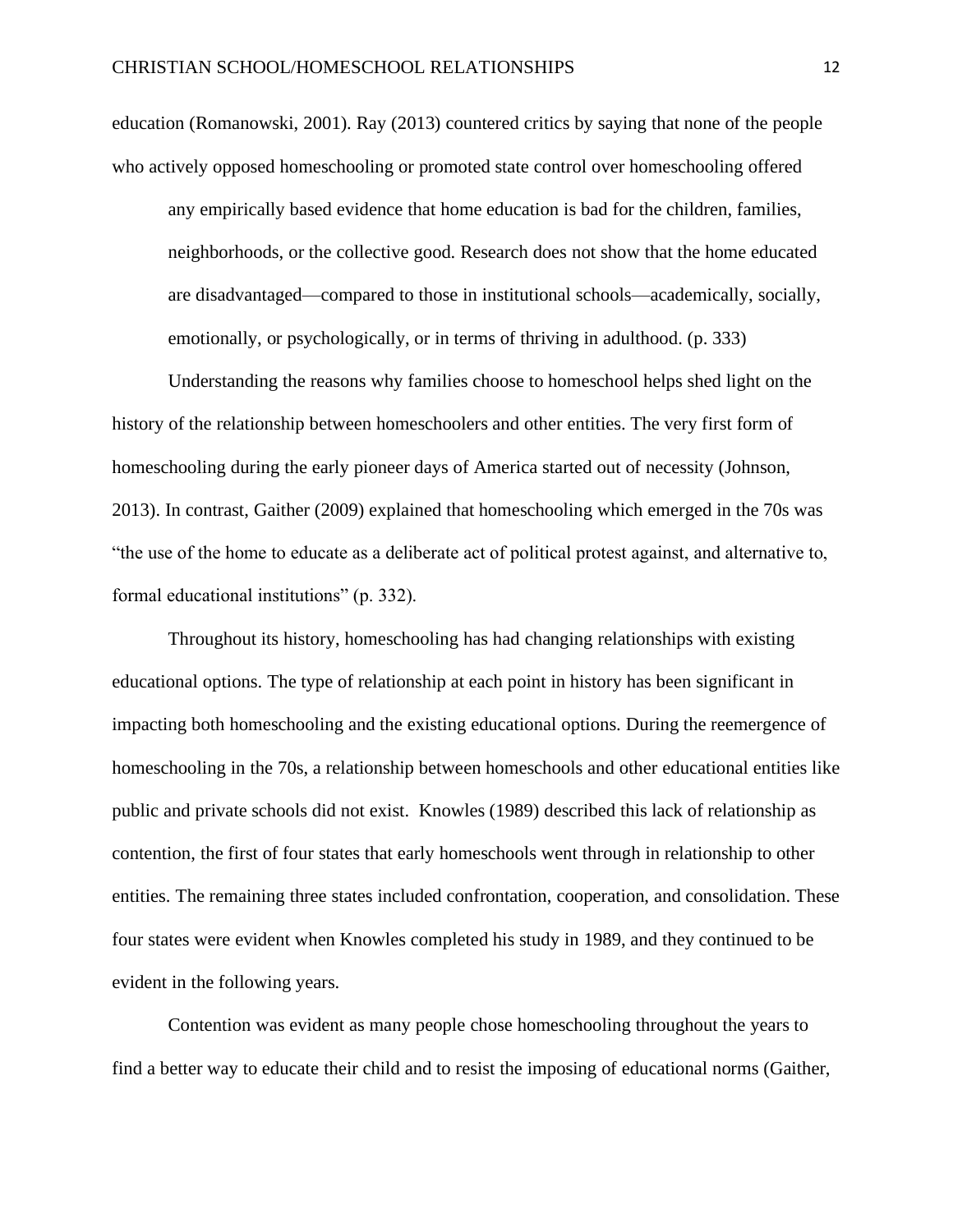2009). Contentions came from a variety of families both rich and poor, intellectual and nonintellectual, and conservative and liberal (Knowles, 1989). These families were concerned with the integrity of their children being in danger as they remembered problems they had in public schools when they were children. To them, schools represented coercion, repressing individuality, and pushing conformity. Fiscal problems in education in the 70s gave some families another reason to withdraw. Most evidence pointed to parents perceiving "that the public-school experience would harm their children in some way, or that the parents could provide a superior learning environment" (Knowles, 1989, p. 400).

Confrontations began as schools who had been caught off guard had to find a way to respond. Some responded with court action because "in the view of school administrators, to question the public schools to the extent that home school parents were doing was to question the very fabric of society" (Knowles, 1989). Cooper and Sureau (2007) shared that political resistance came from those who thought homeschooling was harmful to the common good and to the quality of education for all people. Homeschooling was an attack on publicly supported universal education and took away money from the school for religious materials.

Cooperation began as home educators were spurred on by the opposition to work together through the 80s to make homeschooling legal again (Johnson, 2013). As homeschooling became more popular and socially accepted, the goal of home educators was achieved in 1993 when homeschooling became legal in all 50 states (Gaither, 2009). Johnson (2013) shared that "the initial clash between public schools and homeschoolers over the legality of homeschooling in America" had ended (p. 306).

Consolidation of homes and schools was characterized by growth and public acceptance (Knowles, 1989). An example of this growth was found in the dual enrollment program passed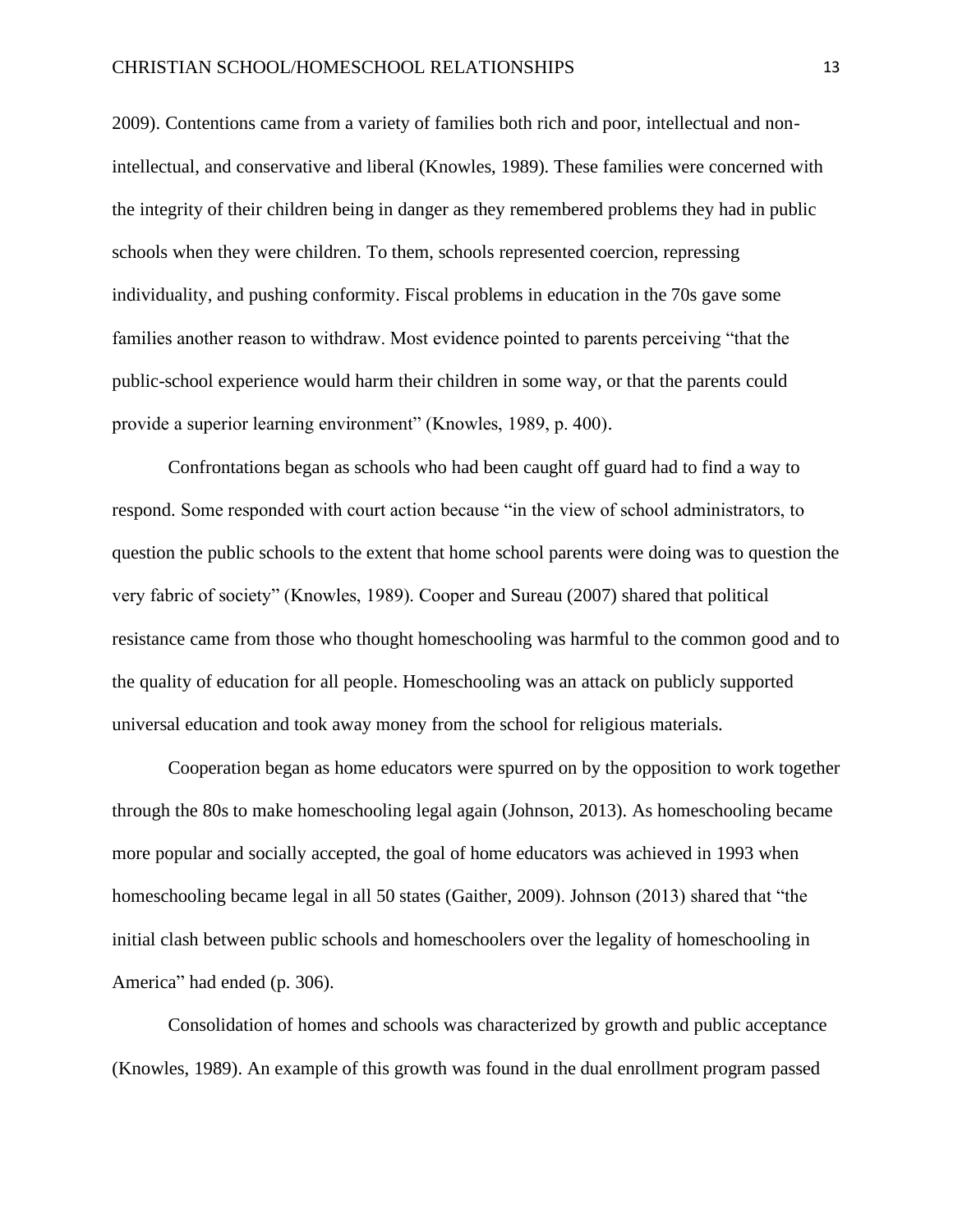by the Iowa legislature which allowed homeschool families the opportunity to enroll in the public school district for academic or instructional programs, extracurricular activities, and the use of the area education agencies (Terpstra, 1995). Another example was the Home-Based Education Program developed in the Ames school district which offered homeschool students the opportunity to participate in "specials" like art, music, PE, and band. They could also participate in sports, have free standardized testing, and have access to textbooks, resources, and enrichment programs. In Arizona, the Kyrene School District developed the CASA (Community Assisted Schooling Alternatives) Center for its 350 homeschooled students. For six hours a week, the center provided classes and other public-school resources to students who received their core instruction at home (Eley, 2002).

A study done by Dahlquist et al. (2006) reported that many states now have legislation that allow for dual or part-time enrollment and reimbursement options. They also found that many respondents (71%) felt at least somewhat supported by school districts. The most utilized resource was athletics, but homeschooled students were also able to receive curriculum support and participate in art, PE, and after-school classes. When asked how schools could better support homeschool families, the most frequent response was that they felt supported. This corroborated with previous studies by Eley (2002) and Terpstra (1995) which reported positive examples of cooperation between homeschools and public schools.

Caruana (1999) reported that with homeschooling now being a part of mainstream society, schools should be more intentional about building positive relationships with homeschool families. Those families come from all backgrounds with a common desire provide the best education for their children (Caruana, 1999). Johnson (2013) highlighted how school administrators have historically played a significant role in the confrontation and cooperation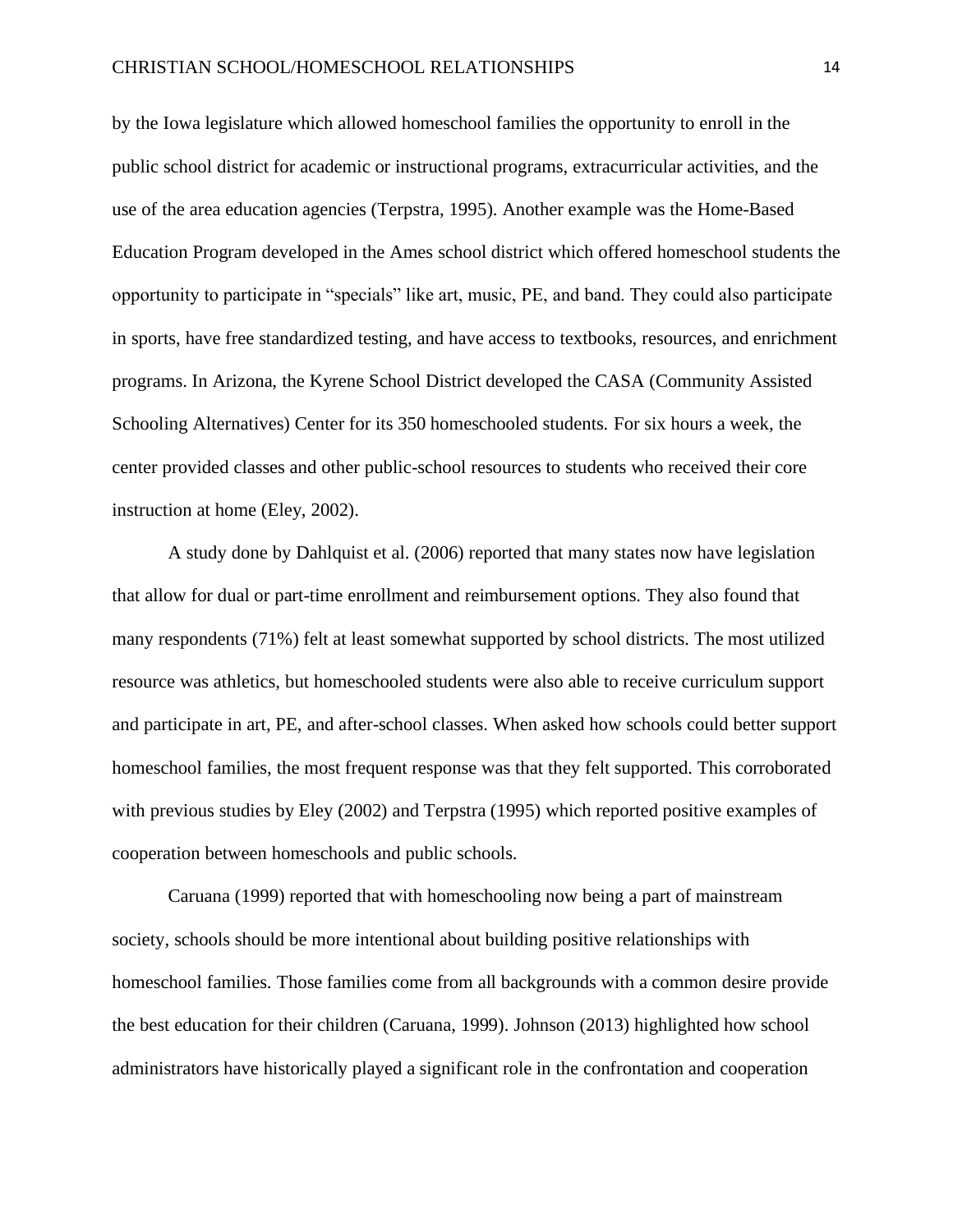stages as they used their understanding of school law to make recommendations to the school board. Evidence of this significant role was demonstrated by a public-school administrator in Phoenix who was not concerned when homeschooling families began leaving his school as he assumed they would return. When the families did not return, his assumptions were challenged, and his beliefs began to change. He became convinced that public schools should offer resources to homeschoolers to help them out and that his role should be to provide "educational opportunities to any and all students who wanted to be part of the public-school milieu" (Johnson, 2013, p. 302). The research done by Dahlquist et al. (2006) echoed similar ideas:

With the incidence of homeschooling on the rise, forward-looking public-school administrators need to consider new forms of partnerships between public schools and homeschools. . . We posit that by adopting a more inclusive stance and by attending to some of the reasons for homeschooling identified by participants in this study, the potential for mutually beneficial partnerships can be realized, having the dual effect of increasing revenue and increasing shared experiences for public school and homeschool children. (p. 380)

Van Galen (1988) suggested that this mutual, cooperative relationship could lead to future enrollment.

By 2007, homeschooling gained ground legally, politically, and socially. It grew from a small, isolated effort by a group of parents to a legalized form in all 50 states (Cooper & Sureau, 2007). Cooper and Sureau (2007) commented that "it is odd that homeschooling, perhaps the ultimate form of privatization and withdrawal from—if not rejection of—the public education system, has now reached a level of unprecedented visibility, politicization, and publicization" (p. 100). Homeschooling looked different as it was no longer drawing attention but instead was less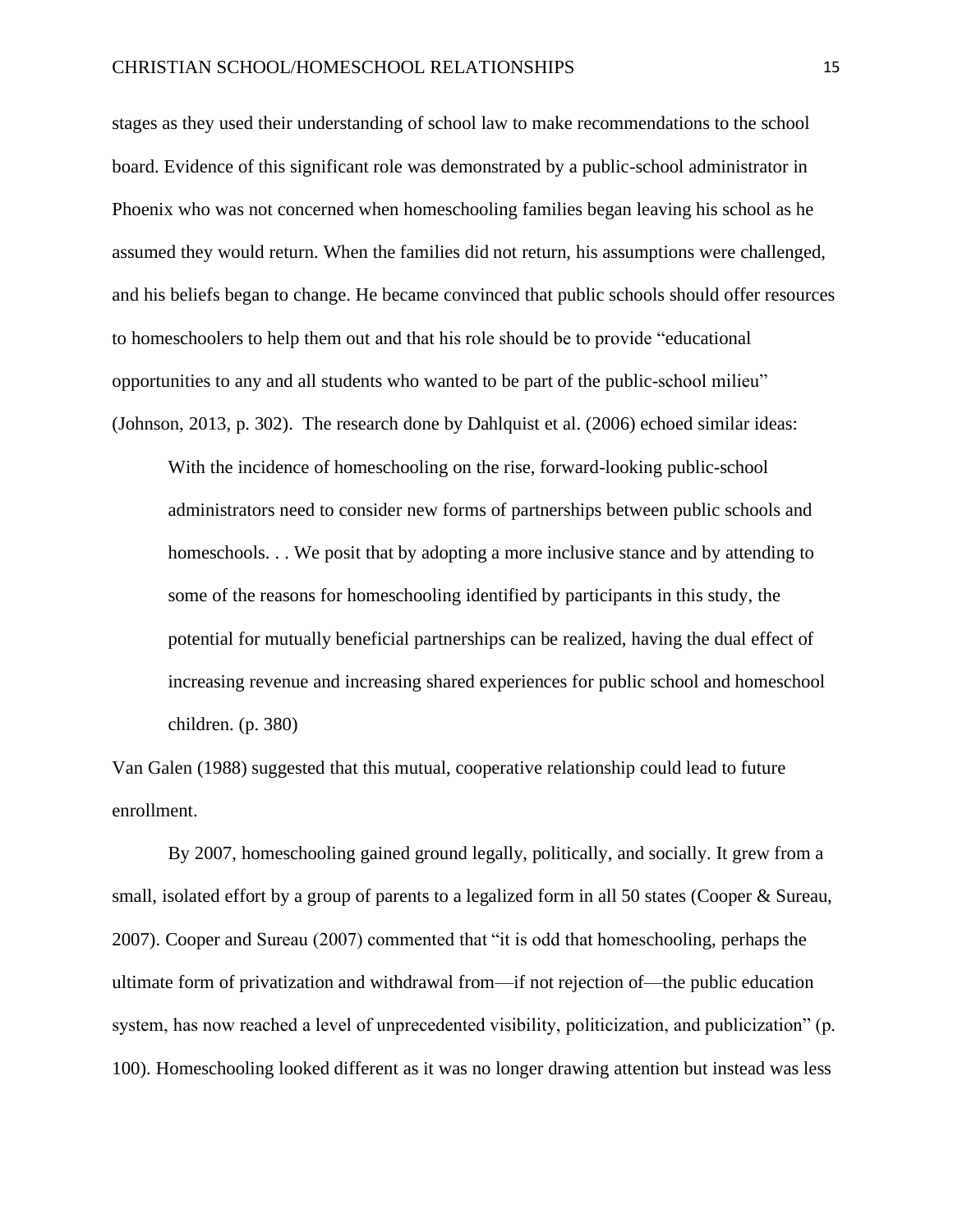controversial and more familiar. More options such as co-ops, sports teams, clubs, bands, and hybrid options were available, and there was more cooperation from public schools who began to give tax dollars and offer enrichment or dual enrollment programs along with increased participation in after school activities (Gaither, 2009). New reasons for homeschooling included having a flexible schedule allowing for activities like music, dance, sports and acting; having a home environment better suited to meet the needs of children with special needs; and the ability for creative families to integrate homeschooling with telecommuting and globetrotting lives (Gaither, 2009).

Homeschool families today utilize a variety of models including partial day schools, homeschool assistance programs, micro schools, and coops (Hirsch, 2019). Partial day schools and hybrid models are available where students attend school one or two days a week and are homeschooled the rest of the week giving students the best of both worlds—flexibility of homeschooling along with opportunities of traditional schools. Homeschool assistance programs allow homeschool families to enroll in classes taught by licensed teachers on an a la carte basis. Micro schools create a customized experience that blends home instruction with technology, personalized instruction, and a high level of family and community engagement. Co-ops provide support, supplement home instruction in a flexible environment, and allow children to socialize and work with others. In Tilhou's (2020) research of homeschool groups, he found that these groups consisted of parents who wanted to collaborate with the shared desire to provide quality education for their child at home.

While there are many options available to homeschoolers today, the homeschool policies vary greatly from state to state (Hirsh, 2019). One example of this is evident in policies related to extracurricular participation. While the specific policies for district extracurricular participation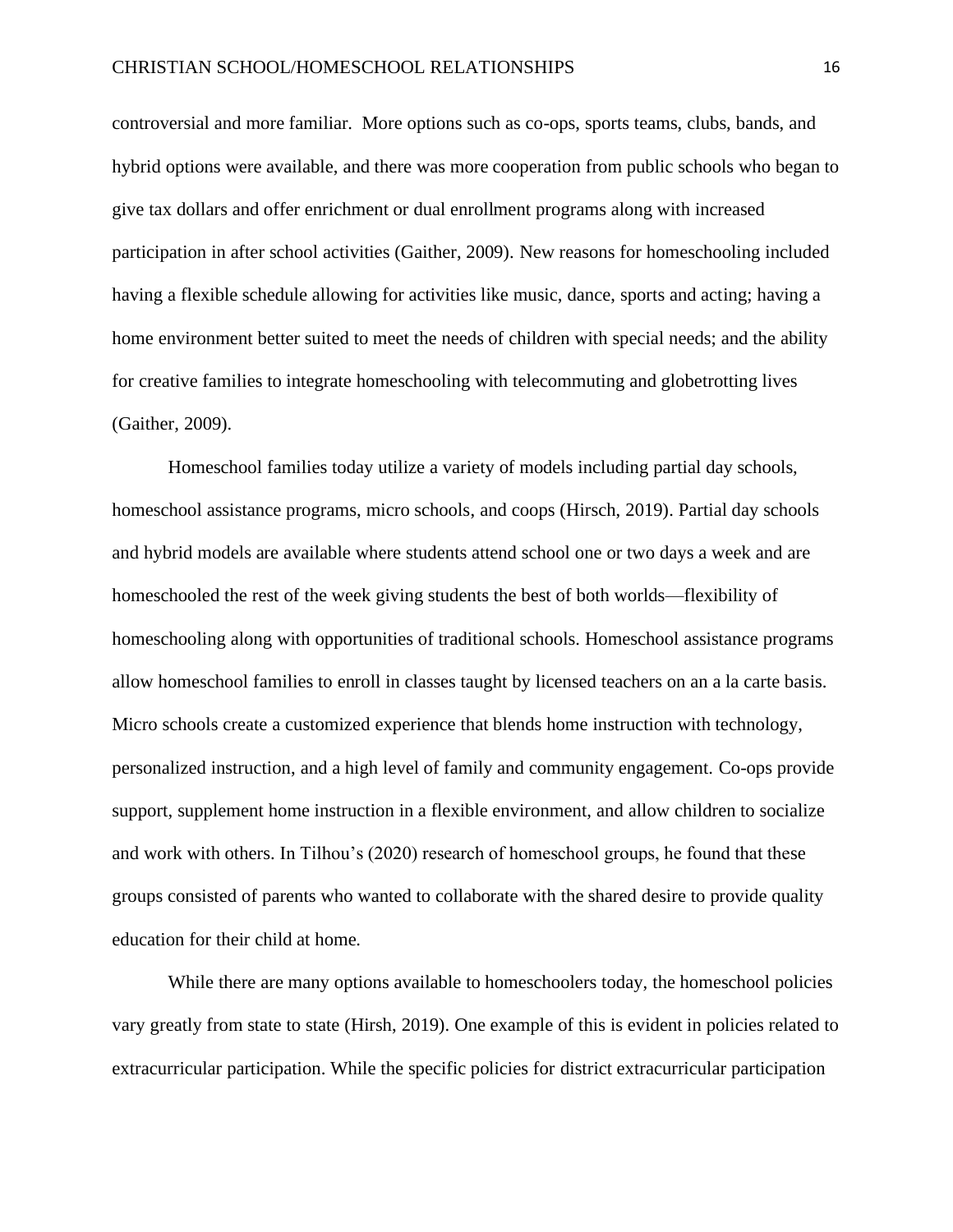vary by state, in many states, students can participate in sports, theater, and arts, and complete core curriculum at home. Wearne (2019) explained that this diversification of policies, technologies, and school models has made it more difficult to classify school models. It is no longer simply homeschooling – now, home instruction, home study, and homeschooling all exist.

There is limited research regarding the benefits for the traditional schools and homeschool families engaging with these models; however, a few observations can be made. With the team approach between school districts and homeschools, Terpstra (1995) reported that in Ames, Iowa, the district could receive state aid for the homeschool children who were a part of the community. She observed that "home educators who feel connected to their schools will support these schools more fully—and support of the community is critical to public schools" (Terpstra, 1995, p. 58). Volunteering in classes was one way home educators could support the school. Schools who worked with home educators recognized that everyone was working towards the same goal of helping each child reach their educational goals (Terpstra, 1995). Similarly, Eley (2002) shared benefits experienced by the Kyrene District in Arizona. A relationship between the district and homeschool families that used to be grounded in distrust now experienced a new sense of partnership and trust due to the starting of CASA Vida. The district was excited for the opportunity to reach 120 students through this partnership that it would not have had contact with otherwise.

Another benefit for traditional schools could come from studying what makes homeschooling successful. One such study conducted by Thomas (2016) identified what Christian families and educators could learn by observing the routines of homeschool families. Many meaningful observations of homeschoolers came out of Thomas' research. He saw homeschool education that naturally unfolded throughout the day where learning became part of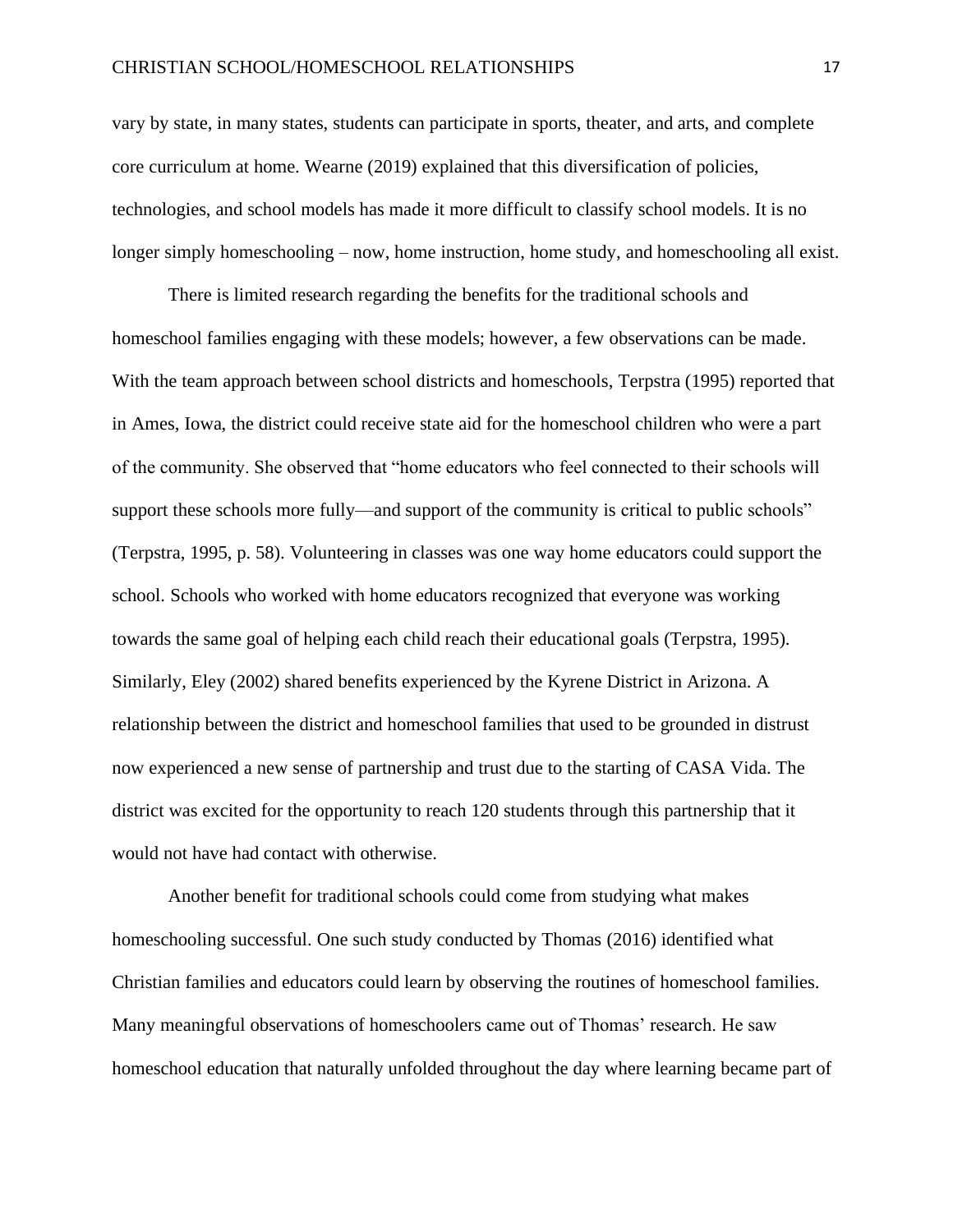life. He learned how homeschoolers collaborated with other educational entities, blended resources outside of the home, and joined educational groups and coops. Community resources were also utilized by homeschoolers for service learning, special studies, internships, tutors, 4-H, piano, and volunteering. A high amount of parental involvement was observed as homeschooling families utilized a flexible school structure, tailor-made schedules, and individualized instruction with faith as a focus (Thomas, 2016).

Thomas (2016) recognized that observing the non-traditional methods that make homeschooling successful provided one avenue for Christian schools to deepen their practices as they sought to provide the best learning environment for their students. Based on his research, one suggestion Thomas (2016) had for private schools was to ensure that they were collaborating with other educational entities including public schools, homeschool coops, and local community colleges. They could check whether they were maximizing community resources such as libraries, museums, and guest speakers, taking advantage of the resources that were available. As the private schools evaluated how they incorporated faith, Thomas (2016) suggested that they allow an elective where students were taught faith matters by a community member or family member. They could also provide independent studies where students learned from church leaders and find ways to unite schools with parents and families to be part of the child's spiritual growth.

Other suggestions made by Thomas (2016) included putting more energy into creating individualized learning plans for students, equipping each student, and educating with their best interest in mind. To ensure a quality educational system, Thomas (2016) encouraged educators to continue to listen to parents and understand their needs and values.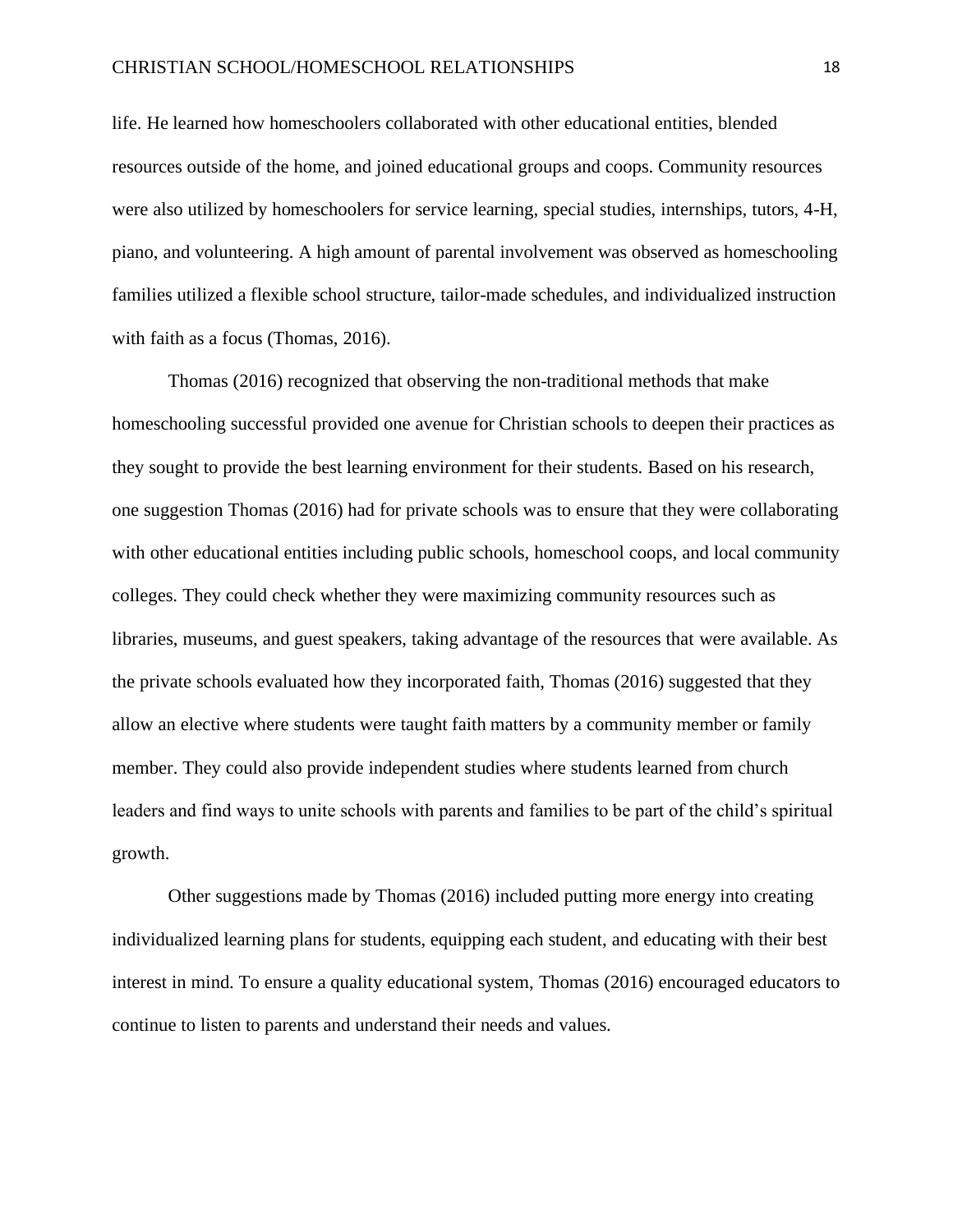Further encouragement was given to educators by Patterson et al. (2007) who urged them to look closely at the practices of home educators and use the knowledge gained to adjust practices in their own classrooms and schools. Anthony and Burrough's (2012) study concluded that public schools could become more relevant in their communities by adopting features of homeschooling. They described homeschooling as selecting methods from a variety of choices that were available based on their educational goals, much like one would choose food from a restaurant menu. Unlike public school students, homeschool students had a variety of options; education was not linked to a place or institution. Based on this idea, Anthony and Burroughs (2012) proposed that traditional schools could choose to be a resource that supported individual learning goals instead of being the sole distributor of knowledge in a community. They could open the school to the larger world and provide more opportunities and choices for the students they served.

Along with the private school experiencing the benefits of a relationship with homeschool families, research also showed that the homeschool families also benefitted from the team approach. One benefit for all stakeholders was increased opportunities and shared experiences for public and homeschooled students (Dahlquist et al., 2006). Eley (2002) added that the CASA Vida Homeschool Enrichment Center provided students with large group educational activities along with opportunities for students to interact with other students. Parent benefits experienced at the center included being able to consult with teachers about curriculum and having a day to plan meaningful instruction for their children (Eley, 2002). Similar benefits were noted by Lines (2000) who found that partnerships between public schools and homeschool families included curriculum consultation along with a variety of other supports such as loaning materials, tutoring, online classes, and testing.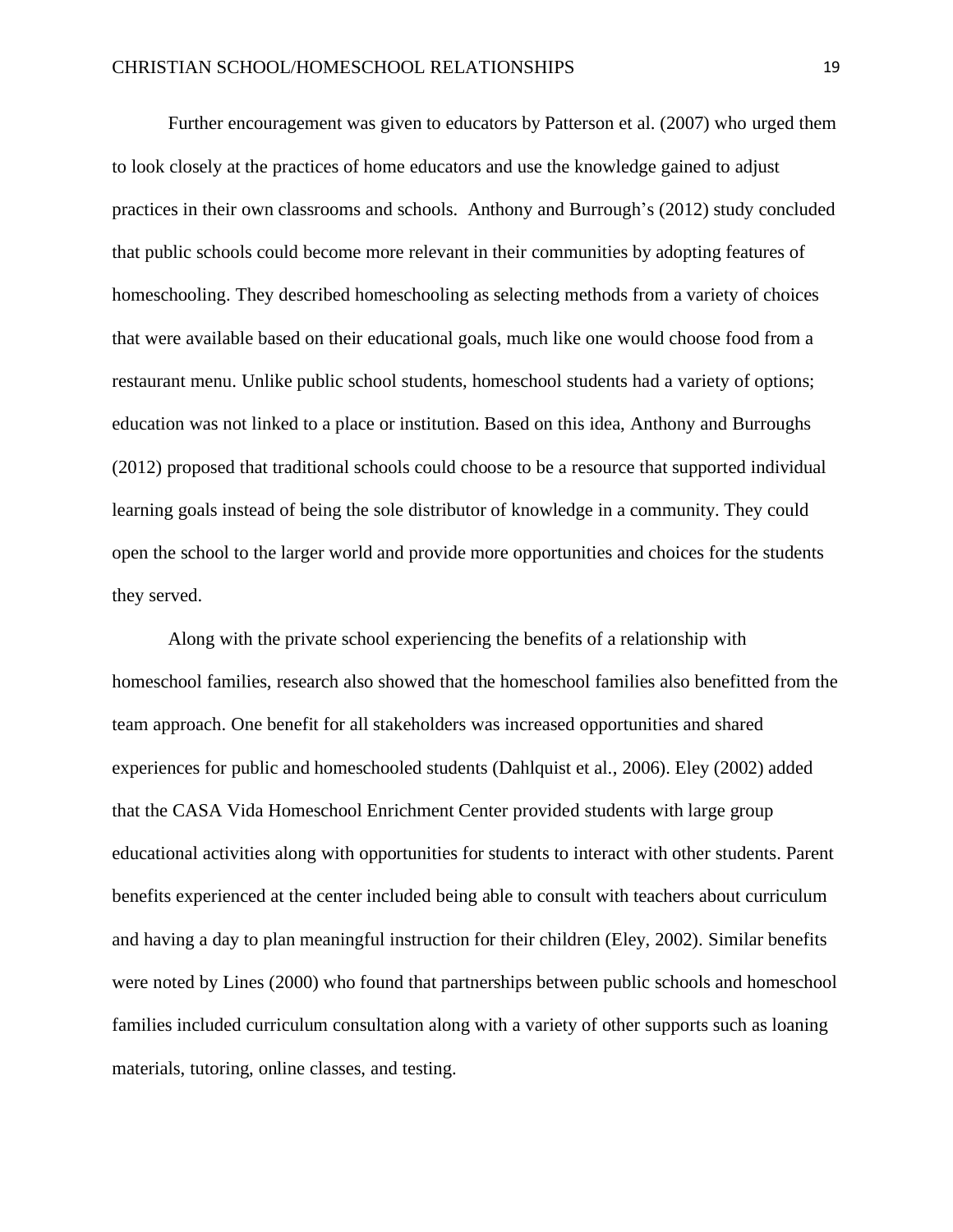While many benefits of an inclusive relationship between traditional schools and homeschools have been recognized, there have also been a few barriers identified. Terpstra (1995) reported that problems with dual enrollment revolved around money, time, and personal reasons. One issue was determining whether there was enough state aid to cover the expense of dual-enrolled students. Another issue was determining how much time students could spend in school and still be homeschoolers. Concerns were also raised about the extra burden a relationship between traditional schools and homeschools would present for teachers and school schedules (Terpstra, 1995). Johnson (2013) found that administrators had concerns about the cost and management of running these dual enrollment programs for homeschoolers. Barriers for homeschool families related to critics questioning whether homeschooled students even had a place in the building (Terpstra, 1995).

History paints a picture of contentions, confrontations, cooperation and consolidation between homeschoolers and public schools. While there is a gap in literature related to the type of relationship homeschool families have with private schools, it is evident through this literature review that the homeschool movement as a customized and effective school system has grown. Homeschool parents have joined together to provide enrichment activities for their children and collaboration with other parents as they seek to provide the best education possible for their children. A wide range of partnerships have formed between public school districts and homeschool families that have been mutually beneficial. With the growth of the homeschool movement as a customized and effective school system, it is important for Christian schools to consider what relationship they want to have with homeschool families—one that is inclusive or one that is exclusive.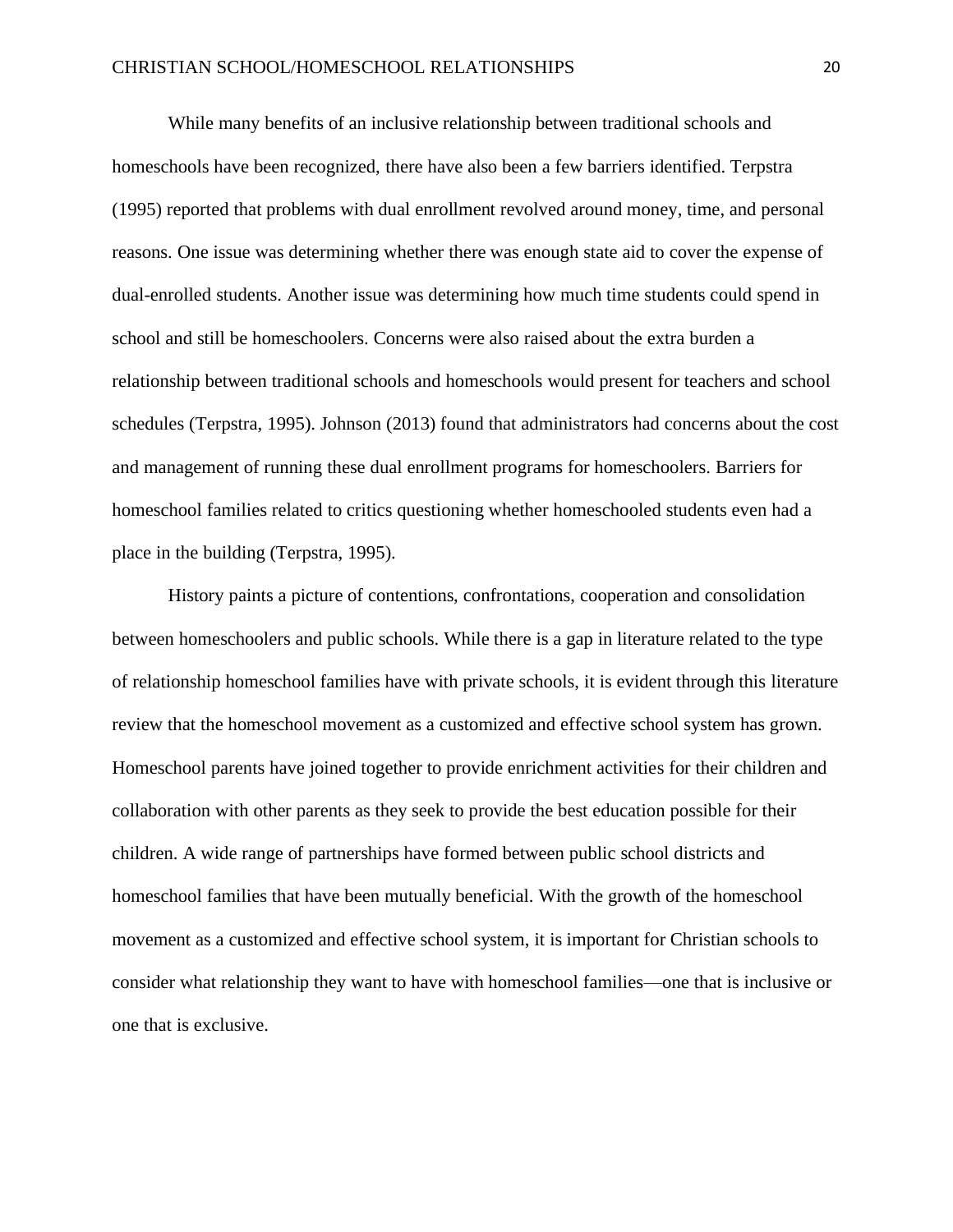#### **Methodology**

### **Participants**

The research participants invited to be part of this study included the superintendent from each of the 213 Christian Schools International (CSI) Schools in the United States. CSI is an organization that supports Christian education by providing "Christian schools with curriculum, leadership training, accreditation, and employee benefits services" (Christian Schools International, n.d.). Fifty-one percent (108 out of 213) of the CSI superintendents participated.

Following the initial survey, a purposeful sample of six school leaders was chosen to participate in a semi-structured interview. To determine the interview participants, the completed surveys were grouped into six categories based on the type of relationship model that was identified on the survey (inclusive, partially inclusive, or exclusive) along with school size (under 500 or over 500). After the six groups were made, the researcher considered two more identifiers: school location (rural, urban, suburban) and the level of satisfaction with the current relationship model used. This was done so that the final six superintendents selected for interviews would represent the greatest variety of schools and experiences to provide the most complete results.

Of the six initially selected superintendents, three agreed to participate in the interview process. For the remaining three interviews, new selections were made. Because the researcher needed to solicit participation a second time, the interview pool was not as diverse as the researcher had hoped; however, it still provided a variety of experiences. Table 1 represents the demographics of the final six superintendents who were willing to participate. The names of these superintendents were changed in this study to maintain anonymity.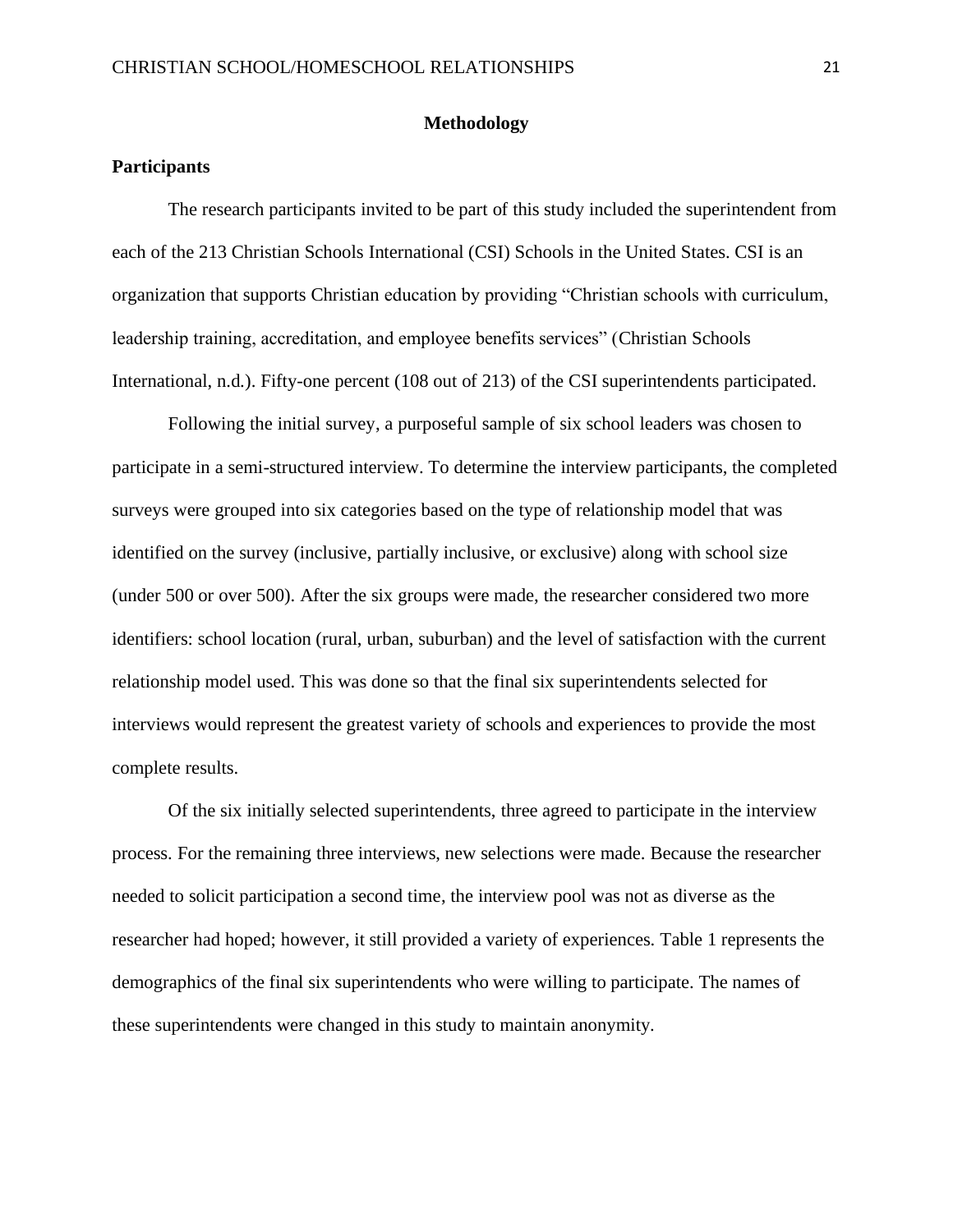| Pseudonym | Relationship | <b>School Size</b> | <b>School Location</b> | Level of     |
|-----------|--------------|--------------------|------------------------|--------------|
|           | Model        |                    |                        | Satisfaction |
| Hannah    | Inclusive    | Over 500           | Suburban               | 5            |
| Emma      | Inclusive    | Under 500          | Urban                  | 5            |
| Nelson    | Partially    | Over $500$         | Urban                  | 2            |
|           | Inclusive    |                    |                        |              |
| Peter     | Partially    | Under 500          | Rural                  | 4            |
|           | Inclusive    |                    |                        |              |
| Matthew   | Exclusive    | Over 500           | Suburban               | 4            |
| Cody      | Exclusive    | Under 500          | Rural                  | 3            |

#### *Research Participant Demographics*

*Note*. Level of satisfaction was based on a Likert Scale with 1 being not at all satisfied and 5 being completely satisfied.

#### **Materials**

Superintendents were asked to fill out an on-line survey created by the researcher (see Appendix A) that gathered information about the school, the type of relationship it has with the homeschool families in the local community, and the research-based benefits and barriers associated with that relationship (see Appendix C). The survey was piloted by two principals not associated with the study to ensure that it was usable and clear as well as a valid tool. Based on feedback from the pilot study, modifications were made to the phrasing of a few benefits and barriers and three additional benefits and barriers were added.

To ensure reliability of the survey, the Likert Scale was used which allowed the researcher to look for internal consistency to determine if schools that adapted a similar relationship model had similar results. The validity of the survey was strengthened by triangulating with a follow-up semi-structured interview in which each of the six selected participants were asked the same set of non-leading questions (see Appendix B).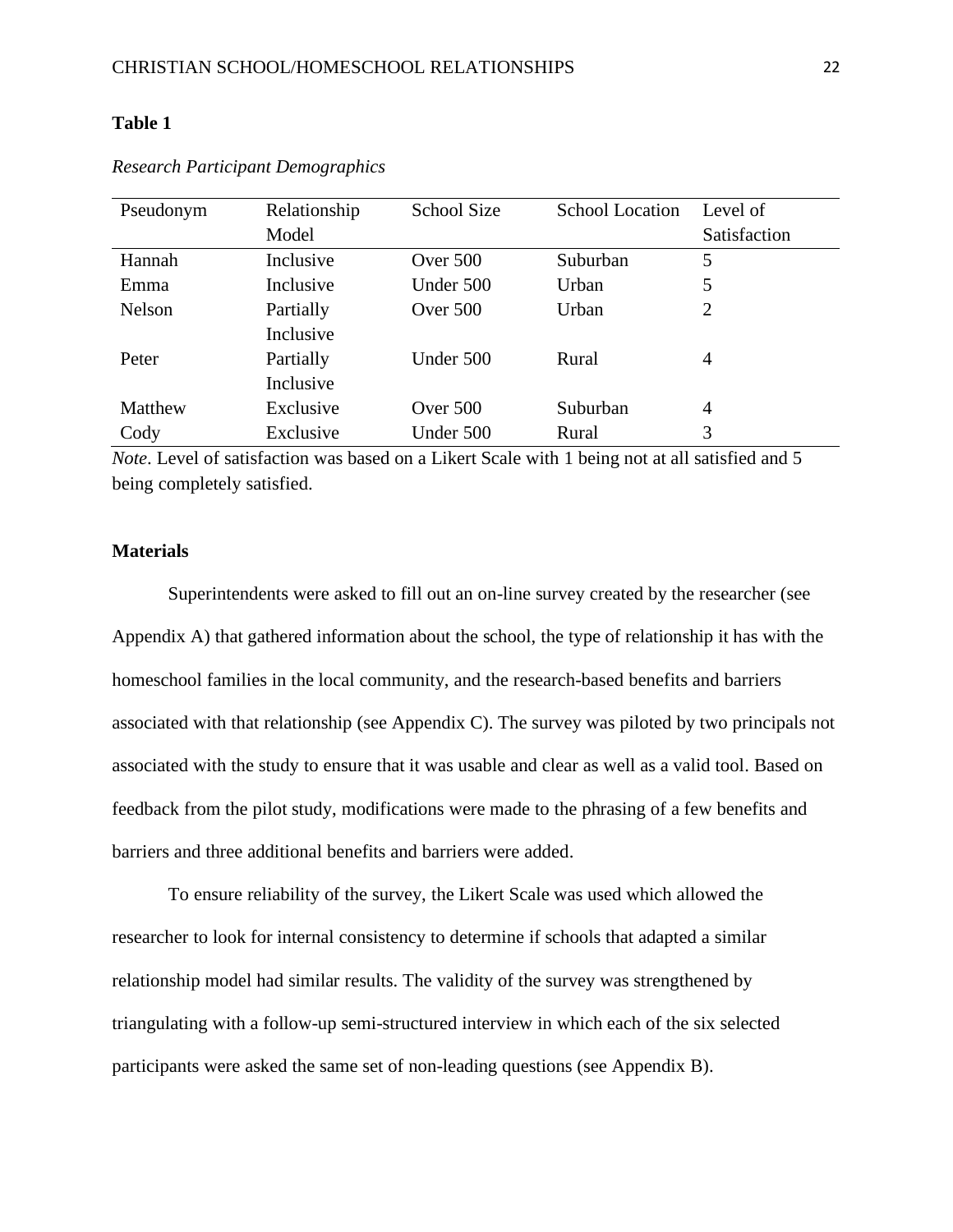#### **Design**

A mixed methods design was used for this study to explore the relationship models that exist between Christian schools and homeschool families. Quantitative date was initially collected using a closed-response survey that addressed the research questions. Following the survey, qualitative data was collected using semi-structured interview questions which elicited further explanations of survey responses. This mixed methods design offered the benefits of providing a broad base of data to look for themes and patterns as well as increasing internal validity.

#### **Procedure**

To conduct the quantitative portion of this study, a survey was developed (see Appendix A) based on the purpose statement and research questions. This online survey was sent to the heads of all CSI schools in the United States via e-mail. A spreadsheet was used to monitor the receipt of surveys as they were completed. One week after the initial e-mail was sent out, an additional e-mail was sent to all participants who had not yet responded to encourage participation in the survey. At the end of the survey period, a comparison was made of those who responded and those who did not to identify any potential response bias. No common factors were found to connect those who did not respond.

Following the initial survey, a purposeful sample of six school leaders was chosen to participate in a semi-structured interview. An e-mail was sent to the chosen superintendents to request their participation and to share information about the interview. The information included the same set of non-leading interview questions (see Appendix B) that were used to gain a deeper understanding of the relationship between the given school and homeschool families in the area, why the school chose a particular relationship model, and any benefits or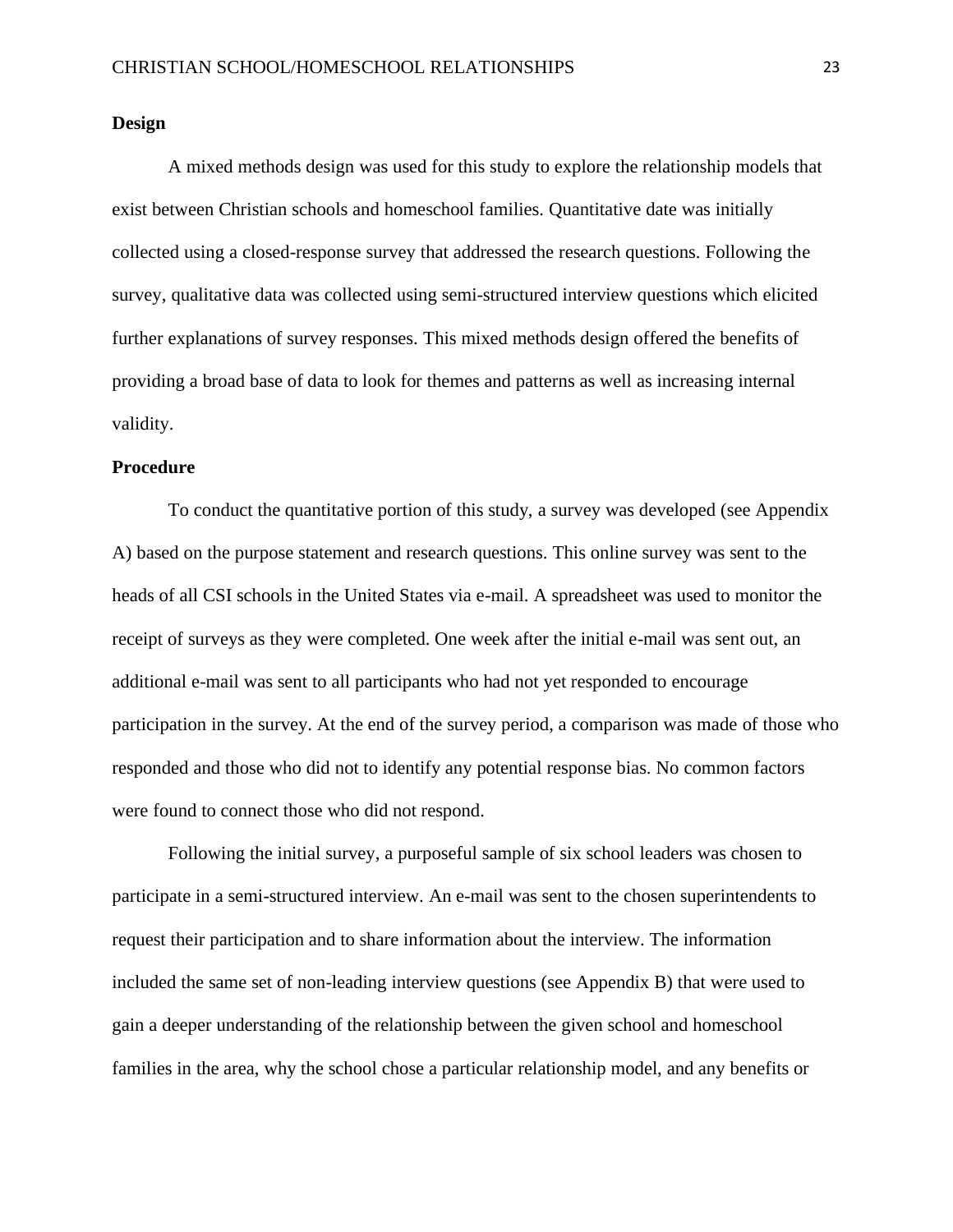barriers that have affected their relationship with homeschool families. A follow-up phone call was made to determine if each superintendent would be willing to participate, and if so, an interview time was set.

#### **Data Analysis Design**

The date gathered from the online surveys was transferred to a spreadsheet. In this format, the researcher was able to enter formulas and develop graphs to better conceptualize any themes that existed between the schools' sizes, locations, identified relationships with homeschool families, and the benefits and barriers that are experienced.

Interviews with the six school leaders were held on zoom due to location proximity which also allowed them to be recorded and then transcribed. From the transcriptions, the researcher engaged in a coding process using initial coding followed by descriptive codes and in vivo to better identify themes.

At the conclusion of the interviews, the quantitative data from the surveys and qualitative data from the interviews was analyzed to better understand the relationship models that exist between Christian schools and homeschool families.

#### **Results**

The purpose of this study was to discover perceived relationship models that exist between Christian schools and homeschool families throughout the United States. Quantitative data was collected with a closed-response survey while qualitative data was collected using a semi-structured interview. The data collection focused on discovering what relationship models were utilized at each school, the perceived benefits and barriers that were experienced with the given relationship model, and the overall satisfaction the school had with their current model.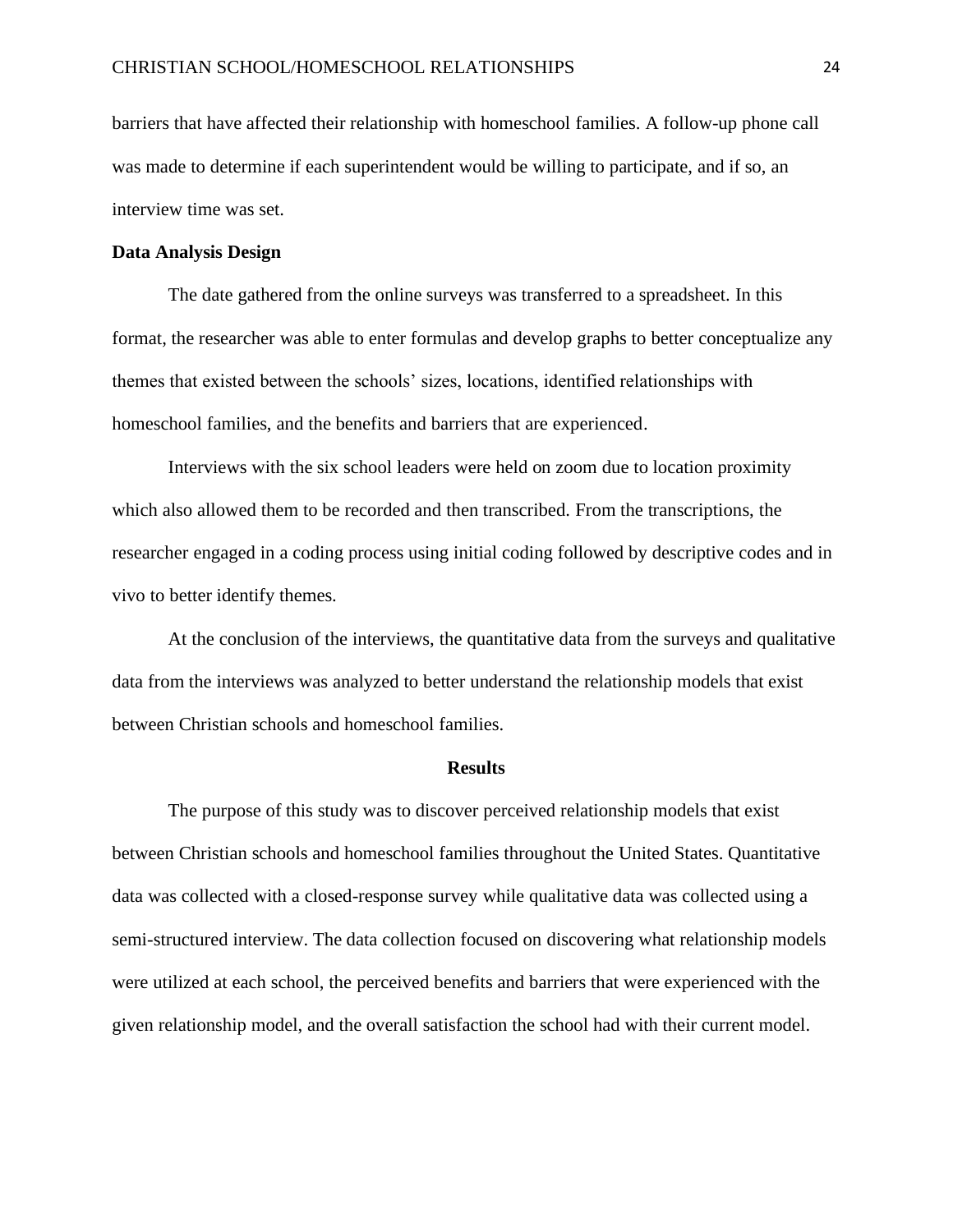## **Quantitative Results**

## *Demographic Findings*

Table 2 depicts the schools that responded to the survey. Most of the respondents came from school systems that included Kindergarten through  $12<sup>th</sup>$  grade. The most common school size was schools that had 250 or fewer students. The largest group of participating schools came from suburban areas with the next largest group being rural schools. Of the 108 respondents, 11% indicated they had a fully inclusive relationship with homeschool families, 49% had a partially inclusive relationship, and 40% had an exclusive relationship.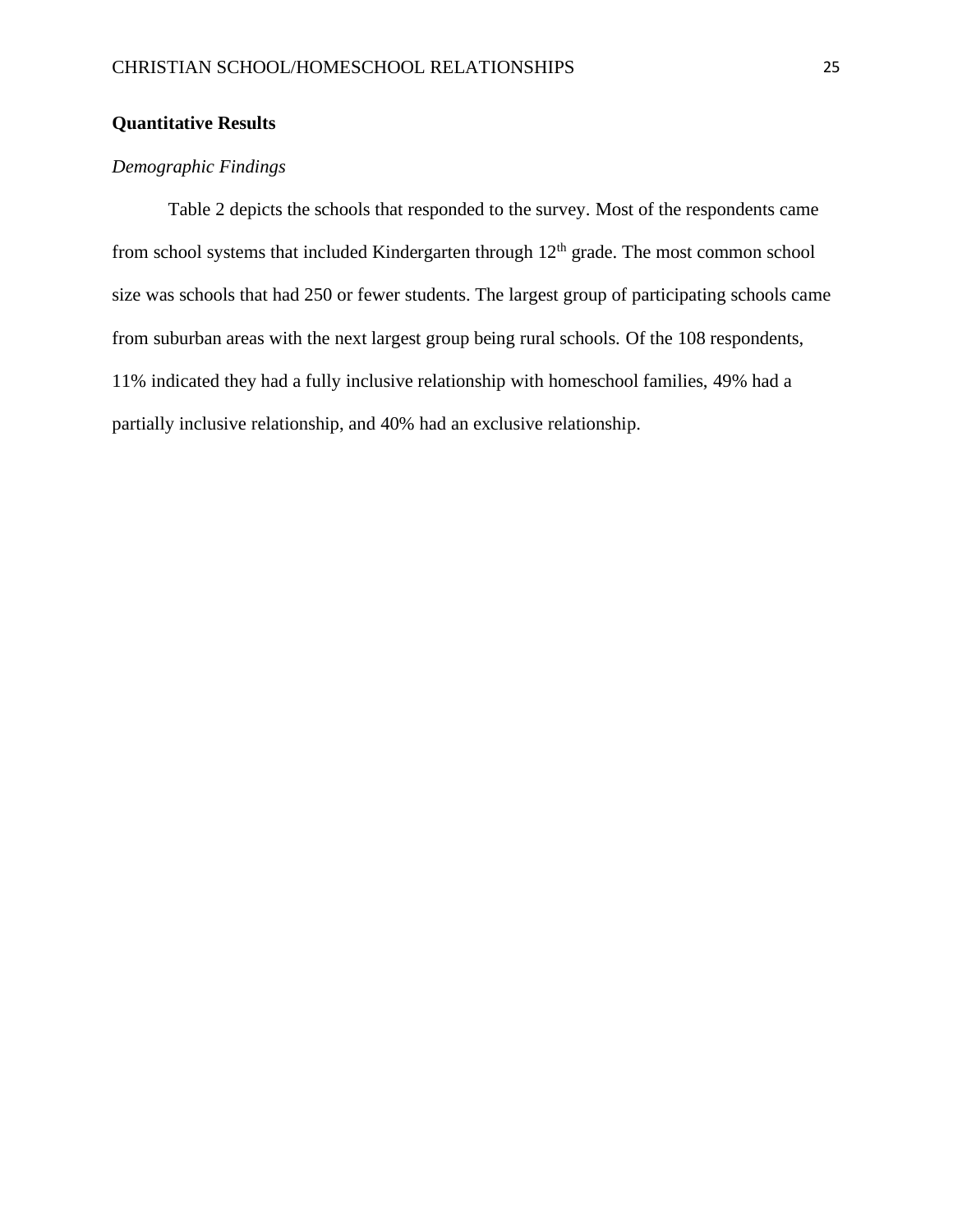*Depiction of Participating Schools*

| Characteristic                        | $\%$ |  |  |
|---------------------------------------|------|--|--|
| Grades Included in the School Systems |      |  |  |
| $K - 5$                               | 1.9  |  |  |
| $K-8$                                 | 37.4 |  |  |
| $6 - 8$                               | 1.9  |  |  |
| $9 - 12$                              | 5.6  |  |  |
| $K - 12$                              | 53.3 |  |  |
| <b>Student Body Populations</b>       |      |  |  |
| $0 - 250$                             | 46.7 |  |  |
| $250 - 500$                           | 27.1 |  |  |
| $500 - 1,000$                         | 17.8 |  |  |
| More than 1,000                       | 8.4  |  |  |
| <b>School Locations</b>               |      |  |  |
| Rural                                 | 37.4 |  |  |
| Urban                                 | 22.4 |  |  |
| Suburban                              | 40.2 |  |  |
| Relationship Models Utilized          |      |  |  |
| <b>Fully Inclusive</b>                | 11.2 |  |  |
| Partially Inclusive                   | 48.6 |  |  |
| Exclusive                             | 40.2 |  |  |

**Relationship Model.** Tables  $3 - 5$  represent the data when organized by the type of relationship model (fully inclusive, partially inclusive, or exclusive) schools engaged in with homeschool families. Table 3 shows that a majority of fully inclusive schools include Kindergarten through  $12<sup>th</sup>$  grade, are located in urban areas and have fewer than 250 students.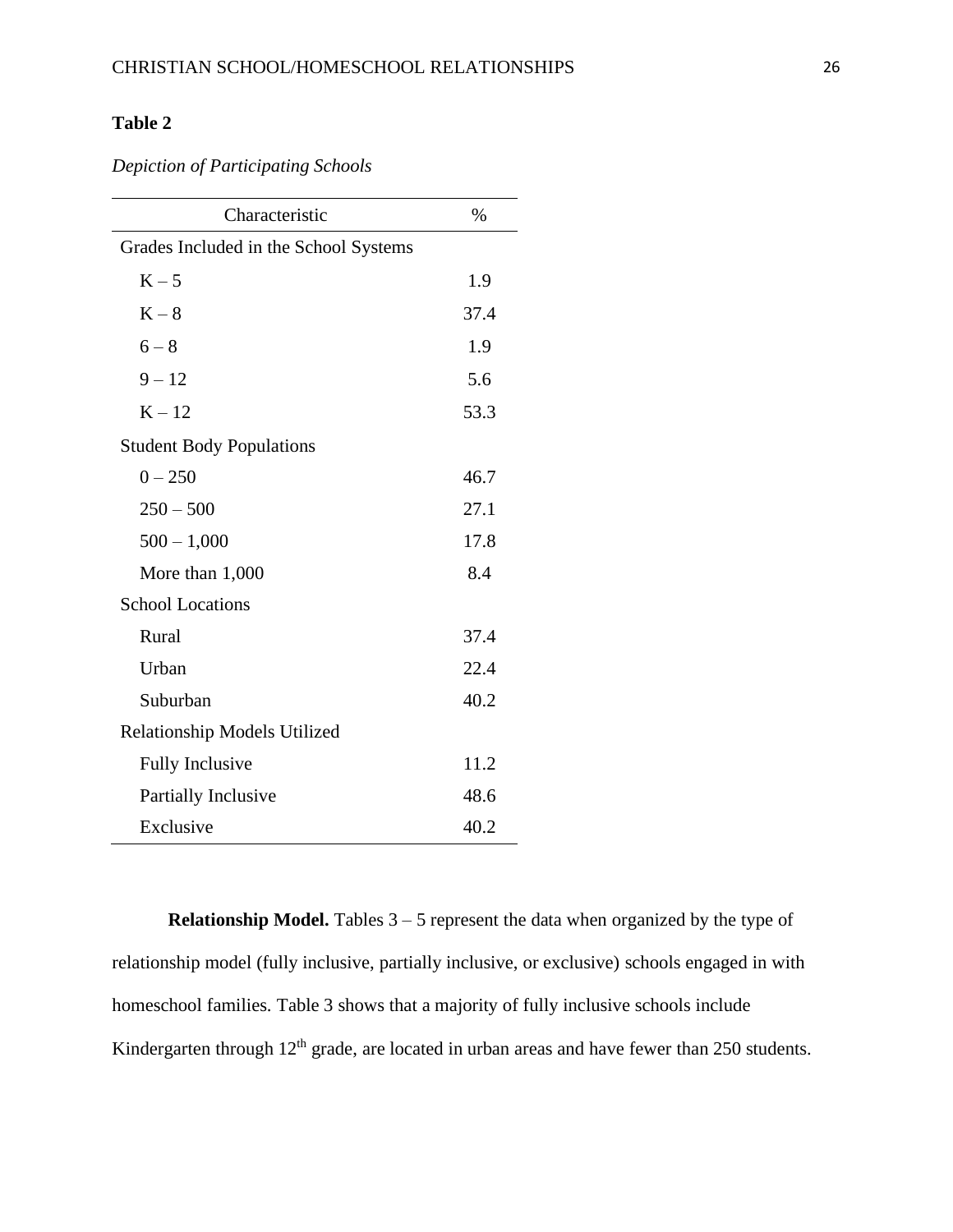*Depiction of Fully Inclusive Schools*

| Characteristic                  | $\%$           |  |
|---------------------------------|----------------|--|
| <b>Types of School Systems</b>  |                |  |
| $K - 5$                         | $\overline{0}$ |  |
| $K-8$                           | 33.3           |  |
| $6 - 8$                         | 0              |  |
| $9 - 12$                        | $\overline{0}$ |  |
| $K - 12$                        | 66.7           |  |
| <b>Student Body Populations</b> |                |  |
| $0 - 250$                       | 58.3           |  |
| $250 - 500$                     | 16.7           |  |
| $500 - 1,000$                   | 8.3            |  |
| More than 1,000                 | 16.7           |  |
| <b>School Locations</b>         |                |  |
| Rural                           | 25.0           |  |
| Urban                           | 50.0           |  |
| Suburban                        | 25.0           |  |

Table 4 depicts partially inclusive schools. Similarities to inclusive schools can be seen as a majority of partially inclusive schools also include Kindergarten through 12<sup>th</sup> grade and have fewer than 250 students. While the majority of the inclusive schools are in urban areas, a majority of partially inclusive schools are in rural areas.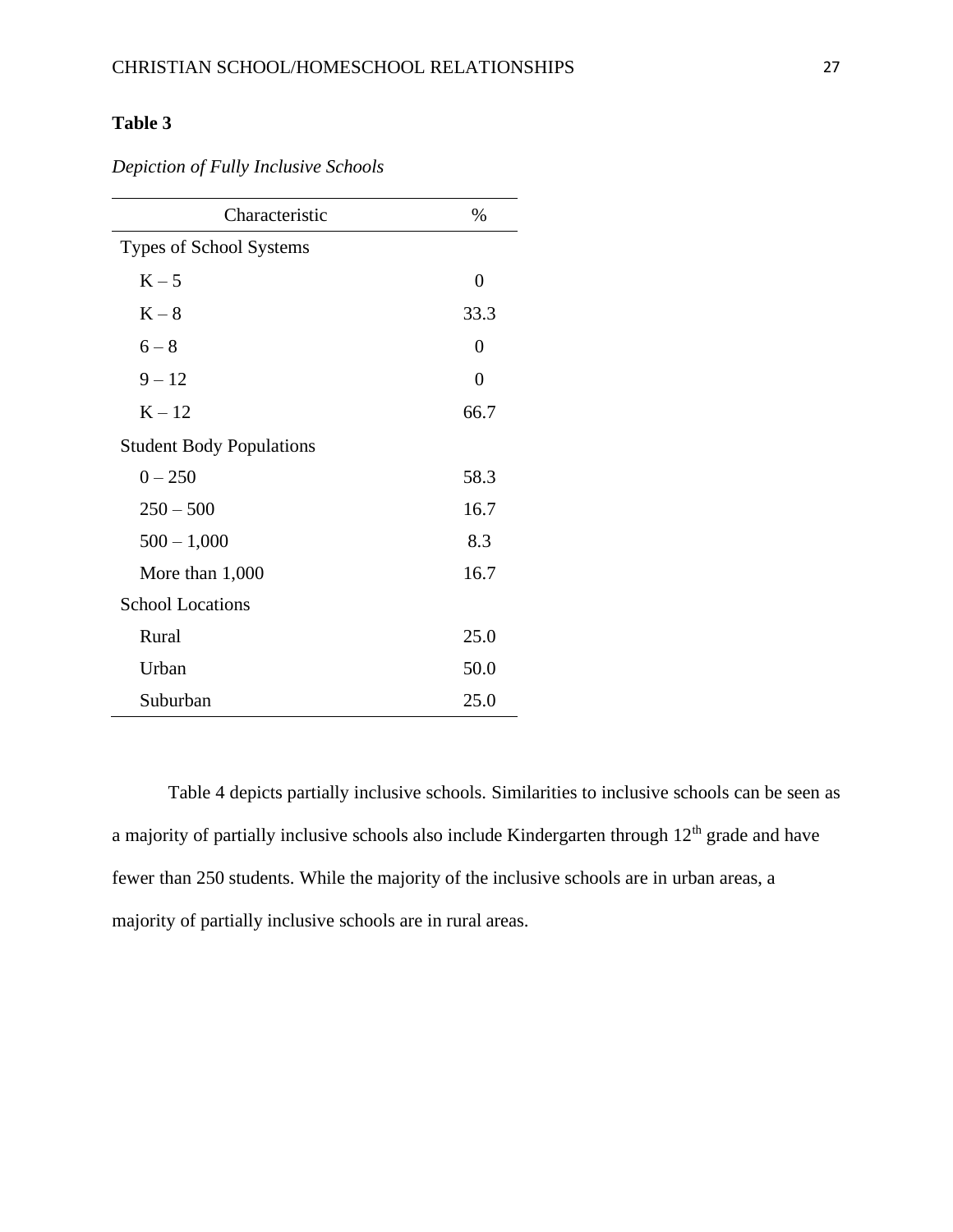| Characteristic                  | $\%$ |
|---------------------------------|------|
| <b>Types of School Systems</b>  |      |
| $K - 5$                         | 1.9  |
| $K-8$                           | 26.9 |
| $6 - 8$                         | 1.9  |
| $9 - 12$                        | 9.6  |
| $K - 12$                        | 59.6 |
| <b>Student Body Populations</b> |      |
| $0 - 250$                       | 51.9 |
| $250 - 500$                     | 28.8 |
| $500 - 1,000$                   | 9.6  |
| More than $1,000$               | 9.6  |
| <b>School Locations</b>         |      |
| Rural                           | 50.0 |
| Urban                           | 19.2 |
| Suburban                        | 30.8 |

*Depiction of Partially Inclusive Schools*

Table 5 represents schools that indicated they are exclusive. While the Kindergarten through  $12<sup>th</sup>$  grade systems were prominent in the inclusive and partially inclusive schools, school systems with grades K through 8 were dominant in exclusive schools. The most common location of exclusive schools was suburban, unlike inclusive schools which were mostly urban and partially inclusive schools which were mostly rural. While the school population for inclusive schools was somewhat evenly spread among three categories  $(0 - 250$  students,  $250 -$ 500 students, 500 – 1,000 students), like inclusive and partially inclusive schools, those schools with fewer than 250 students were dominant.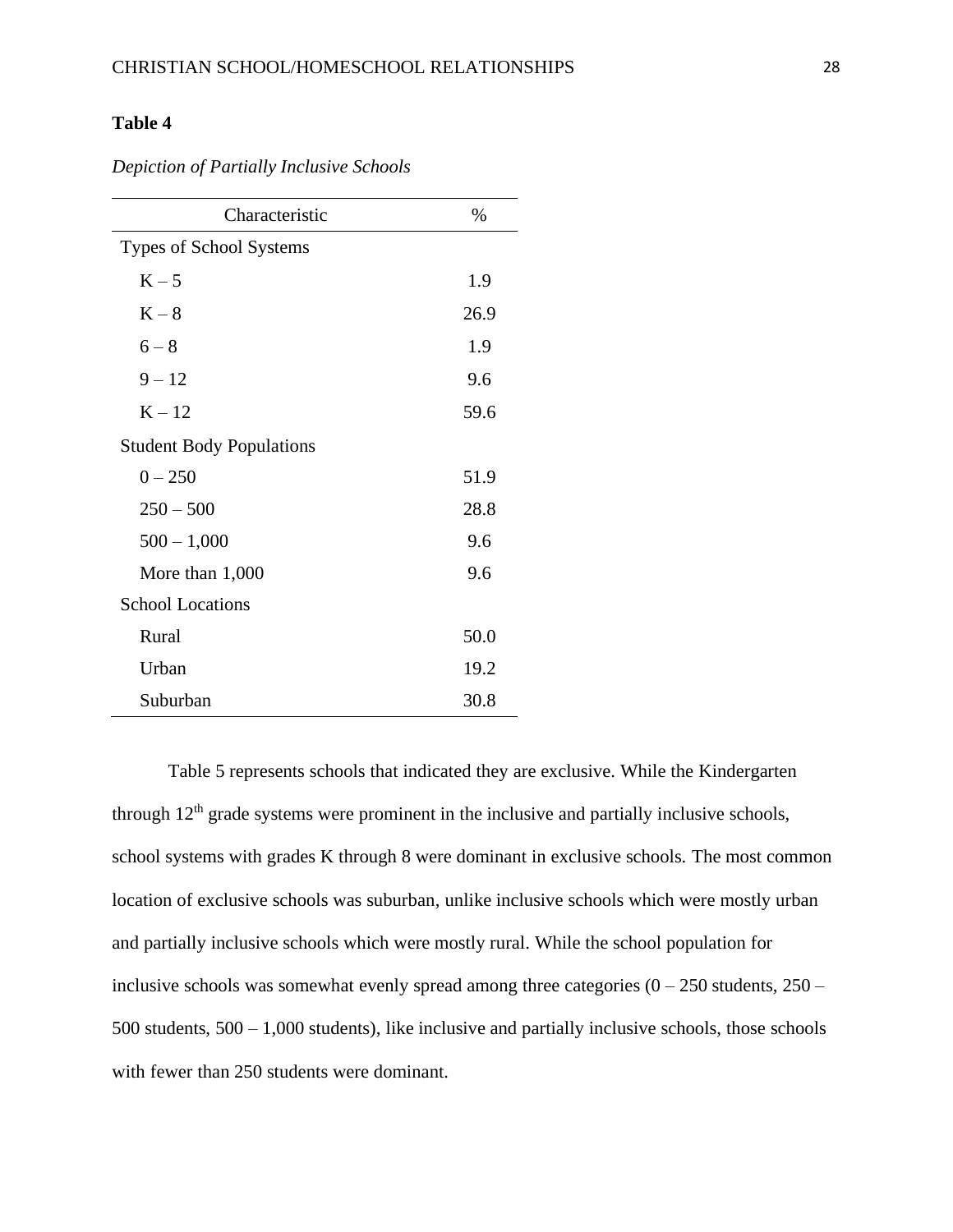*Depiction of Exclusive Schools*

| Characteristic                  | $\%$           |
|---------------------------------|----------------|
| <b>Types of School Systems</b>  |                |
| $K - 5$                         | $\overline{0}$ |
| $K-8$                           | 51.2           |
| $6 - 8$                         | 2.3            |
| $9 - 12$                        | 2.3            |
| $K - 12$                        | 41.9           |
| <b>Student Body Populations</b> |                |
| $0 - 250$                       | 37.2           |
| $250 - 500$                     | 27.9           |
| $500 - 1,000$                   | 30.2           |
| More than 1,000                 | 4.7            |
| <b>School Locations</b>         |                |
| Rural                           | 25.6           |
| Urban                           | 18.6           |
| Suburban                        | 55.8           |

**School System.** Table 6 presents the data based on the type of school system to determine whether the type of school system has any effect on the relationship model that Christian schools have with homeschool families. Exclusive schools were most common among school systems that only include younger grades with 50% of  $K - 5$  and  $6 - 8$  school systems being exclusive and 55% of  $K - 8$  school systems being exclusive. School systems that include older grades  $(9 - 12, K - 12)$  had a much higher percentage  $(68 - 83%)$  of partially inclusive or inclusive schools. Also, the schools that were fully inclusive were limited to the school systems that included a wider range of grades  $(K - 8, K - 12)$ .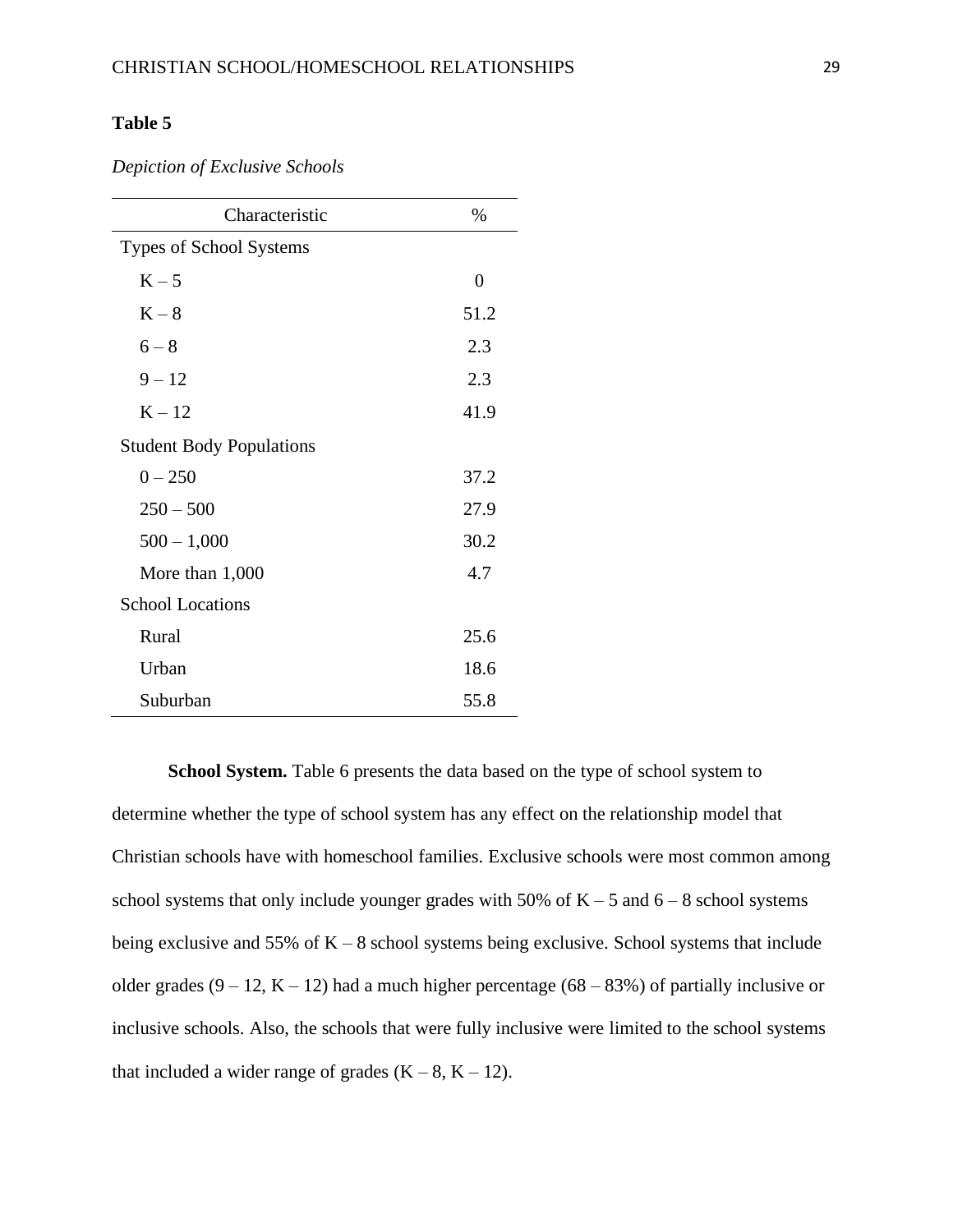| Types of School Systems | <b>Fully Inclusive</b><br>$\%$ | Partially Inclusive<br>$\%$ | Exclusive<br>% |
|-------------------------|--------------------------------|-----------------------------|----------------|
| $K - 5$                 | $\theta$                       | 50.0                        | 50.0           |
| $K-8$                   | 10.0                           | 35.0                        | 55.0           |
| $6 - 8$                 | $\theta$                       | 50.0                        | 50.0           |
| $9 - 12$                | $\overline{0}$                 | 83.3                        | 16.7           |
| $K - 12$                | 14.0                           | 54.4                        | 31.6           |

*Relationship Model Percentages Based on Types of School Systems*

**School Size.** Table 7 presents the data based on the size of the school to determine whether the school size has any effect on the relationship model that Christian schools have with homeschool families. The number of schools which consider themselves to be exclusive increased along with the size of the school until the size of the school surpasses 1,000 students. At this point, the percentage of exclusive schools drops significantly. The smaller schools (populations of 500 or less) along with the largest schools (populations over 1,000) have the highest percentage of inclusive and partially inclusive schools.

### **Table 7**

*Relationship Model Percentages Based on Numbers of Students*

| Numbers of Students | <b>Fully Inclusive</b><br>$\%$ | Partially Inclusive<br>$\%$ | Exclusive<br>$\%$ |
|---------------------|--------------------------------|-----------------------------|-------------------|
| $0 - 250$           | 14.0                           | 54.0                        | 32.0              |
| $250 - 500$         | 6.9                            | 51.7                        | 41.4              |
| $500 - 1,000$       | 5.3                            | 26.3                        | 68.4              |
| More than $1,000$   | 22.2                           | 55.5                        | 22.2              |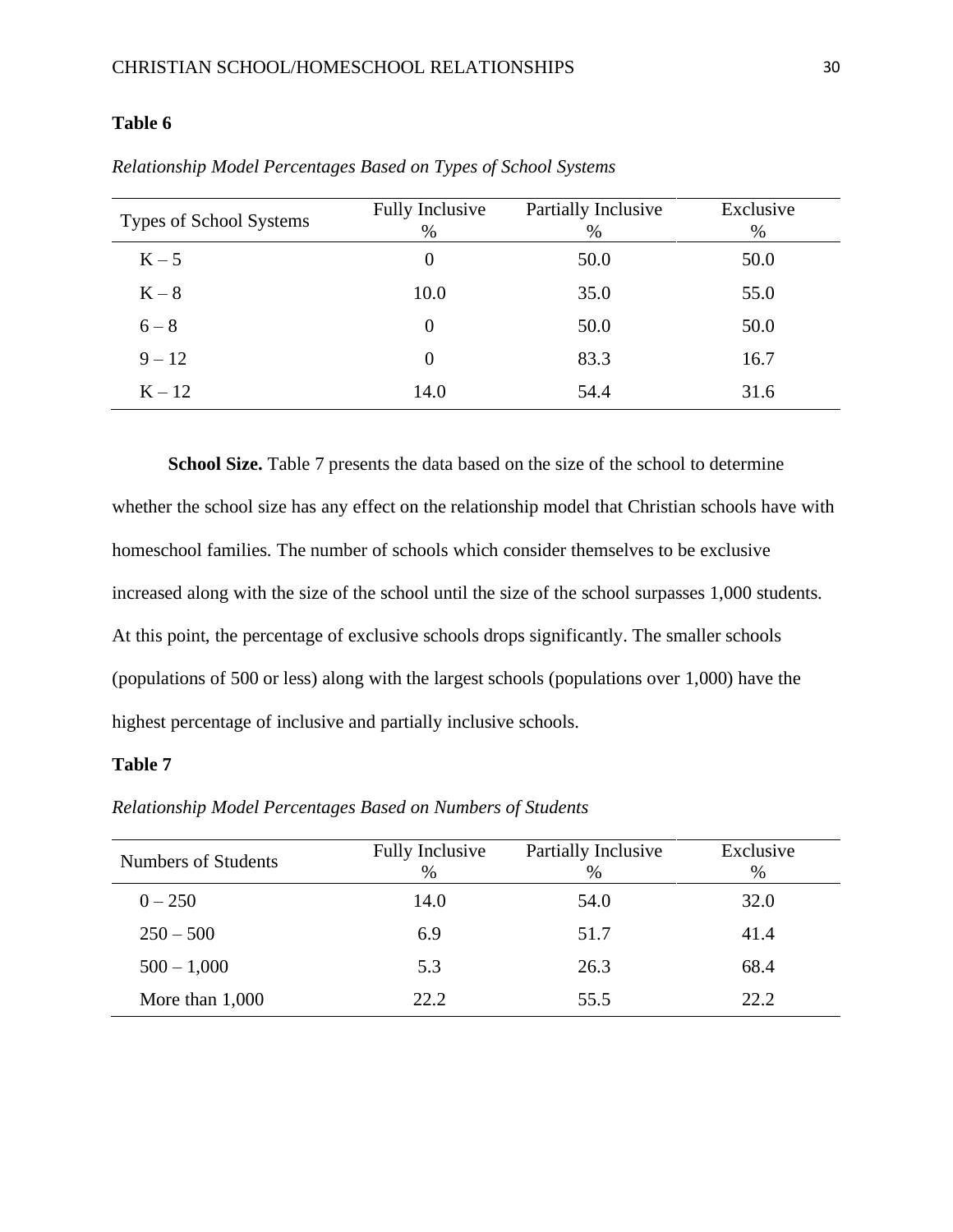**School Location.** Table 8 presents the data based on the location of the school to

determine whether the school location has any effect on the relationship model that Christian schools have with homeschool families. Schools located in urban areas have the highest percentage of fully inclusive schools, rural schools have the highest percentage of partially inclusive schools, while schools in suburban areas have the highest percentage of exclusive schools.

#### **Table 8**

| Locations | <b>Fully Inclusive</b><br>$\%$ | Partially Inclusive<br>$\%$ | Exclusive<br>$\%$ |
|-----------|--------------------------------|-----------------------------|-------------------|
| Rural     | 7.5                            | 65.0                        | 27.5              |
| Urban     | 25.0                           | 41.7                        | 33.3              |
| Suburban  | 7.0                            | 37.2                        | 55.8              |

*Relationship Model Percentages Based on Locations*

#### *Benefits and Barriers*

While the first section of the survey asked respondents for basic information about their school type, size, and location, the next section of the survey gave them an opportunity to share whether they agreed with specific, research-based benefits and barriers that were observed with Christian schools having relationships with homeschool families. Using a Likert Scale, respondents ranked their level of agreement with each statement from 1 (strongly disagree) to 5 (strongly agree).

Table 9 provides a list of the research-based benefits that were included in the survey along with the average mean response. The benefits that had the highest level of agreement with mean responses over 4 included homeschool students being able to be a part of large group activities (4.42), being able to interact with other students (4.56) and being able to receive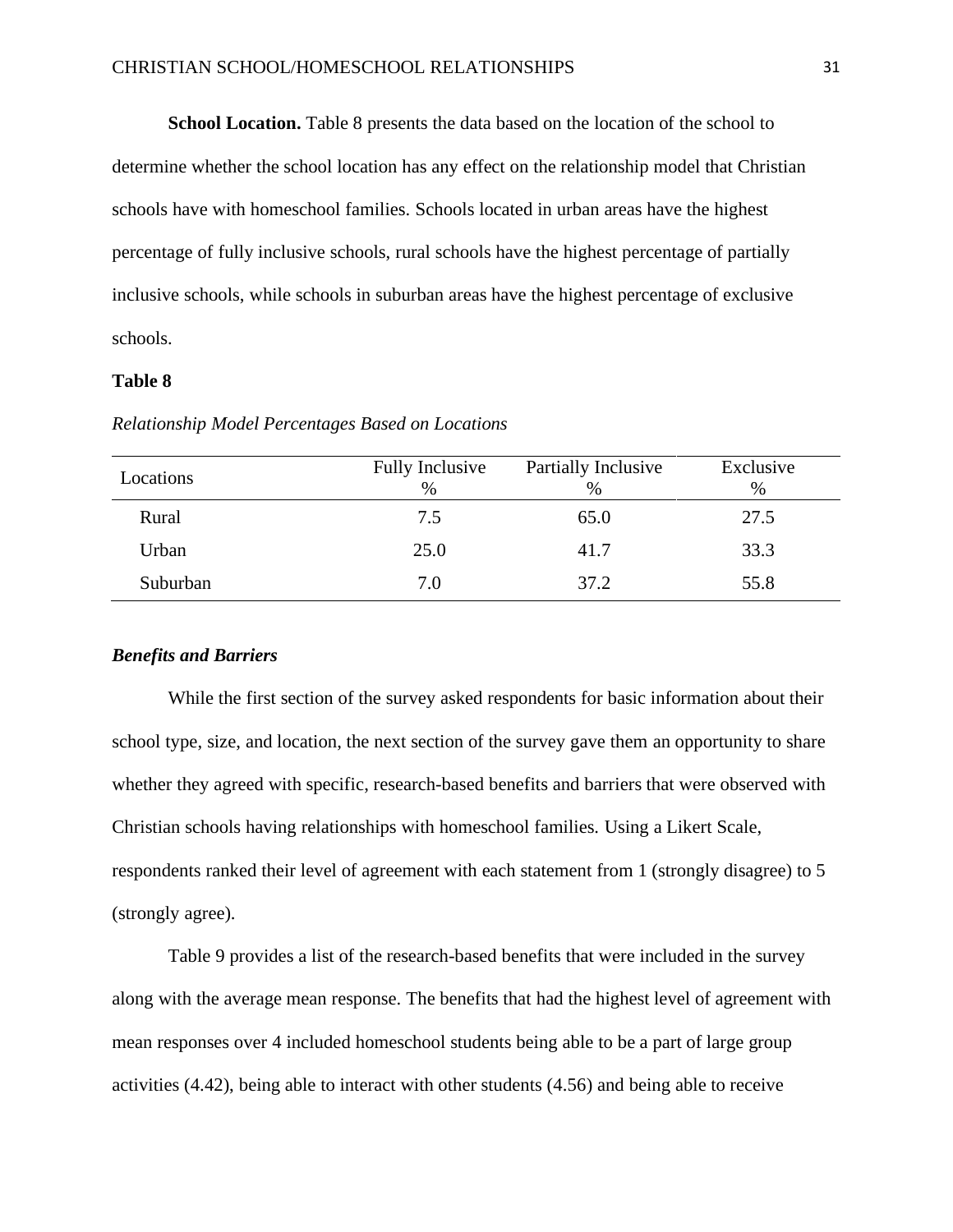instruction in areas that the parent might not be competent to teach (4.49). This level of agreement was strengthened by the low standard deviations of 0.66, 0.63, and 0.62 which indicate that the overall responses to these benefits were not widespread but instead were clustered around the mean. Two benefits that had the lowest mean and therefore the lowest levels of agreement include the benefit of parents being able to consult with teachers about curriculum (3.53) and the benefit for schools to deepen their practices by observing what makes homeschooling successful (3.27). These benefits had higher standard deviations of 1.08 and 1.06 which indicate that the overall responses were more spread out from the mean. The lower mean response to these benefits along with a higher standard deviation gives evidence of a wider variety of opinions.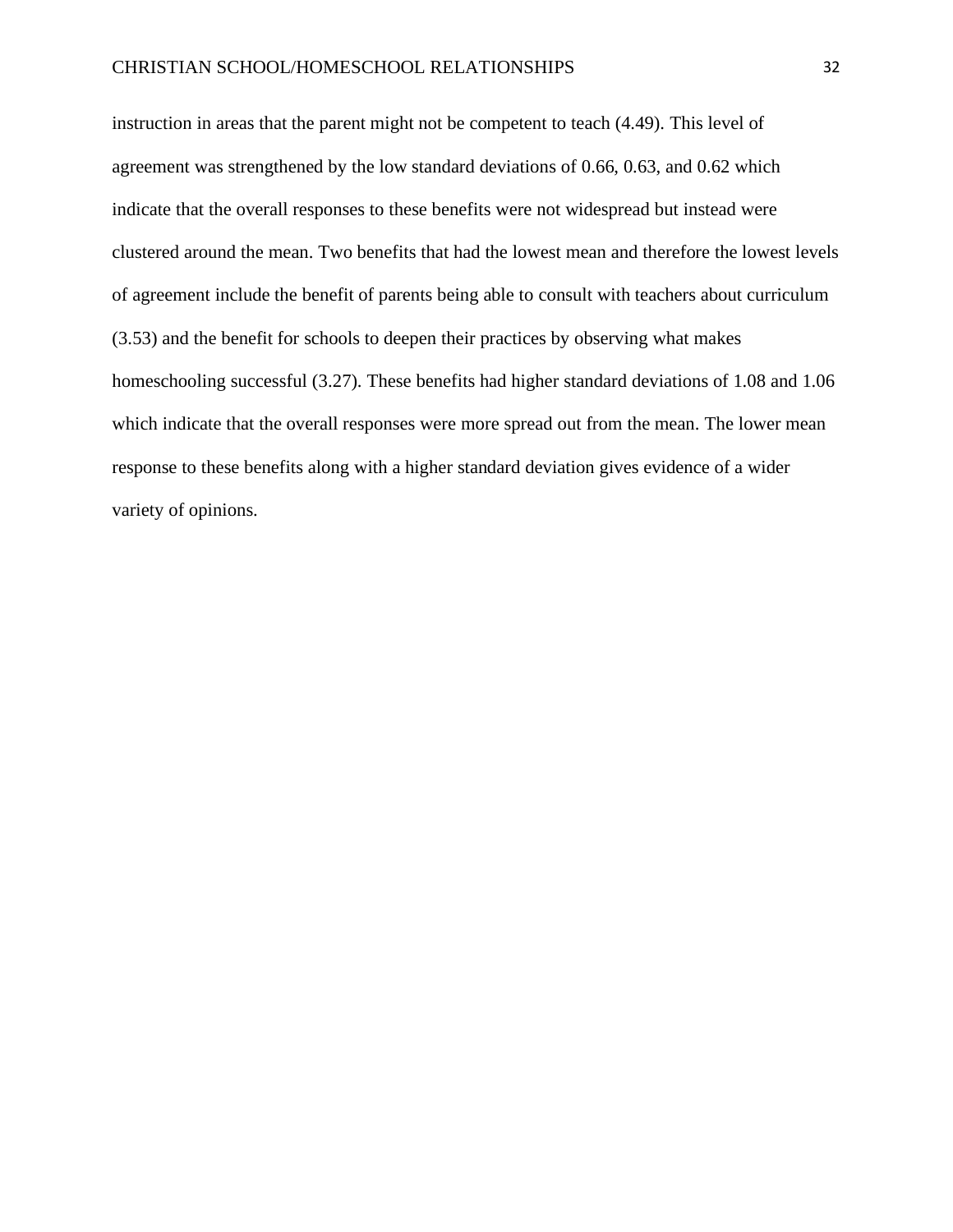*Mean Response to Benefits of a Christian School/Homeschool Relationship*

| Benefits of a Christian School/Homeschool Relationship                                                                                                                                                                                                         | Mean | <b>SD</b> |
|----------------------------------------------------------------------------------------------------------------------------------------------------------------------------------------------------------------------------------------------------------------|------|-----------|
| The potential for mutually beneficial relationships can be realized by<br>schools that adopt an inclusive stance towards homeschool families.                                                                                                                  | 3.81 | 0.91      |
| A benefit of this partnership for the school is that home educators who feel<br>connected to the school will support the school more fully.                                                                                                                    | 3.78 | 0.95      |
| A benefit of this partnership for the school is the potential to reach<br>students that it would not have had contact with otherwise.                                                                                                                          | 4.16 | 0.95      |
| A benefit of this partnership for the school is that observing what makes<br>homeschooling successful could provide one avenue for Christian schools<br>to deepen their practices as they seek to provide the best learning<br>environment for their students. | 3.27 | 1.06      |
| A benefit of this partnership for the homeschool family is the opportunity<br>for the students to be part of large group educational activities.                                                                                                               | 4.42 | 0.66      |
| A benefit of this partnership for the homeschool family is the opportunity<br>for the students to interact with other students.                                                                                                                                | 4.56 | 0.63      |
| A benefit of this partnership for the homeschool family is the ability for<br>parents to consult with teachers about curriculum.                                                                                                                               | 3.53 | 1.08      |
| A benefit to the homeschool parent is it allows their children to receive<br>instruction in areas that the homeschool parent may not be competent to<br>teach.                                                                                                 | 4.49 | 0.62      |

*Note.* This table portrays the mean response and standard deviation per Likert Scale questions ranked from 1 (strongly disagree) to 5 (strongly agree) about benefits to Christian schools having relationships with homeschool families

Table 10 provides a list of the research-based barriers that were included in the survey along with the average mean response. The barrier that received the highest level of agreement as shown by the highest mean response (3.86) and the lowest standard deviation (0.99) related to the difficulty of positively assimilating the homeschool student into the ethos and culture of the classroom in ways that are beneficial to the homeschool student and the school. The barrier which stated that a partnership with homeschoolers could place a burden on the schoolteachers also had a mean response of 3.86, but the higher standard deviation of 1.04 indicates that the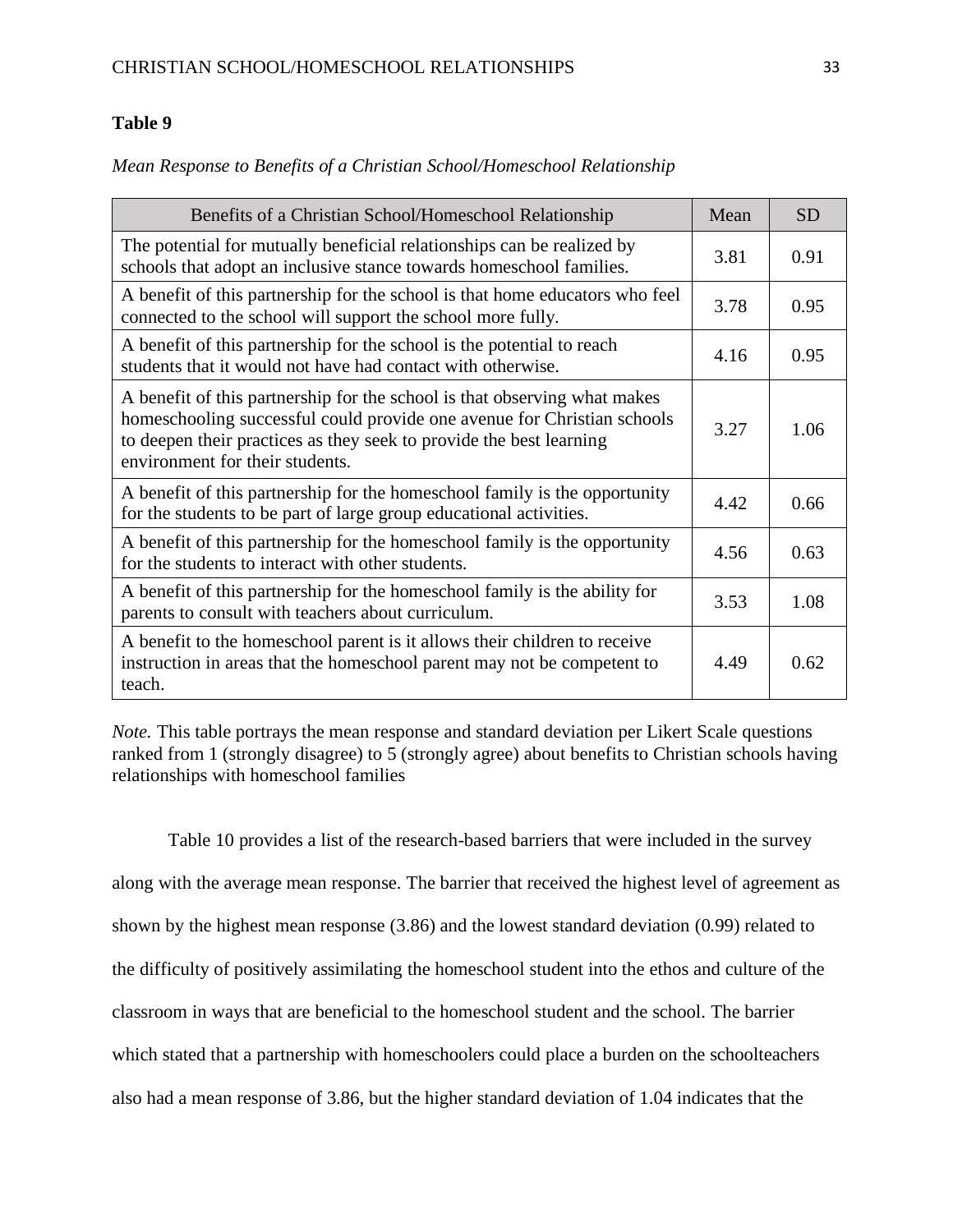responses were a little more widespread. The barrier related to the burden a relationship with

homeschoolers could place on the school schedule was the barrier that had the lowest level of

agreement with a mean of 3.24 and the highest standard deviation of 1.27.

### **Table 10**

|  |  | Mean Response to Barriers of a Christian School/Homeschool Relationship |
|--|--|-------------------------------------------------------------------------|
|  |  |                                                                         |

| Barriers of a Christian School/Homeschool Relationship                                                                                                                                                               | Mean | <b>SD</b> |
|----------------------------------------------------------------------------------------------------------------------------------------------------------------------------------------------------------------------|------|-----------|
| A barrier of this partnership for the school is trying to determine how<br>much time students can spend in school and still be homeschoolers.                                                                        | 3.44 | 1.06      |
| A barrier of this partnership for the school is the burden it could present<br>for teachers.                                                                                                                         | 3.86 | 1.04      |
| A barrier of this partnership for the school is the burden it places on school<br>schedules.                                                                                                                         | 3.24 | 1.27      |
| A barrier for the school is to positively assimilate the homeschool student<br>into the ethos and culture of the classroom/school in ways that are<br>beneficial to the homeschool student and the classroom/school. | 3.86 | 0.99      |
| A barrier in this partnership is that full-time school families may feel that<br>their children's instructional or teacher time is being diverted to part-time<br>students.                                          | 3.36 | 1.16      |
| A barrier of this partnership for the homeschool families is critics who<br>question whether homeschooled students have a place in the building.                                                                     | 2.71 | 1.16      |

*Note.* This table portrays the mean response and standard deviation per Likert Scale questions ranked from 1 (strongly disagree) to 5 (strongly agree) about barriers to Christian schools having relationships with homeschool families.

## *Satisfaction Level*

The final section of the survey asked respondents to rank their level of satisfaction with

the current relationship model they utilized with homeschool families. A Likert Scale was

utilized allowing respondents to share how satisfied they were on a scale from 1 (not at all

satisfied) to 5 (completely satisfied). Figure 1 breaks down these results based on the type of

relationship the school has with homeschool families. Inclusive schools had the highest overall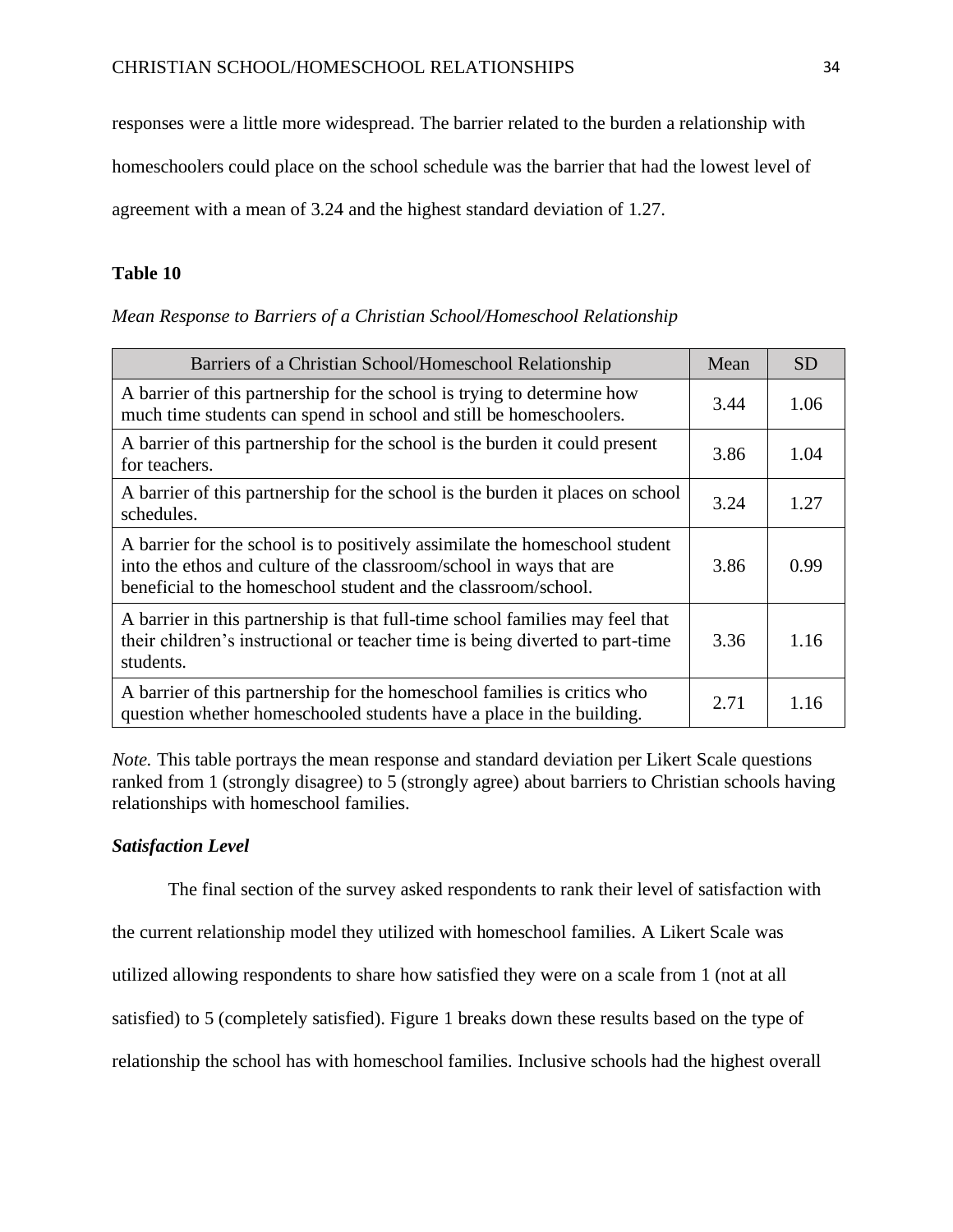satisfaction level as over 80% indicated they were very satisfied or completely satisfied. In exclusive schools, over 50% indicated they were satisfied or moderately satisfied.

## **Figure 1**

*Satisfaction Level with Current Relationship Model*



**Relationship Type** 

*Note.* This figure portrays how satisfied schools are with their current relationship model with homeschool families using a Likert Scale ranging from 1 (not at all satisfied) to 5 (completely satisfied). Results were stacked to show a comparison of the three relationship types.

## **Qualitative Results**

The qualitative data was collected using a semi-structured interview. The survey questions focused on gaining a more in depth understanding of what relationship models were utilized at each school, the benefits and barriers that were experienced with the given relationship model, and the overall satisfaction the school had with their current model.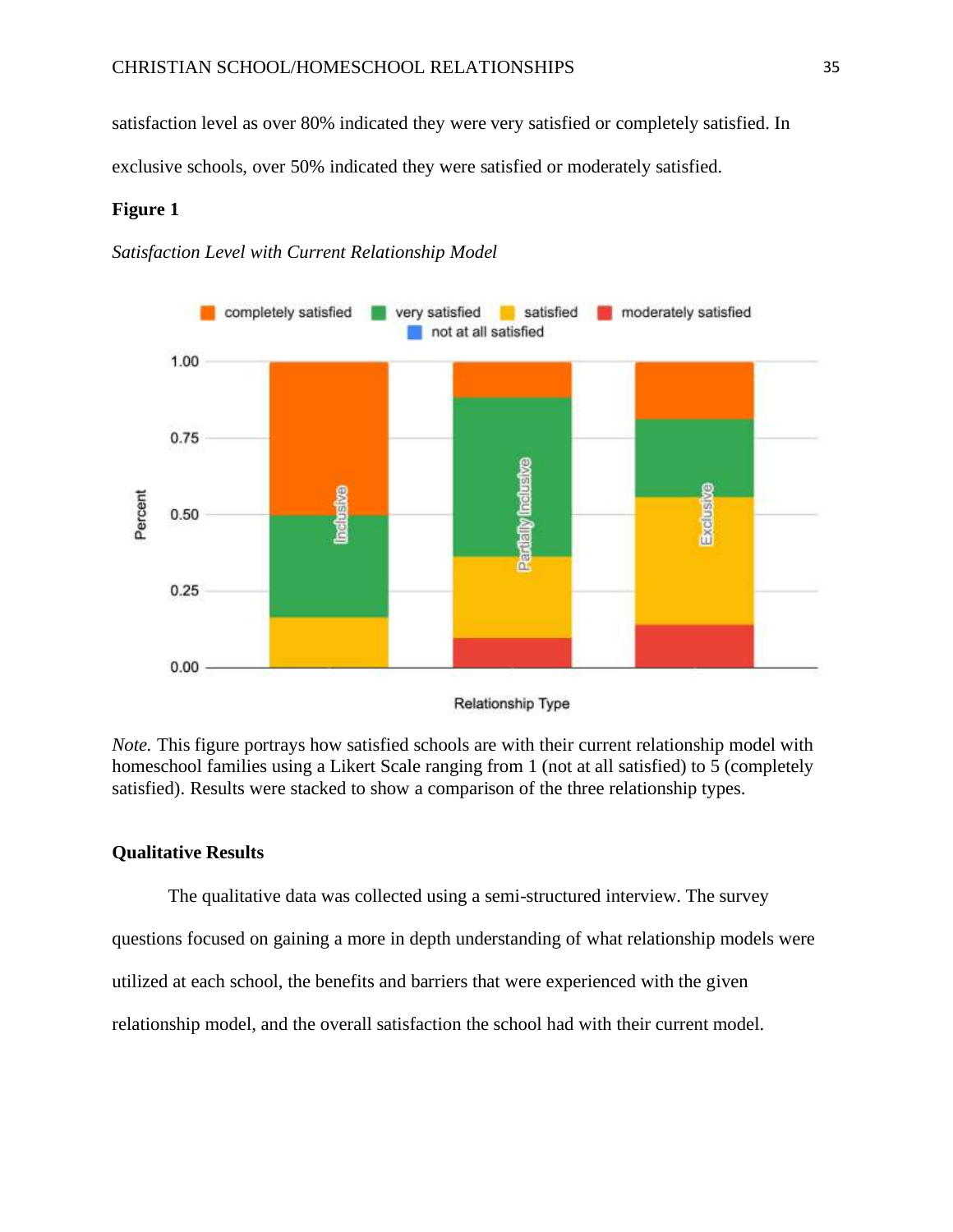## *Relationship Model*

The results of this section were led by questions that helped the researcher gain an understanding of the current relationship each school had with homeschool families, starting with, "What does that relationship look like?" Of the six school leaders that were interviewed, two came from schools that identified themselves as inclusive, two came from schools that identified themselves as partially inclusive, and two came from schools that identified themselves as exclusive.

The first school, led by Emma, is a fully inclusive, small school of fewer than 100 students located in an urban area that has a large homeschool community. In Emma's school, homeschool students are invited to choose what they would like to participate in. Most of them do their core studies at home, but are looking for other experiences like music, performing groups, sports, Latin, PE, and art. They are welcome to do any of those experiences, along with coming to chapel, field trips, and any other school activity with no stipulations. "We accommodate them as much as we can. We want them to be part of our community" (Emma, personal communication, March 3, 2022).

To participate in any of these experiences at Emma's school, homeschool students go through an admission process like any other student. This includes registering, getting a handbook, being part of orientation, and being vetted. Expectations of respect, cooperation, and Christian character are emphasized. "They join our community. That's very much impressed on them" (Emma, personal communication, March 3, 2022). Policies are in place to strengthen this commitment between school and family. Homeschool families pay the same fees for application and registration as do full-time students. To pay for classes and activities, the number of hours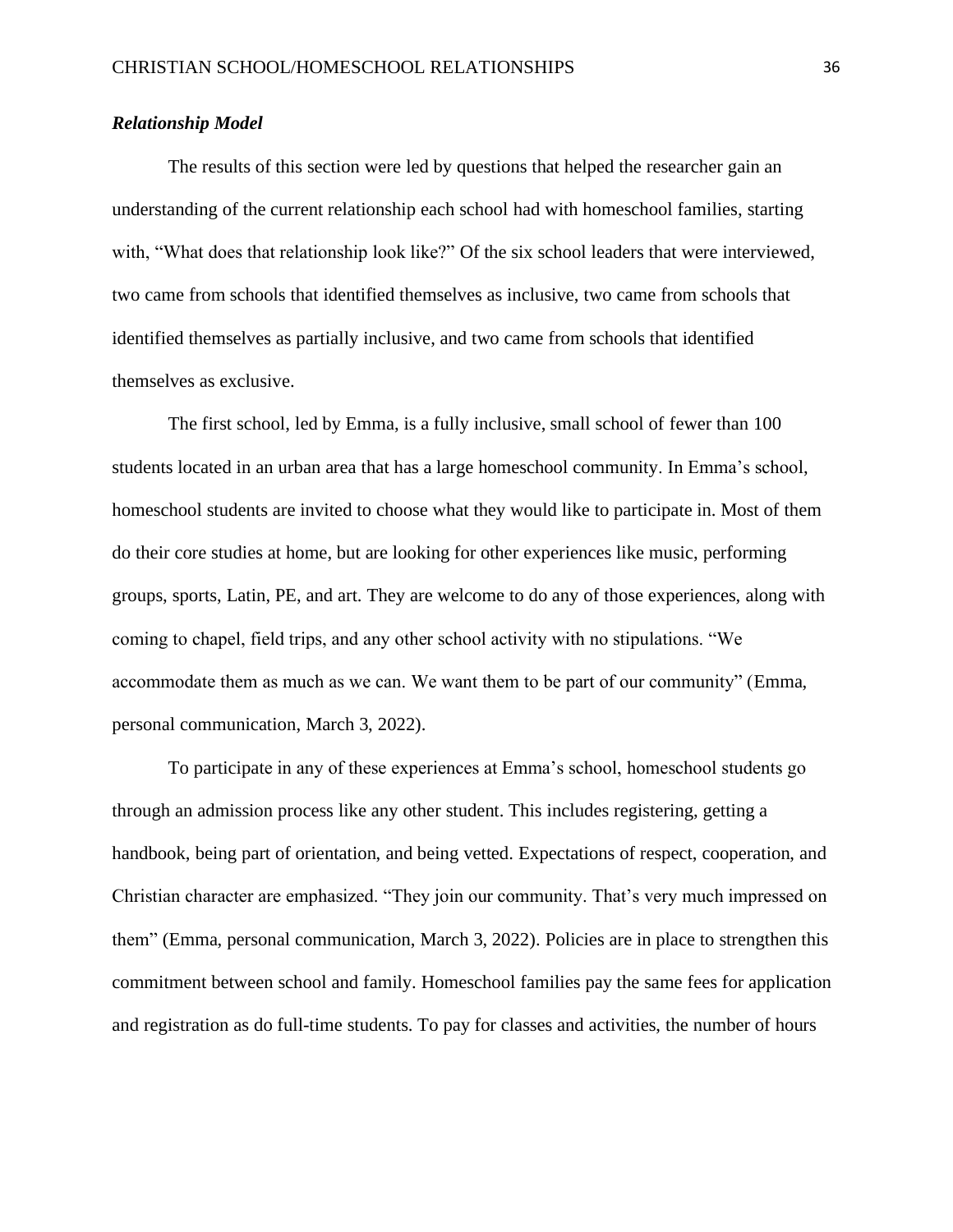they participate in is divided by 35 (the total number of school hours), and they pay that percentage of tuition.

Hannah's school, which is home to around 700 students, is also fully inclusive, but it is in a suburban area that has a large homeschool population. In this school, homeschool students have the option of enrolling in traditional classes, but there is also a well-developed homeschool program. The elementary homeschool program allows students to come in for one day of enrichment activities. In the middle school program, homeschool students come to school two days a week to do five core classes, and they spend the other three days at home doing homework. The high school program also offers five core classes, but it does not include specials like language or science labs. Homeschool students are invited to take these in the traditional program. This results in many high schoolers in the homeschool program doing a hybrid that includes some classes in the homeschool program and some in the traditional program. The middle school and high school programs require commitment from homeschoolers to be in attendance each time the class meets.

If homeschool students at Hannah's school want to be involved in extracurriculars such as the play, musicals, and band or choir, they need to be part of either a traditional class or the homeschool program. To participate in sports specifically, high schoolers must be a part of five classes and middle schoolers must be in four classes per state athletic association requirements. Homeschool families need to register for classes or activities like any other family. To help these families feel welcome in the community, they go through orientation, the students regularly go to chapels with full-time students, they are a part of teams and activities, and they mingle in the halls and at lunch. "They pretty quickly assimilate" (Hannah, personal communication, March 11, 2022).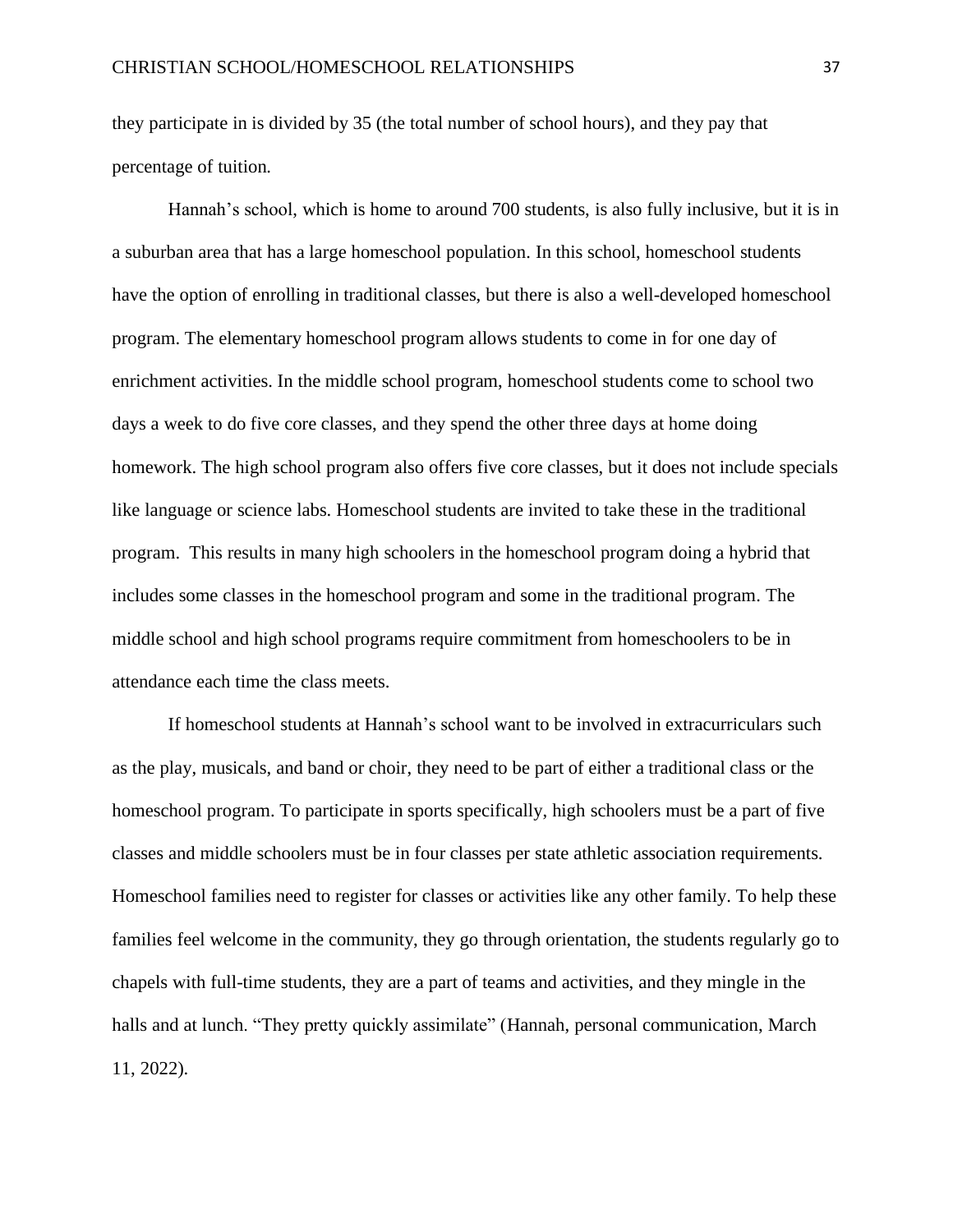Peter is the superintendent of a partially inclusive, rural school with under 500 students and few homeschooling families in the area. This school has not had many homeschool cases, and often those who begin as homeschooling participants transition to full time students. "We've always said that we're confident that once we have a family in our building. . . any family that has even come for one or two classes, the following year they have immediately went to full time because they've seen the benefits of full-time education" (Peter, personal communication, February 24, 2022). For the few homeschool families that have inquired in the past, it is often for classes like music and band since parents cannot offer that at home. They also come for upperlevel courses that the parent does not feel qualified to teach. The administration at Peter's school approaches these requests by homeschool families on a case-by-case basis by considering if there is room in the class in which the family is interested.

While there has not been a need to make any hard policies regarding enrollment in individual classes, Peter's school does have a policy for participating in extracurricular activities. Homeschool students must be enrolled at least 50% to participate in sports and extracurriculars. Peter's school has so many students who participate in sports and extracurriculars that they "didn't feel it was fair that someone who was coming in and maybe not paying the full tuition or close to it. . . would take a spot away from maybe a family that was here paying full time tuition" (Peter, personal communication, February 24, 2022). Peter continued, "Sports by us are usually very strong, so if we opened up to homeschool families, I think we would run into a lot of problems from our tuition paying parents. . . Now if it was something like soccer, not a big deal. But if I did it during basketball season, I'd probably get fired" (Personal communication, February 24, 2022). While they have not had someone enroll part time to be in athletics, if they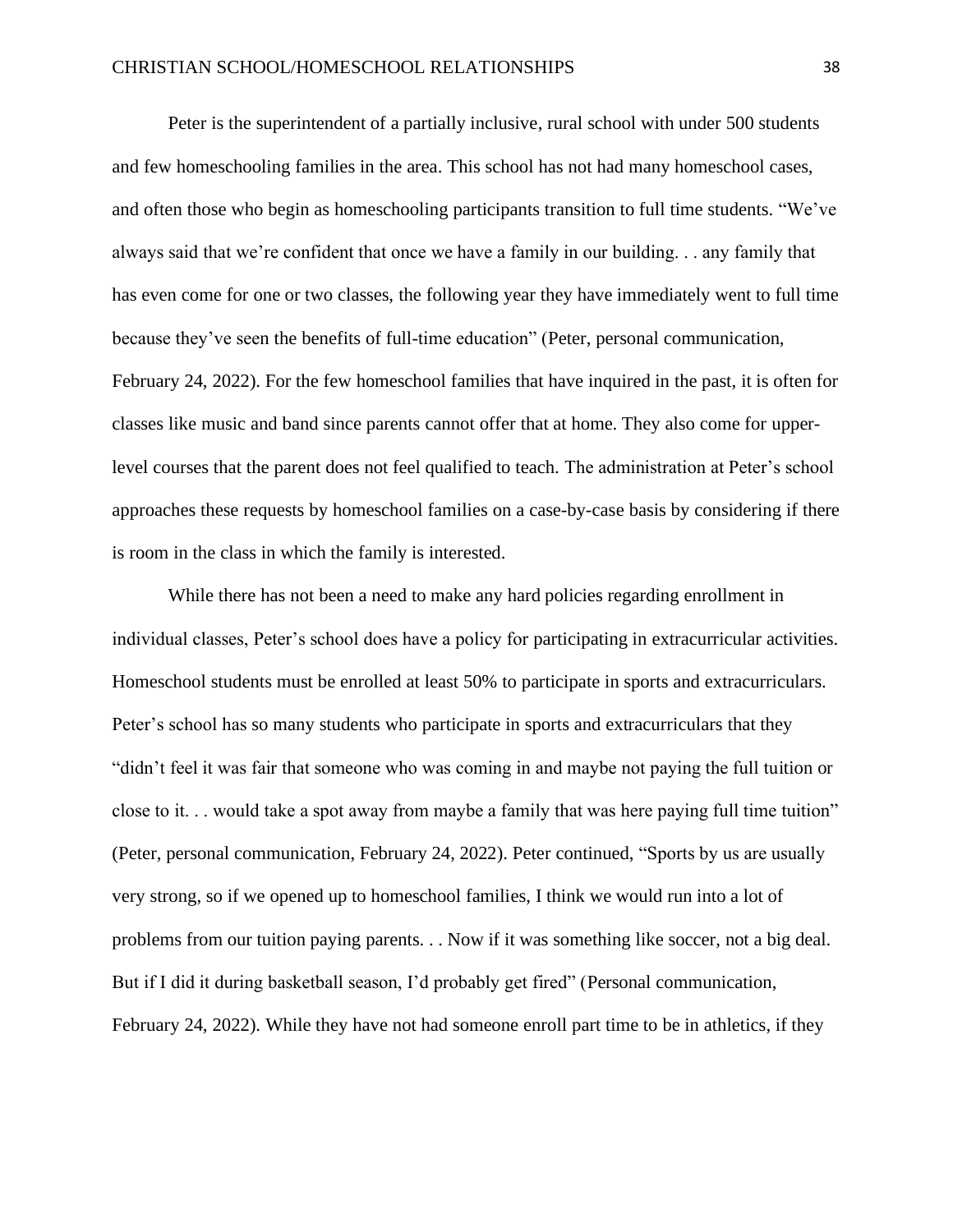did, those families would pay 17% per class with no extra fee for sports because no other students pays a fee for sports.

Nelson is the superintendent of a partially inclusive school in an urban setting with over 500 students. They are a covenantal school that is "unapologetically reformed" (Nelson, personal communication, February 24, 2022). There is a significant homeschool community and homeschool association in the area. As far as their policy regarding homeschoolers, Nelson commented that "if you would have had barely inclusive, I would have checked that one. . . We could do better. I know we could do better" (Personal communication, February 24, 2022). Currently, homeschooled high school students can take a class if there is room, and they can participate in sports but only on the freshman and junior varsity levels. "It doesn't seem very welcoming at all, so we definitely have some room for improvement" (Personal communication, February 24, 2022).

Cody leads a smaller, rural school with just under 500 students that classifies its relationship with homeschoolers as exclusive. They currently have no active homeschool partnership in part because they have no space; both campuses are full. Cody explained that it is currently "the space, resources, and finances that would make it impossible for our school. . . We really have no more room for anybody" (Personal communication, March 29, 2022).

The final interviewee, Matthew, comes from a larger, exclusive school with over 500 students. It is in a suburban area with a small homeschool population. They have only had a few cases of homeschoolers inquiring in the past. Their school's current policy, which was likely established at a time when there was no need, states that they will help constituents of the school who find they need to homeschool for a time but plan to come back. Help comes in the form of letting homeschool families know what curriculum is used, allowing participation in special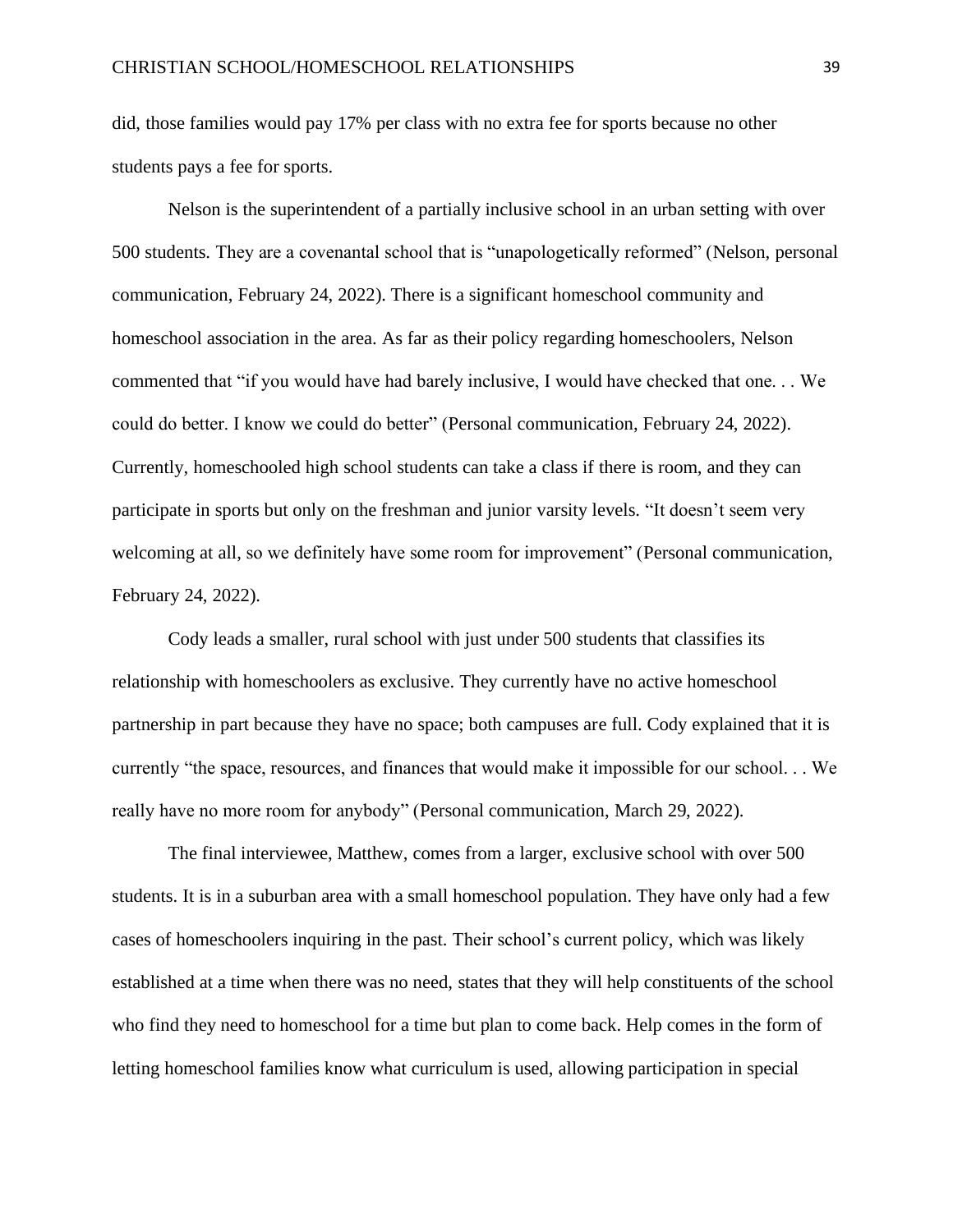projects and field trips, and providing testing help. This is the extent of the homeschool connection, but Matthew shared, "If you want to be part of our community, come and join us! If not, that is okay, too!" (Personal communication, March 18, 2022)

## *Benefits*

The results of this section were led by questions that helped the researcher gain an understanding of the benefits each school experienced with homeschool families. The questions for each interviewee varied based on their survey responses. Because this was a semi-structured discussion, the respondents were encouraged to share benefits from the survey that resonated the most with them; therefore, not every respondent commented on every survey statement.

One benefit that garnered a positive response from five respondents was that the potential for mutually beneficial relationships can be realized by schools that adopt an inclusive stance towards homeschool families. Several benefits for both the school and the homeschool families were named. Emma saw the benefit for full time school students to have more classmates and like-minded friends. Cody mentioned the benefit of increased enrollment for the school. Hannah shared that these relationships brought more familiarity with the school, improved relationships in the community, and more revenue because of increased enrollment. She added that with homeschool partnerships, "there's more people in your community that feel good about your school," and these positive community relationships can have far reaching effects because when these kids grow up and have kids, they will keep your school in mind (Personal communication, March 11, 2022). Peter recognized that there are "definitely beneficial relationships that can be realized by schools that adopt an inclusive stance . . . because anything we're doing is built on relationships" (Personal communication, February 24, 2022). Nelson added that it's a valuable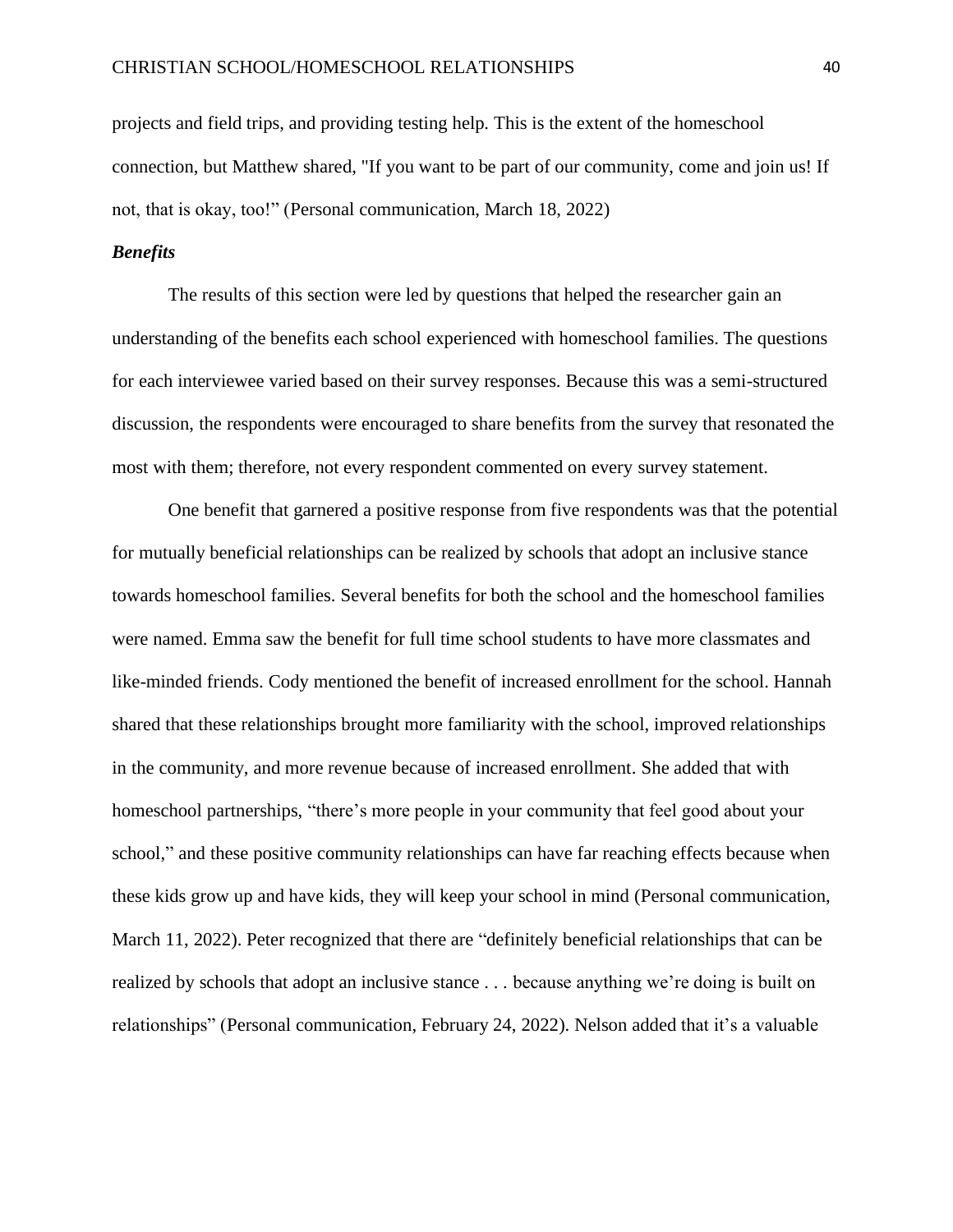partnership "because we share a common goal for our children, our covenantal children" (Personal communication, February 24, 2022).

Another benefit that garnered a response from five school leaders was the benefit that home educators who feel connected to the school will support the school more fully. There was some discrepancy in the response as two out of the five strongly agreed while the other three remained neutral. The leaders of the inclusive schools both felt strongly that there would be more support by the homeschool families that felt connected. Hannah shared how these families go to events, games and fundraisers that are going on at the school. "They become part of the community, and for most of us, we want to be part of the community [and meet] others with similar beliefs and values" (Personal communication, March 11, 2022).

While Emma and Hannah have seen more support from homeschool families that feel connected, Peter shared that he has not had that experience. In Nelson's experience, homeschool families had their children in school because the school had something they needed – not because they wanted to volunteer. Cody agreed that homeschool families have more of a consumer mentality than a loyalty mentality, but that mentality is not limited to homeschool families. He shared that "it used to be that Christian school people were very loyal to the school, but now I've seen a shift in the last 30 years that I've been in Christian education that it's more – what can you do for me?" (Personal communication, March 29, 2022).

Regarding the benefit for schools to reach students it would not have had contact with otherwise, three school leaders strongly agreed. Hannah shared that "if you don't offer classes for them, then you don't have a good way of knowing, is there a way we can invite you into our community to help your child grow academically?" (Personal communication, March 11, 2022).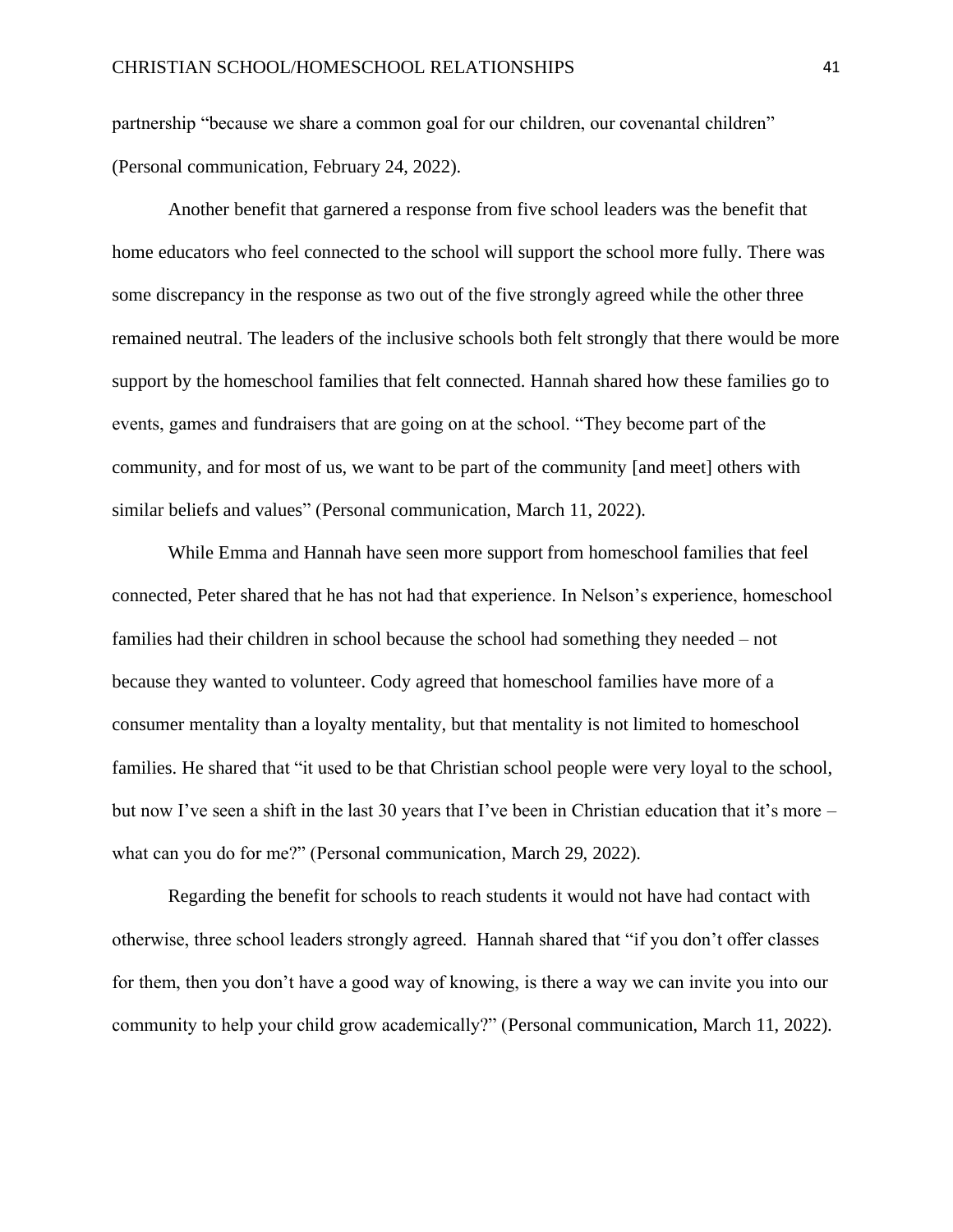Four school leaders agreed that it is a benefit for the homeschool parent to be able to receive instruction in areas that the parent may not be competent to teach. Hannah shared that homeschool parents look for ways to outsource some of the classes they can no longer teach for various reasons relating to skill level, patience level, and needing to teach other children in their home. Matthew added that homeschool students can have access to a science lab or other classes that would be hard to do at home.

Two school leaders agreed that a benefit for schools is the ability to deepen their practices by observing what makes homeschooling successful. Peter shared that homeschool families "are able to help us see how they do things and how they look at it" (Personal communication, February 24, 2022). In contrast, Nelson strongly disagreed with this benefit because traditional schools and homeschools are so very different pedagogically with having only a few students compared to a whole class. Because of this, he felt the school has nothing to gain by having a homeschooler in their classroom.

Two final benefits that were mentioned by four respondents were the opportunities for homeschool students to be part of large group activities and interact with other students. Emma and Matthew felt these were the biggest benefits for homeschool students. This reiterates the survey results in Table 9 which revealed a high level of agreement from all participants for those two benefits as indicated by a mean response of 4.42 and 4.56 respectively. Cody was neutral on this benefit as he felt that it was hard to "be part of the spirit of the school" when you only come for a short time (Personal communication, March 29, 2022).

#### *Barriers*

The results of this section were led by questions that helped the researcher gain an understanding of the barriers each school faced with homeschool families. The questions for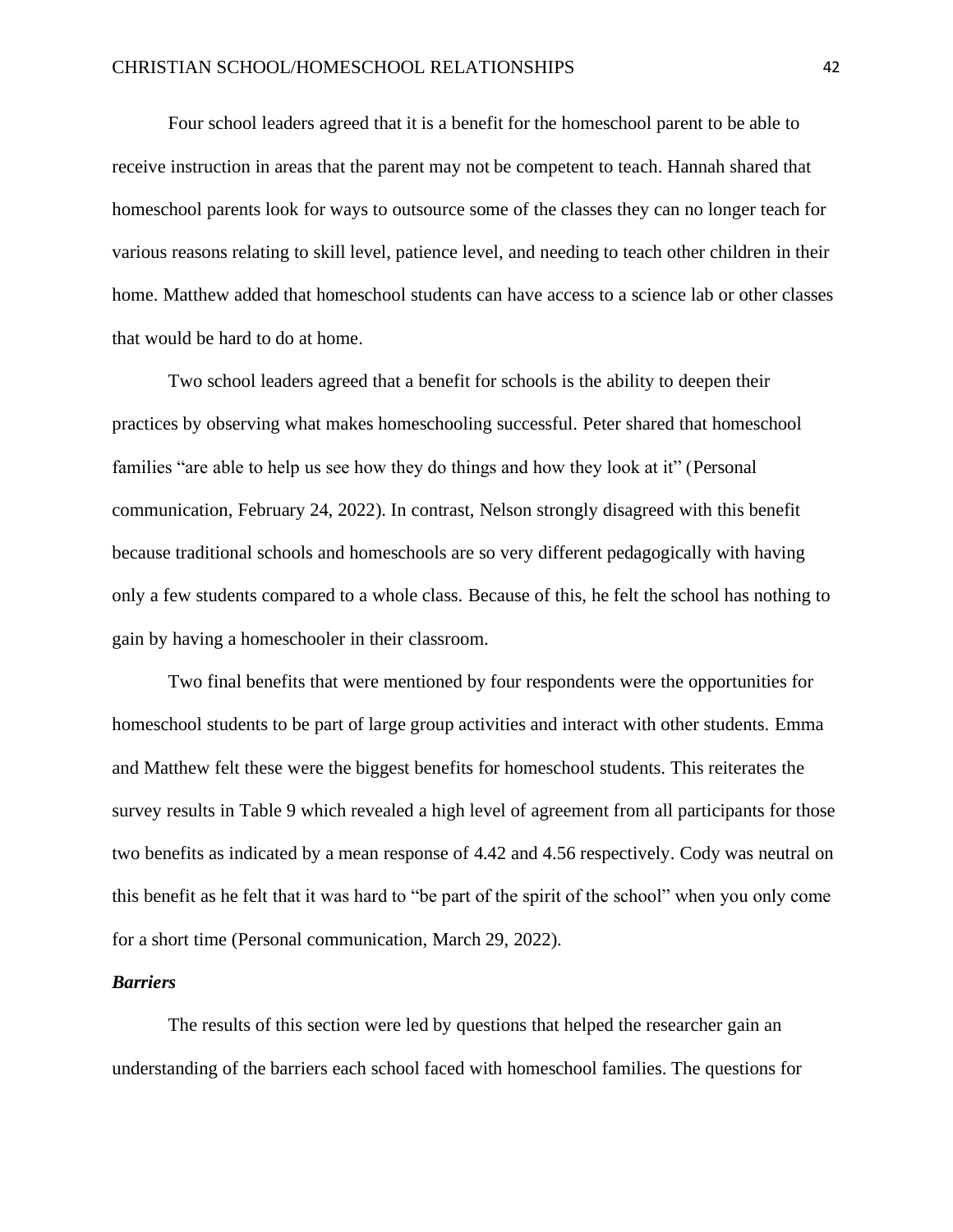each school leader varied based on their survey responses. Because this was a semi-structured discussion, the respondents were encouraged to share barriers from the survey that resonated the most with them; therefore, not every respondent commented on every survey statement.

One barrier that all school leaders responded to was that a partnership between Christian schools and homeschool families could present a burden for teachers. The responses were varied with four out of six leaders saying they somewhat agreed or strongly agreed, and the other two were neutral and somewhat disagree. Those who agreed shared that it is hard to see students for only 45 minutes with little opportunity for follow up if needed. It is also challenging for teachers who must deal with homeschool students missing class, coming late, leaving early, and/or not getting their work done. Emma shared an experience of a homeschool parent who decided to punish their student by keeping them out of band which ended up hurting the band teacher and the band program. Respondents have also observed parents who tried to micromanage or push their system on the school by suggesting what books should be used or how much homework there should be. In contrast, Nelson shared that it is not a burden for teachers to have homeschoolers in the room. In his school's context, teachers could continue to do what they do with no adjustments for homeschoolers.

Related to this barrier is that a partnership with homeschool families could place a burden on school schedules. This time, the responses from the five who mentioned this barrier ranged from being neutral to strongly disagreeing which matches the more mixed survey responses presented in Table 10. The mean response from the survey was 3.24, and the higher standard deviation of 1.04 indicates that the survey responses were more widespread from this mean. The two school leaders who are part of inclusive schools mentioned that while it can be tricky, they do what they can to accommodate homeschool schedules. Hannah shared that she has each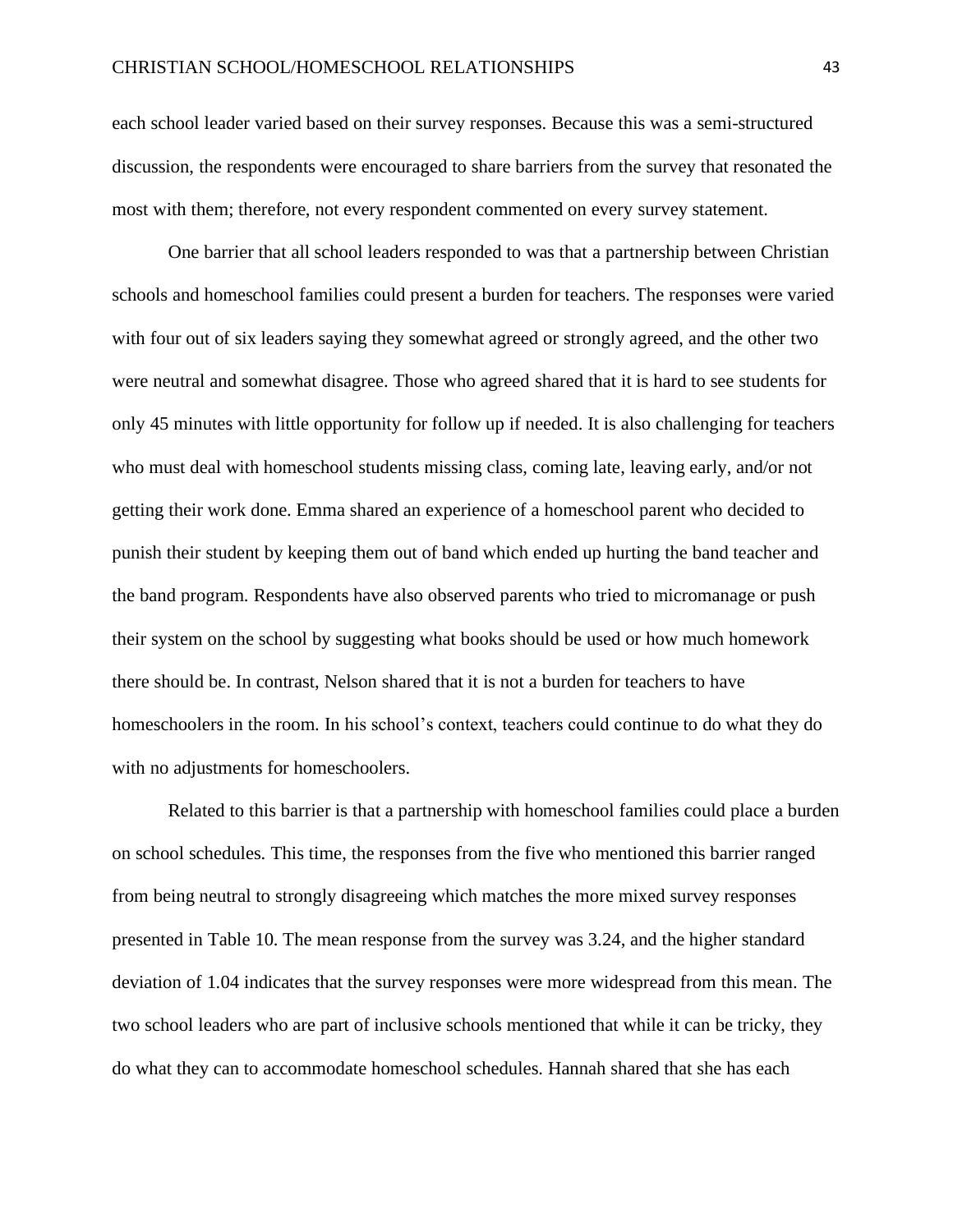family pick their biggest rock – the one thing that cannot be moved – and then they work around that. Both leaders from the partially inclusive schools shared that they will not cater their schedules for homeschool families. Nelson mentioned that this burden is on the homeschool family, not the school. Peter mentioned that it is tricky enough trying to make the schedule work with teachers who must move between campuses, much less trying to accommodate for homeschool schedules.

Another barrier cited in five interviews with almost 100% agreement was the barrier of trying to positively assimilate the homeschool student into the ethos and culture of the classroom in ways that are beneficial to the homeschool student and the school. Four out of five respondents somewhat agreed or strongly agreed with this barrier which lines up with overall survey responses in Table 10 where the mean was 3.86. A standard deviation of 0.99 indicates that the overall responses fell somewhat close to the mean. Hannah said that assimilating into the community is not a barrier because they work hard to include homeschool families in orientation and other school activities, but assimilating into the classroom can be challenging because "kids are kids and they're cliquey" (Personal communication, March 11, 2022). It is difficult for homeschool students to break into groups built on long-standing friendships. Matthew shared that his school emphasizes being part of a community by "building relationships between faculty and students across all grade levels, but especially at the high school. Having students jump in and out of school would make that very difficult" (Personal communication, March 18, 2022). Nelson added that whether the student can come in for a short time and plug in depends on their personality. In contrast to these thoughts, Emma does not see assimilation as a barrier. She says, "If they don't fit as a full-time student, they wouldn't fit as a homeschooling student" (Personal communication, March 10, 2022).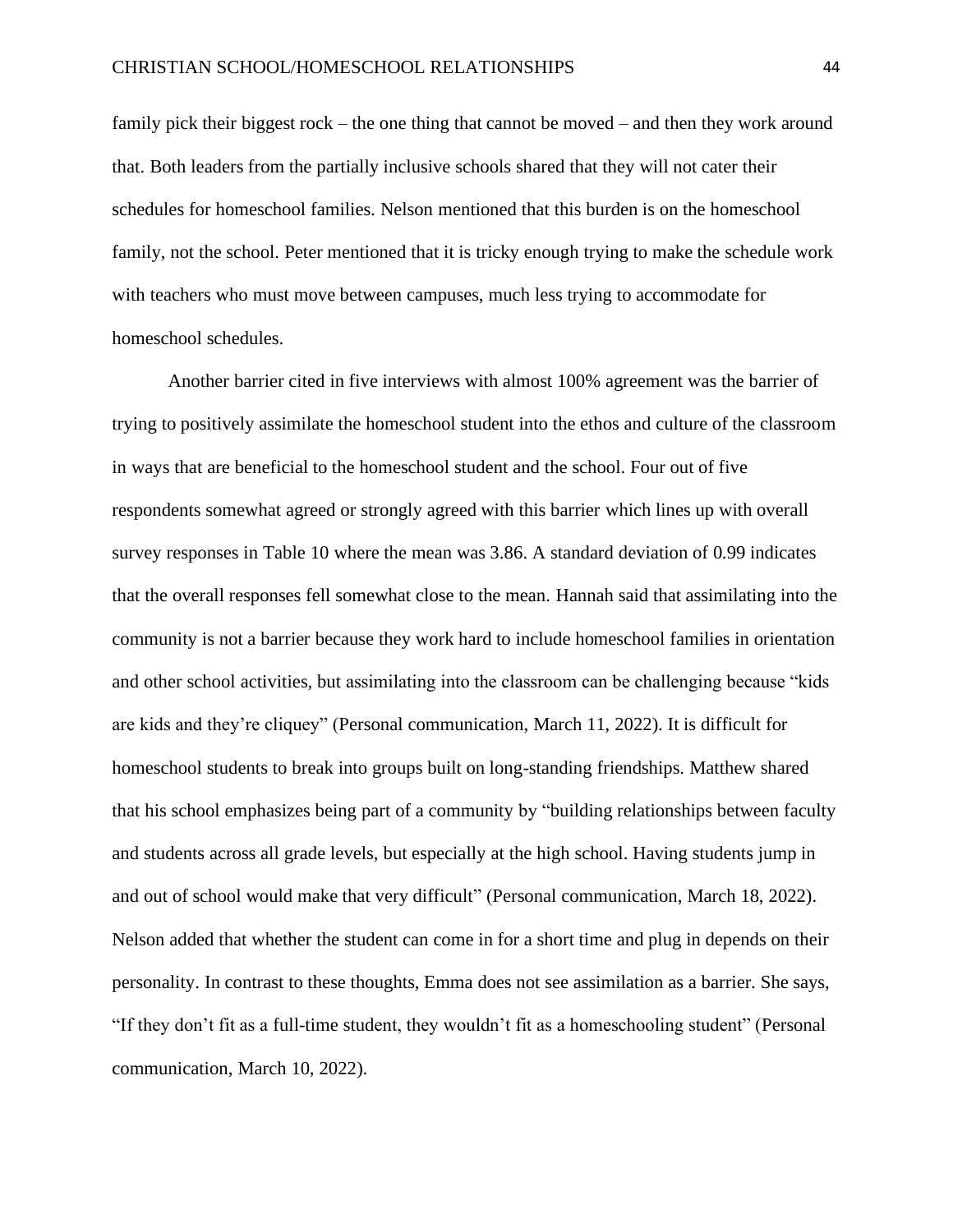Other barriers addressed in the survey received fewer comments from interviewees. Both leaders of inclusive schools mentioned that the barrier of full-time families feeling like their children's instructional time is being diverted to part-time students was not an issue. These same leaders were also not concerned with critics who might oppose having homeschooled students participate. In contrast, Peter shared that he thinks schools will always have critics of homeschoolers.

Cody shared other barriers that were not listed on the survey. For his school, working with homeschoolers "is tough at times since it requires a lot of commitment on a school's part for time and financial" (Personal communication, March 29, 2022). He clarified this by sharing that any program needs someone in charge, that person must be paid, and in his experience, homeschool parents were unwilling to pay. These barriers made it impossible for his school to have a relationship with homeschoolers presently.

### *Other Factors*

Throughout the interviews, other factors not listed on the survey that might affect a school's relationship with homeschoolers were identified. One factor mentioned by three school leaders during interviews was that some states offer vouchers or tax credits to full time students which, according to Matthew, might affect how many families choose to homeschool. Matthew explained that tax credit scholarships allow some families to attend the Christian school who could not otherwise afford to do so. He shared that voucher programs also provide access as they pay for a portion of private school education. Cody believes vouchers make a difference in how many families choose to homeschool because his enrollment increased by 75 students last year when his state began a voucher program. He says that the vouchers affect families that want a Christian education and would choose either Christian school or homeschool. While they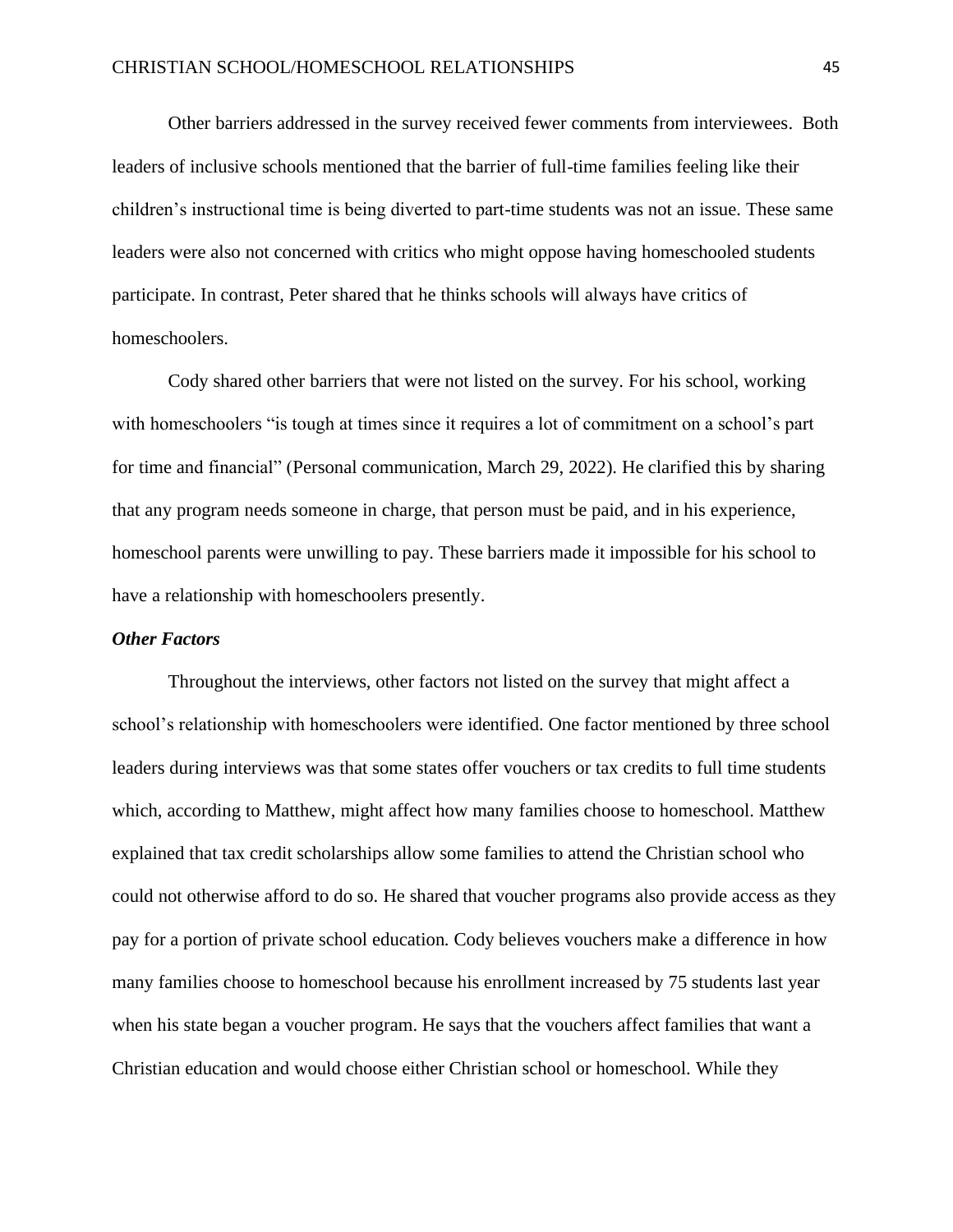previously chose homeschooling because of the low-cost incentive, they are now choosing the Christian school because it is affordable.

Along with voucher and tax credit programs, two school leaders mentioned that state rules affect what type of relationship Christian schools can have with homeschool families. In Peter's state, homeschoolers cannot participate outside of the district they live in. Therefore, if a homeschool family lives outside the district the Christian school is in, they cannot participate. In Hannah's state, homeschoolers in high school must be enrolled in five classes and middle schoolers in four to be able to participate in sports.

#### *Satisfaction*

The results of this section were led by questions that helped the researcher gain an understanding of how satisfied the school leaders were with their current relationship with homeschoolers. These questions were based on their response to the final question of the survey which allowed them to rank their satisfaction on a Likert scale. Participant responses to this statement ranged from two (moderately satisfied) to five (completely satisfied).

Emma and Hannah, the leaders of the inclusive schools, were both completely satisfied with their current relationship with homeschoolers. Emma shared that "if the school gets bigger, if we can't wrap our head around it, . . . you'd have to go through some growing pains when there's a system change. I don't see the school discontinuing the program" (Personal communication, March 10, 2022). Hannah summed up her satisfaction by saying, "It's kind of a win, win" (Personal communication, March 11, 2022).

Peter, one of the leaders of a partially inclusive school, was very satisfied with his current relationship with homeschoolers. He stated that "I think some of the policies and stuff we're content with. We are at that aspect of looking at homeschool. I mean, we realize for us to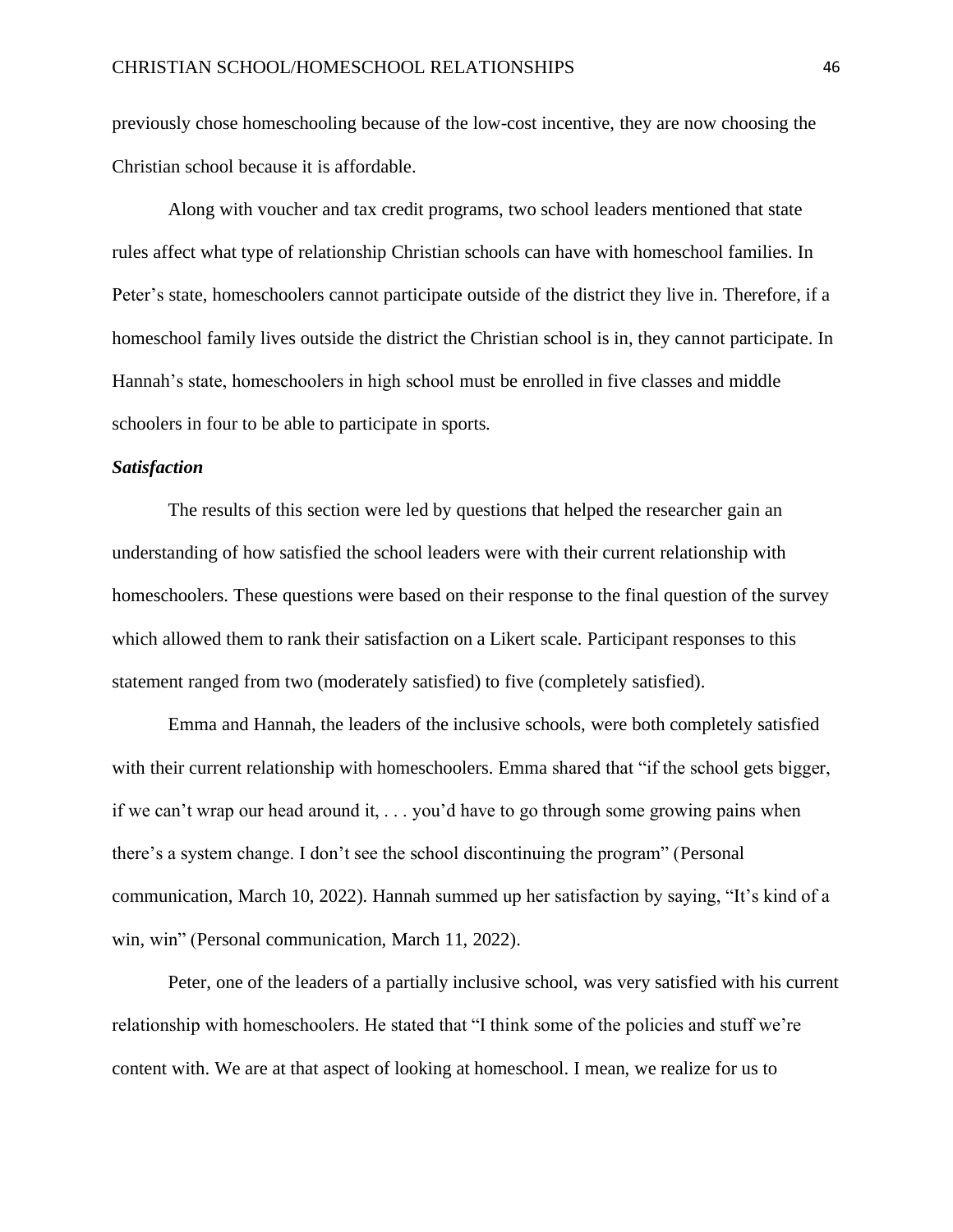continue to grow that's probably an area where we have the potential of growth" (Personal communication, February 24, 2022).

In contrast, Nelson, another leader of a partially inclusive school, indicated that his satisfaction level was low. He mentioned that his school does not have any part time students right now. He questions, "Why is that? It's because what we currently offer is kind of garbage to be honest." He has not been at his current school long, and his frame of reference is two positive experiences he previously had in more inclusive schools.

Cody leads one of the schools that currently does not have a relationship with homeschoolers, and he does not see that it would be possible any time soon. He ranks his current satisfaction with this relationship as a three which is satisfied. He stated:

I'm not against homeschooling at all, and if we had the resources and somebody that would be committed to helping, I would be open to that. I'm always up for helping fellow believers . . . but it's just so much work [for the teachers]. And how do I add something else to their plate? I'm trying to take things away from their plates right now because these last two years taught us, if anything, our staff is overworked. (Personal communication, March 29, 2022)

Matthew, the other leader of an exclusive school, was very satisfied with his school's policy. He believes that "a large part of our school is being part of a community. That community and relationships are created in the building throughout the day." He stated that this is the current policy, but it might be something that would have to be revisited due to

the world we live in – homeschool trends, political influence, and the divide of our country. If the public school system gets so bad that Christian families decide they can't stay there anymore, they will be looking for other options. Is there something we would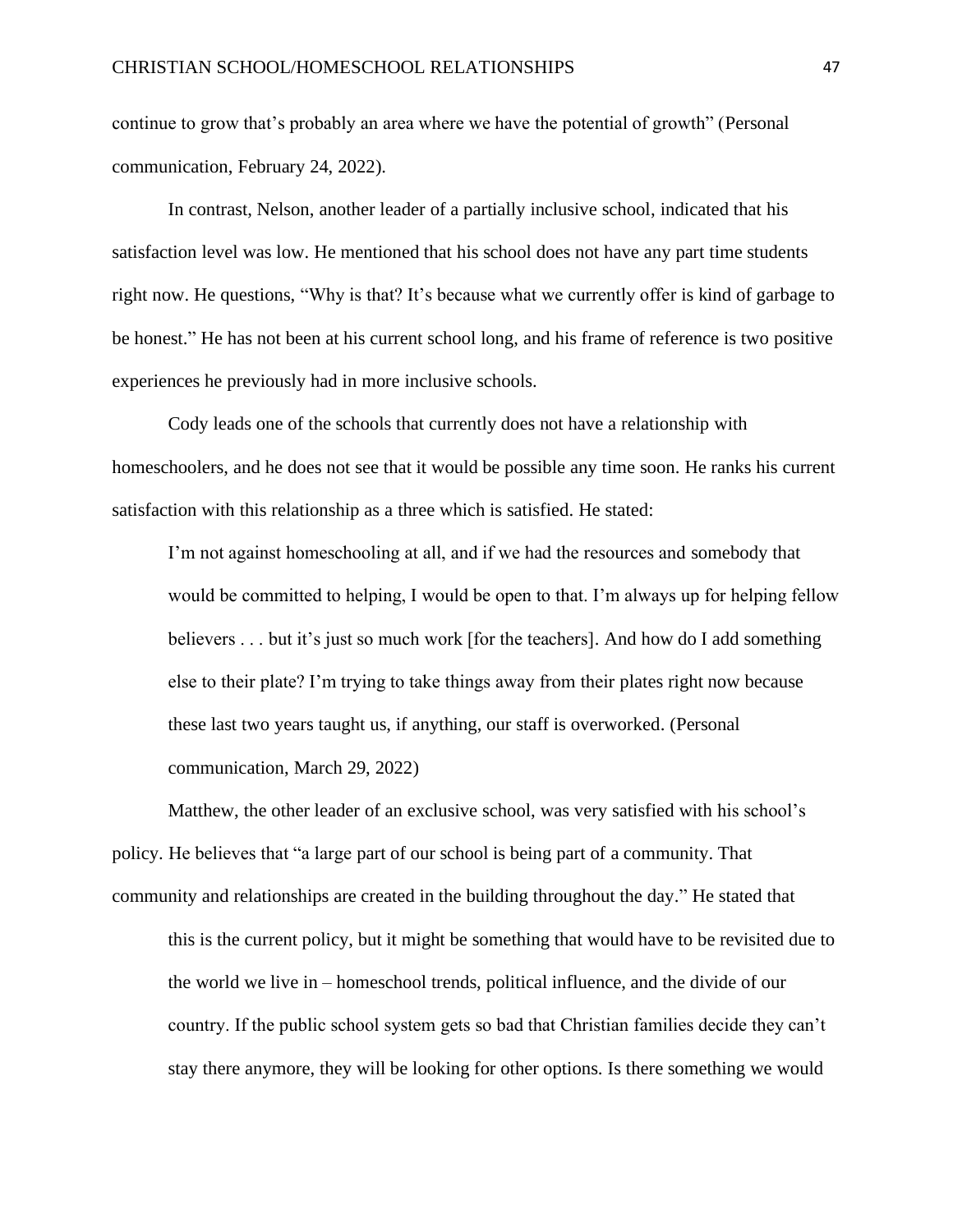need to do at that point to partner together to make education possible for these families? (Personal communication, March 18, 2022)

## *Best Practice*

A final portion of the interview allowed school leaders to share if they thought there was a best practice that could be utilized when considering relationships between Christian schools and homeschool families. Depending on their experience, each leader viewed best practices differently. A few leaders believed various factors affect what a best practice could look like, while two others believed being inclusive was the best practice.

Peter was one leader who felt that a best practice would look different for each school. One factor that affects his school is the low number of homeschoolers in the area. He commented, "If we saw more families in our specific area choosing to homeschool, we would probably be more intentional to see how we could partner resources" (Peter, personal communication, February 24, 2022).

For Nelson, it was challenging to identify a best practice because he believes school size is an influential factor. He commented:

Obviously, [a previous school] was beautiful. It was a beautiful picture of what it could look like. But [it] had everything going for it to allow that to happen. You had the size, you had the schedule where you could plug kids in multiple places, and they had someone dedicated to kinda run that [. . .] program . . . But there's not a lot of [those schools] out there. So, more schools are going to be more like our size . . . I really liked [a former school's model] and I think it was fair. I think it provided opportunity and it provided access. It did require some commitment from the homeschool and I didn't have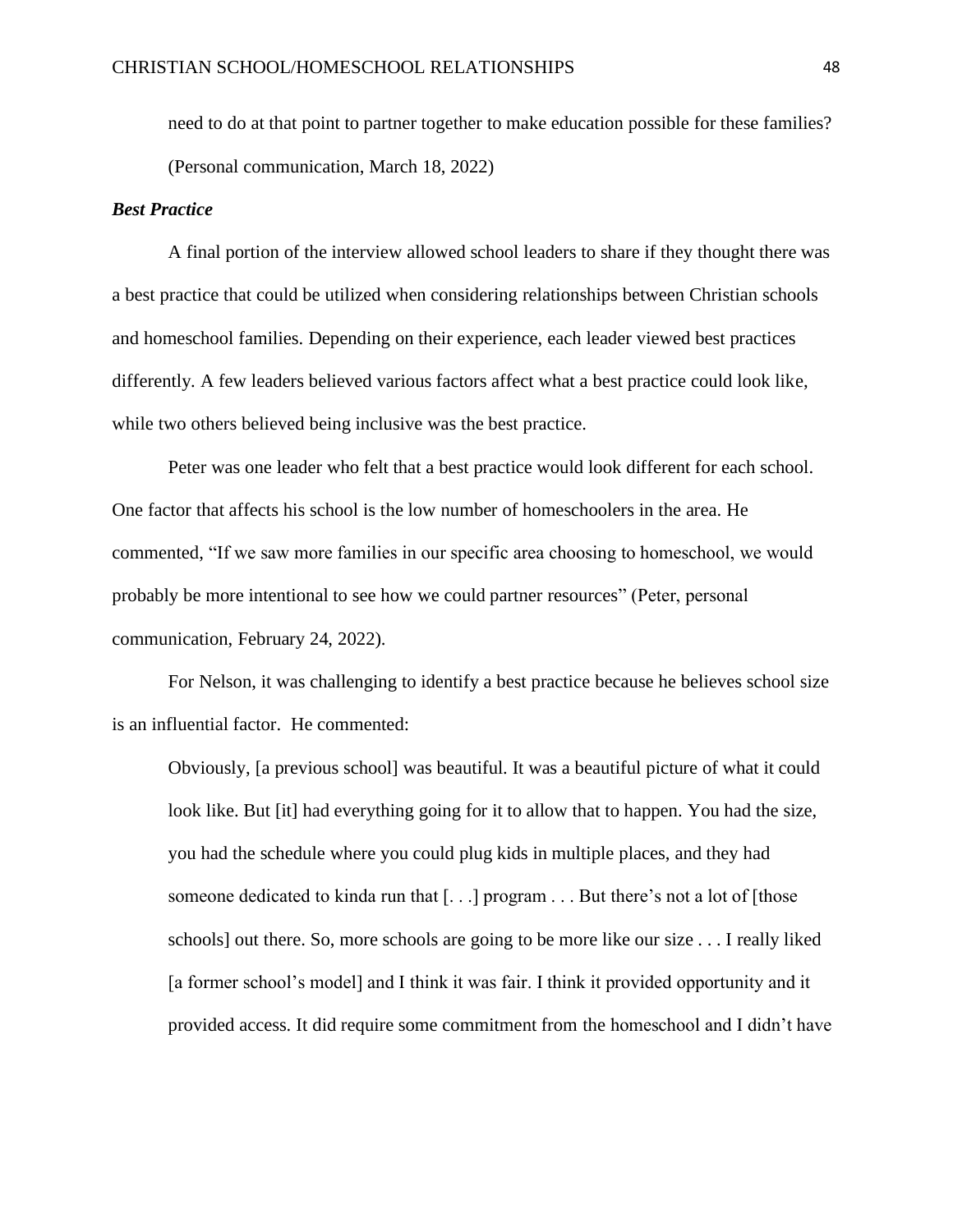a problem with that. But it was fair financially. (Nelson, personal communication,

February 24, 2022)

Cody also believed various factors including space, resources, and finances affected a potential best practice with homeschool families. He said, "It would almost have to be a separate, almost a completely separate program funded by the homeschoolers and all that. That's the only way I could see it would work without burning us out" (Cody, personal communication, March 29, 2022).

While Peter, Nelson, and Cody all concurred that a best practice depended on various factors at the school, Emma and Hannah both agreed that having an inclusive relationship with homeschool families was a best practice. Hannah explains that an inclusive relationship model is "a win, win situation" (Personal communication, March 10, 2022). She encourages school leaders to "marry the homeschool community to the Christian school in whatever makes sense in that community" (Personal communication, March 10, 2022). Similarly, Emma stated that an inclusive model

just makes sense to me. It's just common sense! Empathetically, when you look at what a homeschooling family might need, I feel like this would fit. If I were homeschooling, this is what I would want. And they are consumers. They are shopping around for the right experiences for their students. I get that. So, this is a viable option. It's a service. It's a ministry. It's a service to these families. In my mind, that's why we do it. (Personal communication, March 10, 2022)

#### **Discussion**

The homeschool movement, which has seen great success and experienced much growth in the past couple decades, now exceeds 2.4 million students (Cooper & Sureau, 2007; Farris &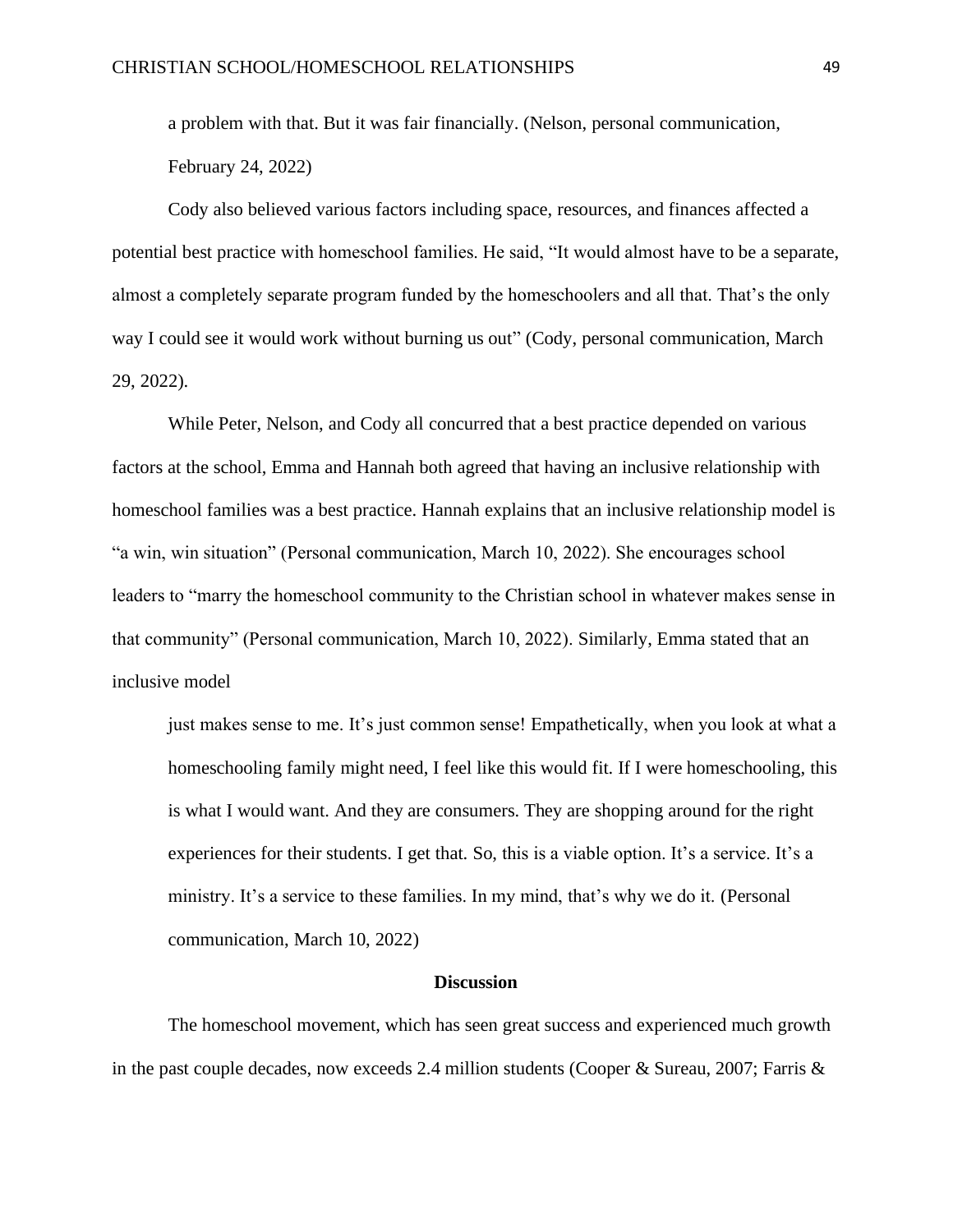Woodruff, 2000; Tilhou, 2020). As the homeschool families observe this success, traditional schools must decide what type of relationship they want to have with homeschools – inclusive or exclusive. While many studies give evidence of the journey public schools have gone through to form partnerships and cooperation with homeschoolers, there is little evidence regarding the relationship between homeschool families and Christian schools. The purpose of this study was to discover perceived relationship models that exist between Christian schools and homeschool families by looking at what relationship models currently exist and what benefits and barriers are experienced with these models.

#### **Relationship Models**

Many observations about the relationships that currently exist between Christian schools and homeschool families can be made from an analysis of the data collected through surveys and interviews. One conclusion that can be drawn from this study is that a partnership between Christian schools and homeschooling families is more common in the upper grades. From the survey, at least 50% of the schools that only included younger grades  $(K - 5 \text{ or } K - 8)$  were exclusive. When the older grades were included  $(K - 12)$ , 68% of schools were partially inclusive or fully inclusive. School systems that only had older students  $(6 - 8 \text{ and } 9 - 12)$ systems) were 100% partially inclusive or fully inclusive. According to several of the school leaders that were interviewed, relationships with homeschoolers are more common during these stages because that is when homeschool parents may find that they cannot teach a certain subject for various reasons, so they start looking for ways to outsources some classes. Currently, the homeschool families are also looking for other experiences like music, sports, languages, and performing groups which are more commonly offered in upper-level grades.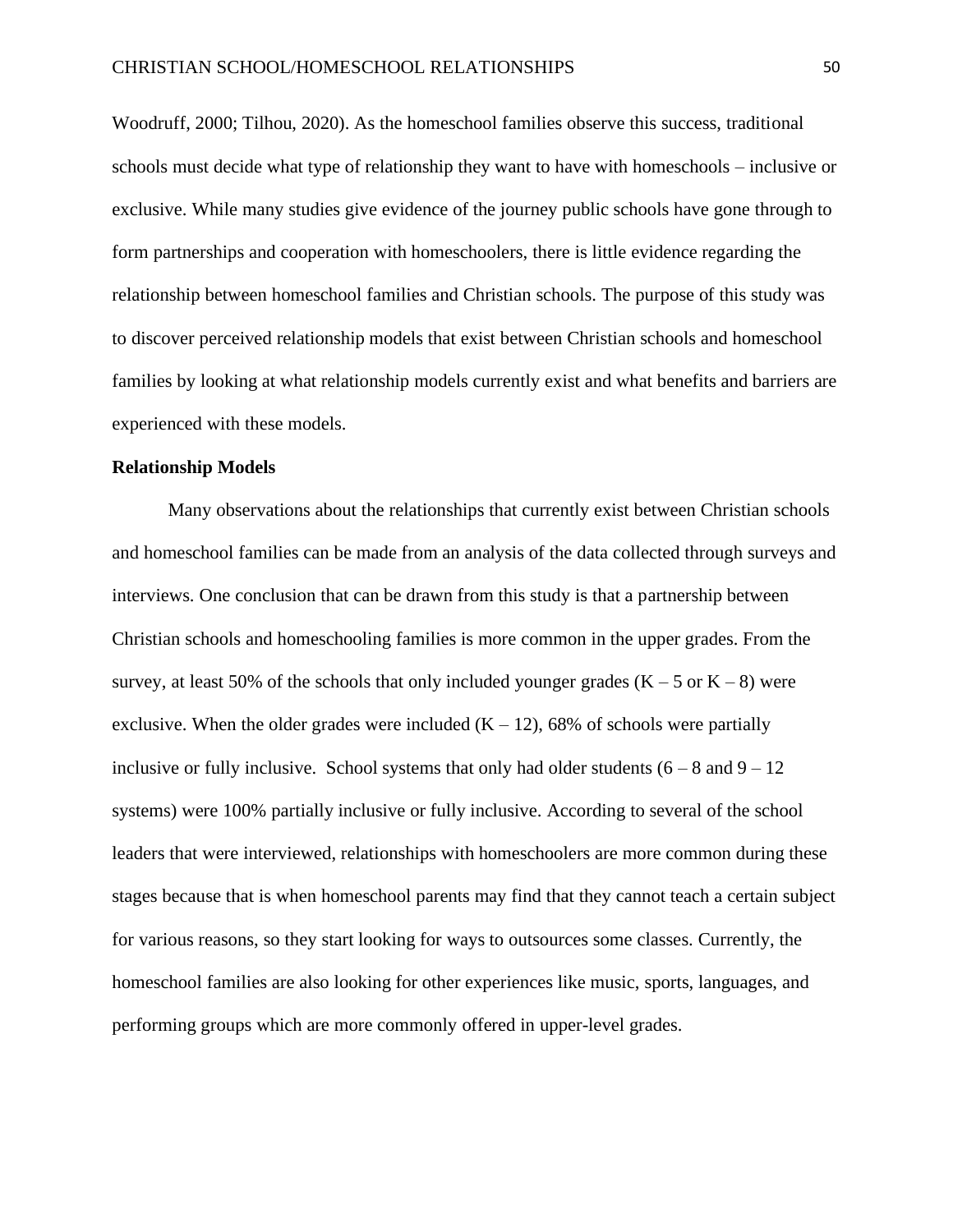While it seems conclusive that the type of school system that is established affects the partnership that is found with homeschoolers, a look at the size of the school in relationship to the partnership is not as conclusive. The survey results in Table 7 show that small schools of 500 students or fewer and large schools with over 1,000 have the highest percentages of partially inclusive and fully inclusive schools – at least 58% in each category. However, the schools in the middle with between 500 and 1,000 students shift as they are 68% exclusive. The highest number of schools that have a fully inclusive partnership is 22% in the schools that have over 1,000 students.

Several school leaders commented that the size of the school affects the partnership it can have with homeschool families. Interestingly, both leaders from fully inclusive schools that were interviewed, one from a large school and one from a small school, believed that size did not matter. Hannah, a leader from a large, fully inclusive school, believed a smaller school could have a strong homeschool program as well, if they had enough students to be able to pay a teacher. Nelson, a leader from a large, partially inclusive school, had a differing opinion as he thought that the size of the school affected the relationship it could have with homeschoolers. He believed it would be easier for a larger school to have a fully inclusive partnership with homeschoolers because they have the space and staff. He thought for a medium-sized school like his, it was more realistic to be partially inclusive and offer some programs to homeschoolers.

One observation that can be made from the interviews with school leaders that have successful relationships with homeschool families is that they require homeschoolers to abide by the same policies and standards as everyone else. Homeschoolers go through an admission process where they are vetted like everyone else. They are included in orientations and other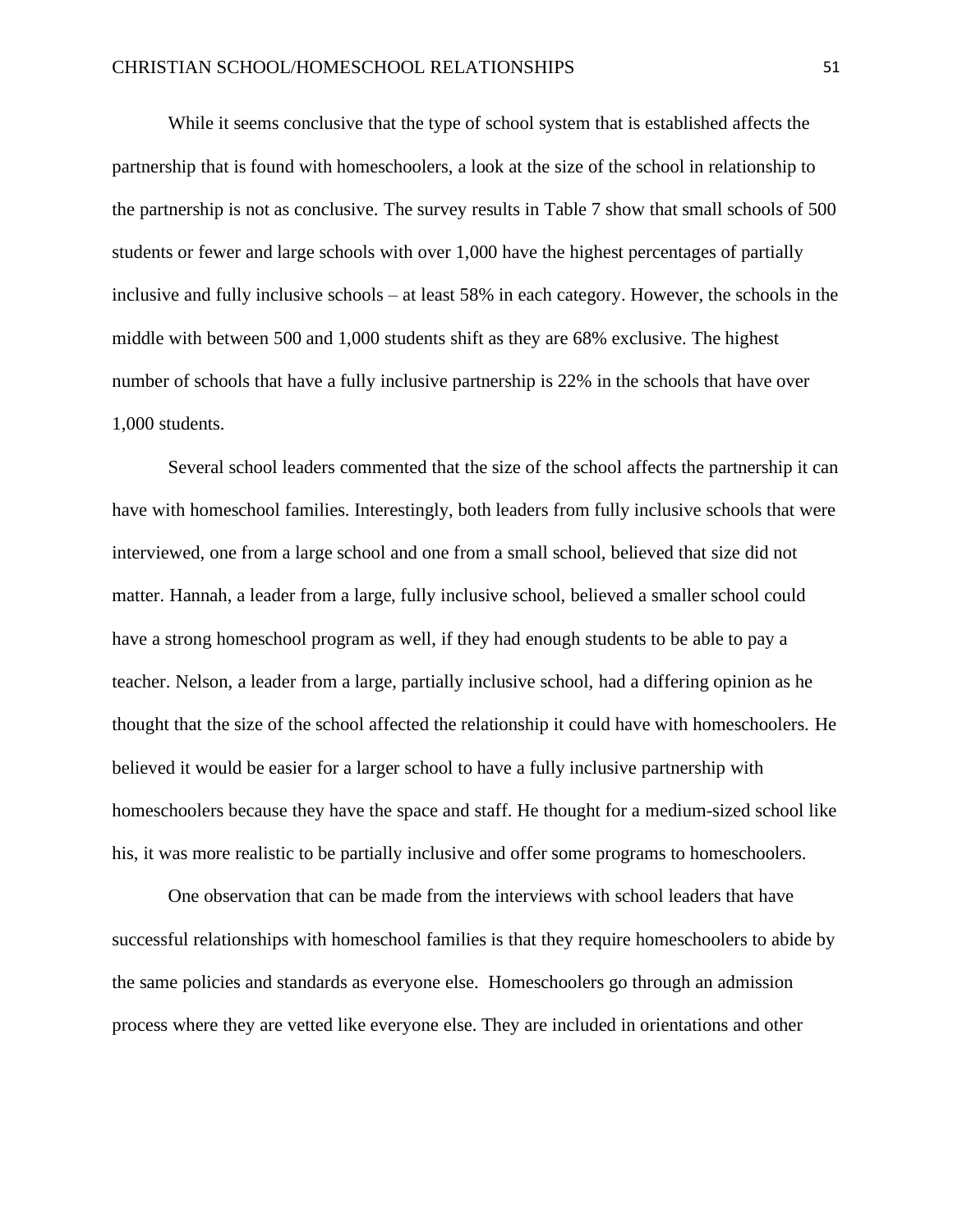school events to help them learn of expectations and to help them assimilate. Homeschoolers must be committed to the programs they join.

Throughout the interviews, several factors were mentioned that might influence the type of relationship Christian schools can have with homeschool families. One factor that was evident for one of the leaders from an exclusive school is that his school has no space. It is not possible to invite homeschoolers in. Another factor to consider is what the homeschool population looks like in the area. Two leaders who were interviewed mentioned that there were not many homeschoolers in the area, and they received few requests about being able to participate. In contrast, both leaders from inclusive schools have large homeschooling populations around them. One leader from a partially inclusive school said there is a significant homeschool community in his area, but his school is not meeting the need.

State rules also affect homeschool and Christian school relationships. Some states have rules regarding sports that require students to be enrolled at least part time to play, or they must live in the district that the Christian school is in to play. Other state policies include voucher programs and tax credits which might draw families who might normally homeschool into the Christian school because it is now affordable.

A final observation that affects the homeschool and Christian school relationships is the financial aspect. A common theme among interviewees was that the charges for homeschool families make sense financially. While the exact amount varied, the goal for the school leaders was to be fair and make their programs accessible. There was no extra fee for sports because no other students had to pay an extra fee for sports.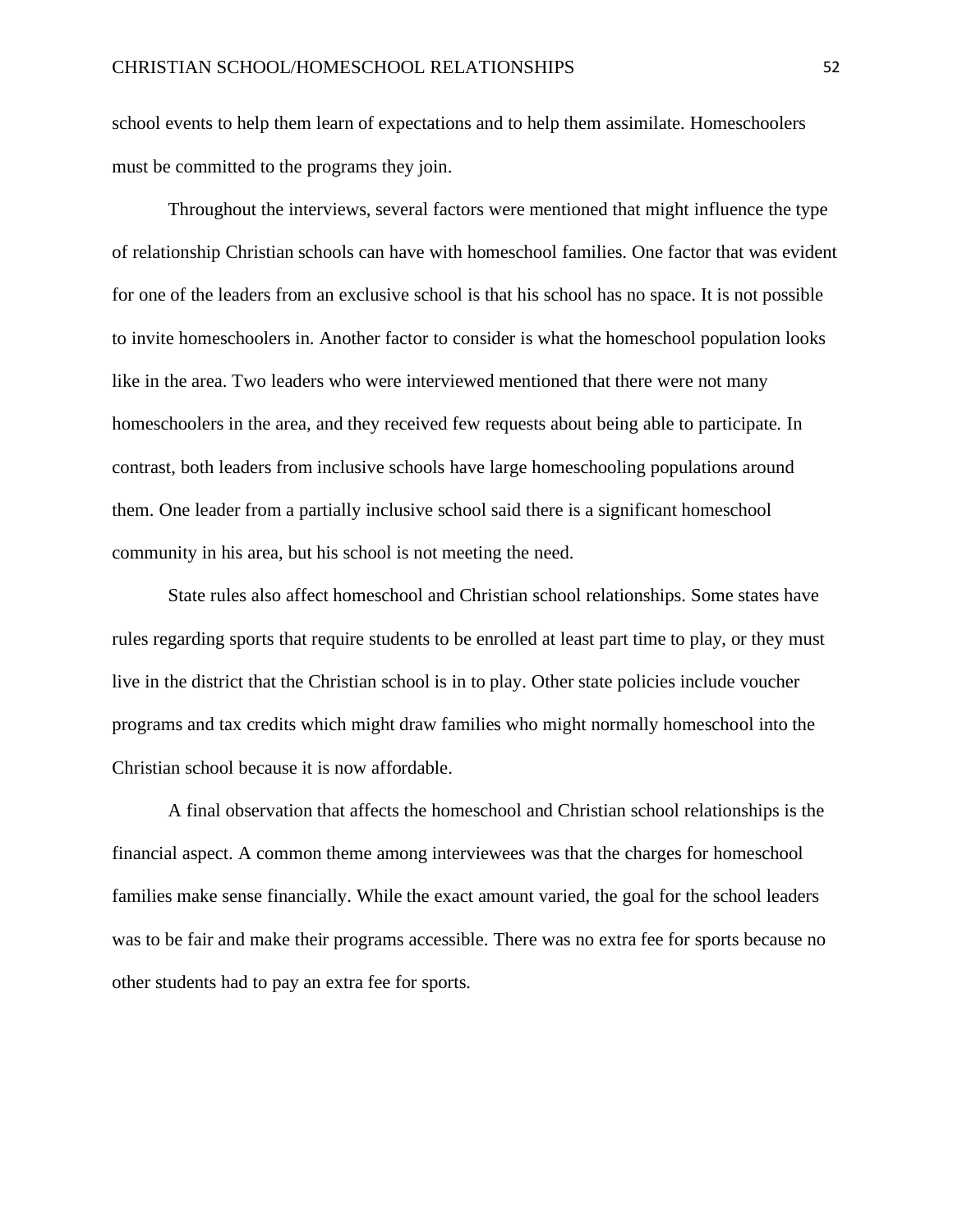## **Benefits**

One common theme that was brought up in interviews regarding benefits was the importance of community. For some school leaders, the idea of community is why they include homeschoolers. They believe that building these positive relationships in the community breeds familiarity. This can also have long term effects because when these students grow up, they will keep the school in mind. For others, community is why they do not have homeschoolers in their building. One school emphasizes being a part of a community by building relationships between students across grade levels, and they think it would be hard for students to jump in and out and fully experience this community. For another interviewee, the community support for the school is so strong that he says families desire to be in school; they do not want to be home.

Many of the observed benefits stem from this idea of community. It was noted by two school leaders that families who feel connected will support the school more. When they go to events, games, and fundraisers, they become part of the community which is what everyone wants. One school leader mentioned that building these relationships helps increase enrollment and revenue. Three leaders strongly agreed that building relationships with homeschoolers helps the school reach other students it might not have had contact with otherwise. This supports research done by Dahlquist et al. (2006) who noted that when schools adopt an inclusive stance towards homeschool families, the potential for mutually beneficial partnerships are possible as the schools can increase revenue and increase shared experiences for public school and homeschool children. Most school leaders that were interviewed agreed that relationships between Christian schools and homeschool families were mutually beneficially.

Several school leaders observed that students and parents both benefit from these relationships. Homeschool parents have the benefit of being able to outsource some of the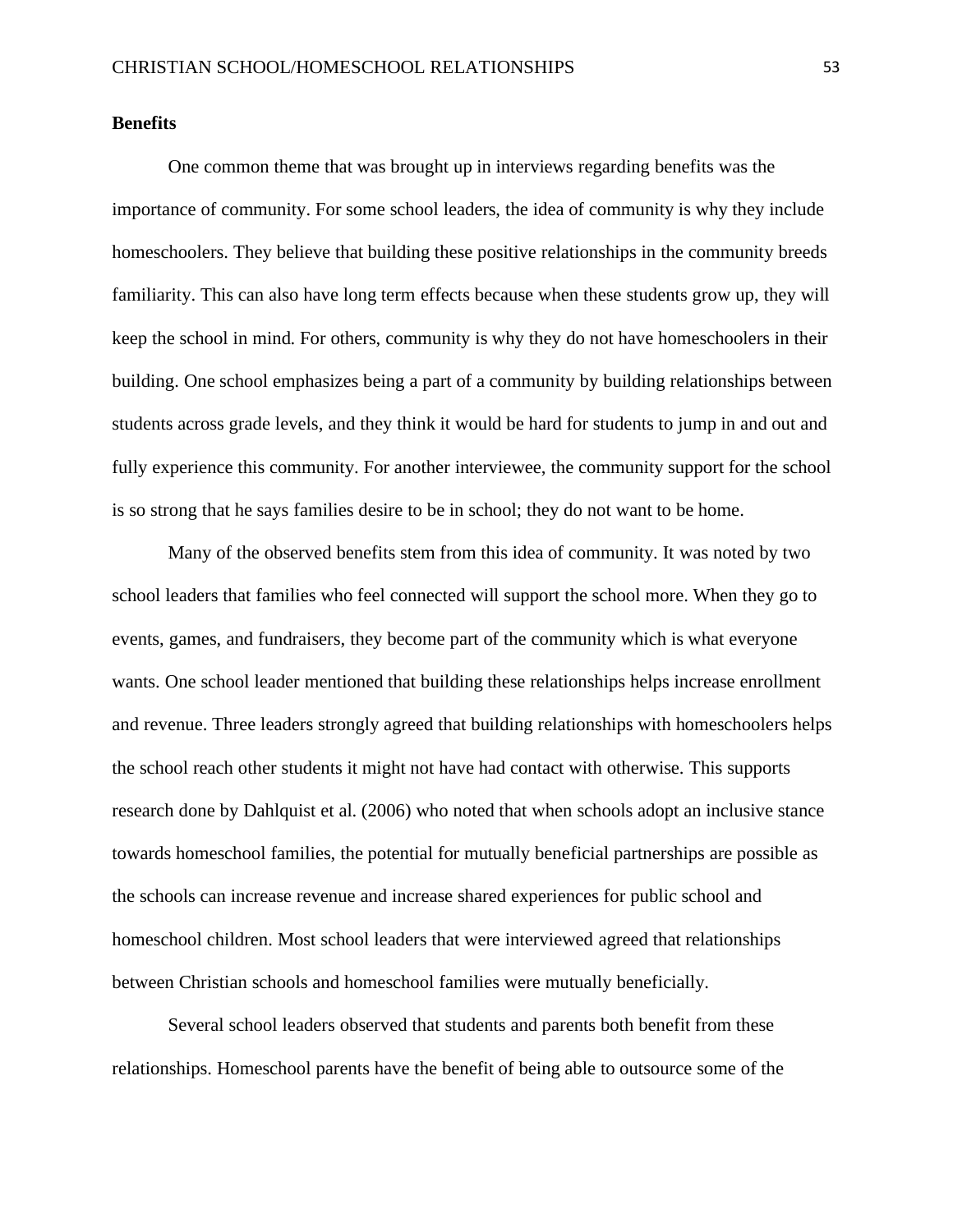classes and activities that they cannot provide for their children. Interviews and surveys both supported the ideas presented by Dahlquist et al. (2006) and Eley (2002) that homeschool students benefit greatly from being able to interact with other students and be part of large group activities. One school leader mentioned that traditional students also benefit because they gain more classmates and like-minded friends.

Another idea that arose during the discussions of benefits is the idea of consumerism. For some school leaders, it was a simple fact that homeschoolers are shopping around for the right experiences for their students and the Christian school is a viable option. Other leaders believed the consumeristic mindset is what draws homeschool parents to the school. They do not come to the school because they want to volunteer; they come because they need something. However, one school leader brought up that this idea of consumerism is not contained only to homeschoolers. He believes that there has been a shift in all Christian education over the last 30 years from a loyalty mentality to a consumer mentality. "It used to be that Christian people were very loyal to the school. But now. . . it's more – what can you do for me?" (Personal communication, March 29, 2022).

## **Barriers**

While many benefits of a relationship between Christian schools and homeschool families centered around the idea of community, one of the common barriers that was brought up was the idea that assimilating into a school community can be hard. One aspect of this relates to the school at large. Emma admitted that it can be a challenge to assimilate into a school community, so they work harder to include homeschoolers. Hannah said that assimilating into the school community was not a barrier. To help families feel welcome, they go through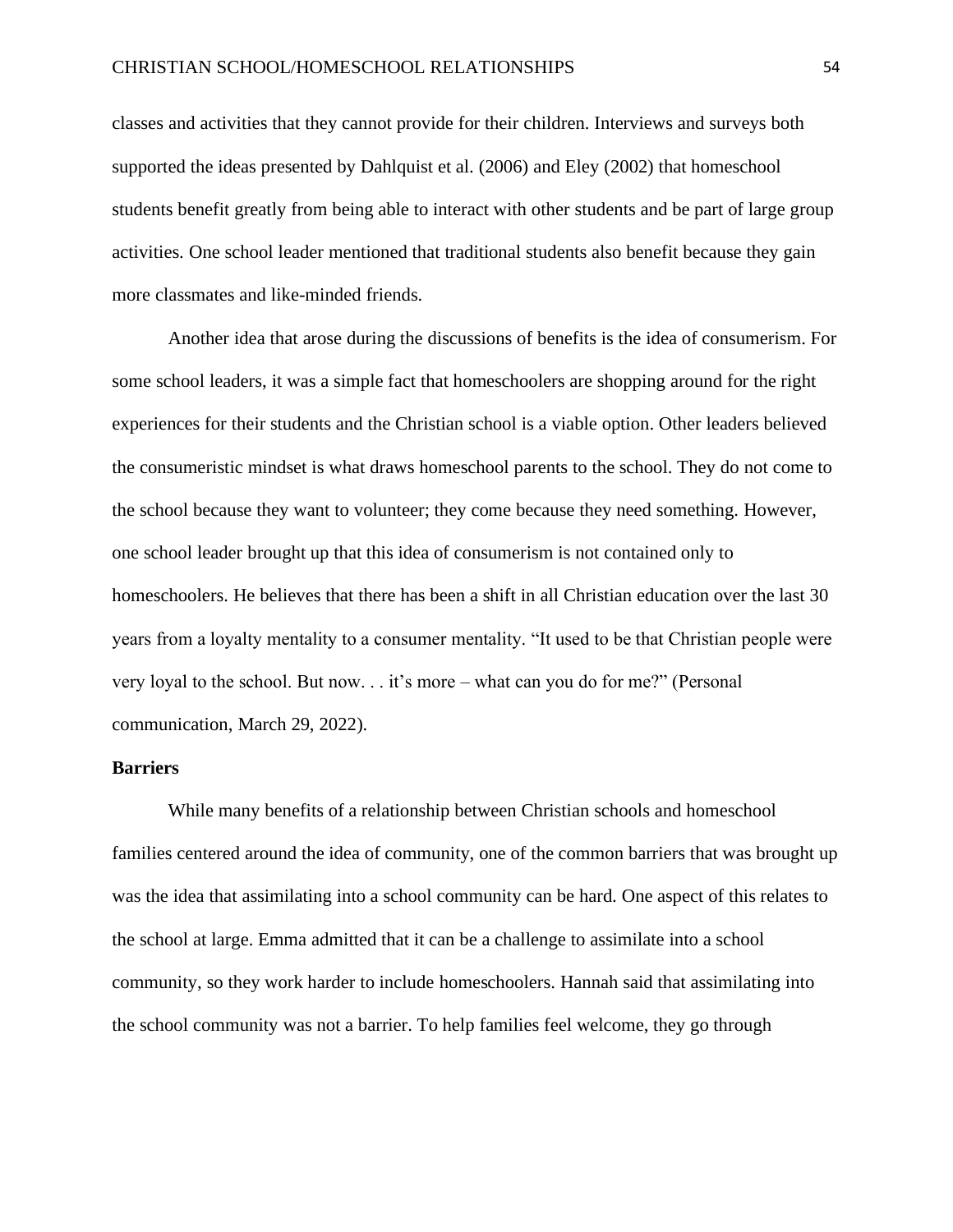orientation, kids all go to chapel together, they mingle in the hall, and they have recess together. "They pretty quickly assimilate" (Personal communication, Hannah, March 11, 2022).

Even though the school can be intentional about helping students assimilate into the larger school community, several school leaders agreed that assimilating into a classroom is harder because "kids are kids and they're cliquey" (Personal communication, Hannah, March 11, 2022). Nelson agreed that assimilating is hard to do, but it depends on the child's personality. It might be hard for some but easier for others. Matthew and Cody both agreed that with the emphasis of community in the school, it is hard for students who jump in and out to feel a part of the community.

Another barrier that was observed by most school leaders and by survey respondents is the idea noted by Terpstra (1995) that a relationship between Christian schools and homeschool families can be a burden for the teachers. Due to the nature of homeschooling being more relaxed with parents having to fit in different schedules and appointments, Hannah observed that homeschoolers sometimes come late, leave early, or miss class all together. Since they are not as used to firm deadlines in their flexible environment, they also tend to have missing work or fail to complete work on time. This can create more work for teachers who must try and help these students stay caught up. Another burden for teachers that was mentioned by two school leaders are homeschool parents who micromanage by suggesting to teachers what books they should use and how much homework they should give.

Along with being a burden for teachers, Terpstra (1995) noted that a homeschool partnership could also be a burden for school schedules. In this study, this benefit had the lowest level of agreement. Two school leaders were willing to accommodate homeschool schedules as much as they could even though it was a bit of a challenge. Hannah encouraged her homeschool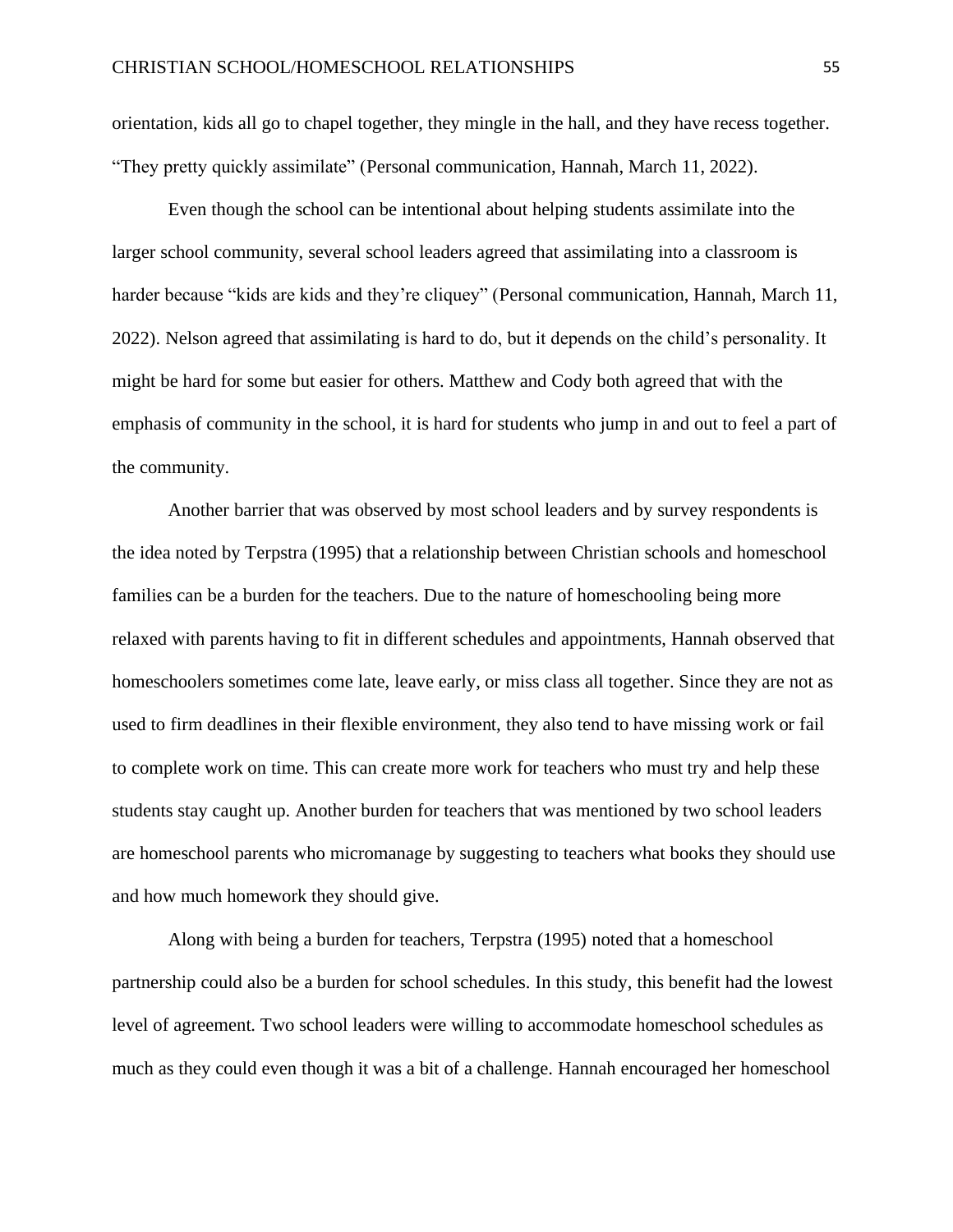families to identify their "rocks" – things they must work around (Personal communication, March 11, 2022). Then she has them pick their biggest rock, and they try to work around it together. Two other leaders believed that the schedule burden was on the family. They agreed that if homeschoolers want to participate, they can see what is available and come at the correct time.

## **Other Observations**

The interviews led to other observations not included on the survey which focused on views of homeschooling. Several school leaders believed that, while they were content with their current situation, their school had the potential to grow in the area of homeschooling. If they had the resources and space, or if more people switched from public schools to homeschooling due to homeschool trends, political influence, or the public school system, they would be willing to look for ways to partner with homeschoolers. "I'm always up for helping fellow believers" (Cody, personal communication, March 29, 2022).

Another observation regarding homeschooling relates to financial views. Hannah believed that schools are driven by tuition, and the inclusion of homeschoolers could help provide more tuition. In Cody's experience with homeschoolers who did not want to pay, he mentioned that homeschooling is not a benevolent ministry. Someone must pay. On the other hand, Emma believed that working with homeschoolers must be approached as a ministry, not a moneymaker. As a ministry, "you're offering a Christian curriculum, a Christian worldview, a Christian system, environment. . . we strive to be a community that is for families" (Personal communication, March 11, 2022).

Regardless of the different views relating to the benefits and barriers of a Christian school and homeschool partnership, everyone who was interviewed had positive views of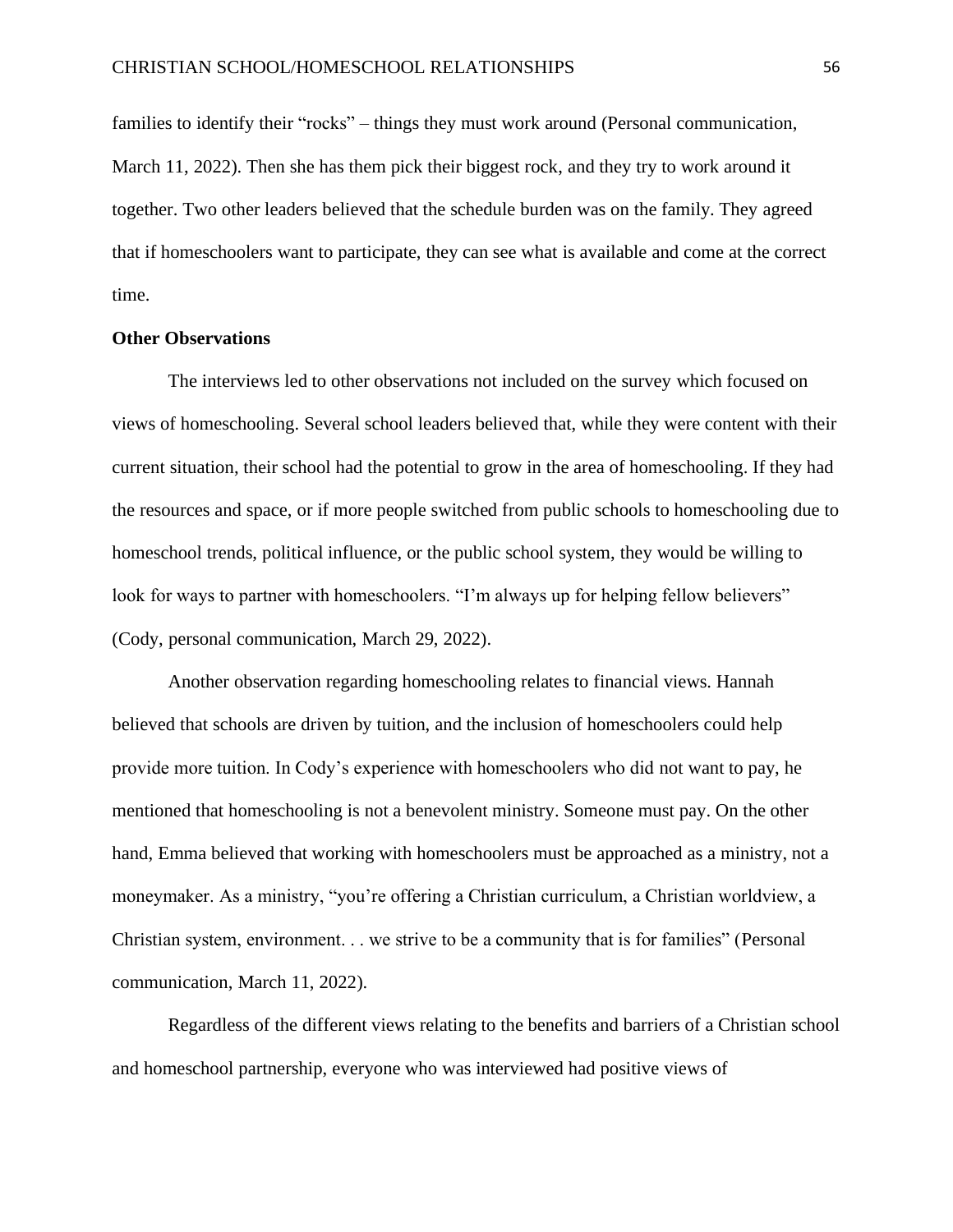homeschooling, whether they were from an inclusive or exclusive school. Emma stated that, "We would love more homeschooling families!" (Personal communication, March 10, 2022). While Cody's school currently does not have room to include homeschoolers, he said that he is "not against homeschooling at all, and if we had the resources and somebody that would be committed to helping, I would be open to that" (Personal communication, March 29, 2022). Peter commented, "I do think the benefits [of having a relationship with homeschool families] outweigh the barriers in my heart of hearts" (Personal communication, February 24, 2022). Nelson, who has a diverse background in working at schools with a range of different relationships with homeschoolers, would love to partner with homeschool parents who have the same philosophy both theologically and educationally. While he believes not everyone should homeschool because they cannot all do it well, for those who can, he believes it can be another good form of Christian education. Nearly every interviewee agreed that a partnership between a Christian school and homeschool is mutually beneficial and valuable.

### **Implications and Recommendations**

The many observations that can be made from this study led the researcher to wonder whether there a best practice regarding relationships that Christian schools have with homeschool families. As was mentioned by one of the interviewees, this is not an easy answer as many factors can affect a possible relationship including school size, location, resources, homeschool populations, and state policies. While the data does not prove that one relationship method is better than another, it does show that a higher number of schools are choosing to have some type of relationship with homeschoolers. It also shows that schools who choose to have relationships with homeschoolers find them mutually beneficial and have higher overall satisfaction level than those who do not.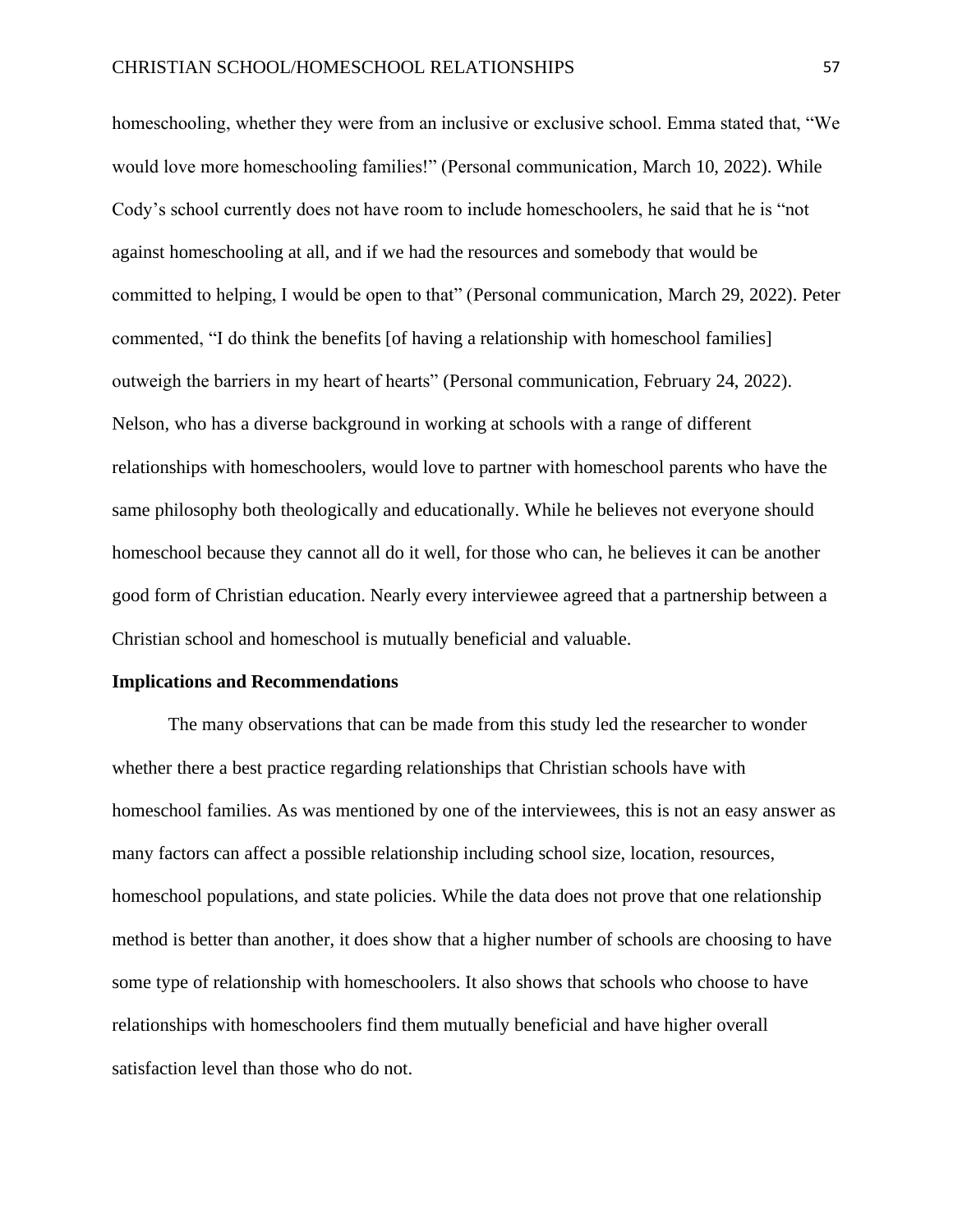While the researcher does not believe there is a clear best practice that can be identified from the study, many recommendations can be drawn from this study that can help schools decide what type of relationship would work best for their school and the homeschool families in their areas. Several of the recommendations come directly from the school leaders who were interviewed:

- When considering what a successful relationship with homeschool families can look like in a school, it is important to recognize that it will be different for each school depending on location, school size, state policies, and the local homeschool population.
- It would be beneficial to have someone dedicated to run the homeschool program and enough students to support the financial side of it.
- A homeschool policy would have to provide opportunity and access; it should be fair financially.
- Any type of program with homeschoolers would require the homeschoolers to be fully committed.
- Schools must be intentional about providing ways for the homeschool families to assimilate into the school community.
- Schools must be intentional about having policies in place for homeschool families just like they do for traditional students.

Emma said that this inclusive model is a service and a ministry and that is why they do it. Hannah encouraged others to understand that a partnership "is a win, win situation" (Personal communication, March 11, 2022). She encouraged a marriage of the homeschool community and the Christian school in whatever way makes sense in each community. Nelson provided advice for anyone considering a relationship with homeschool families: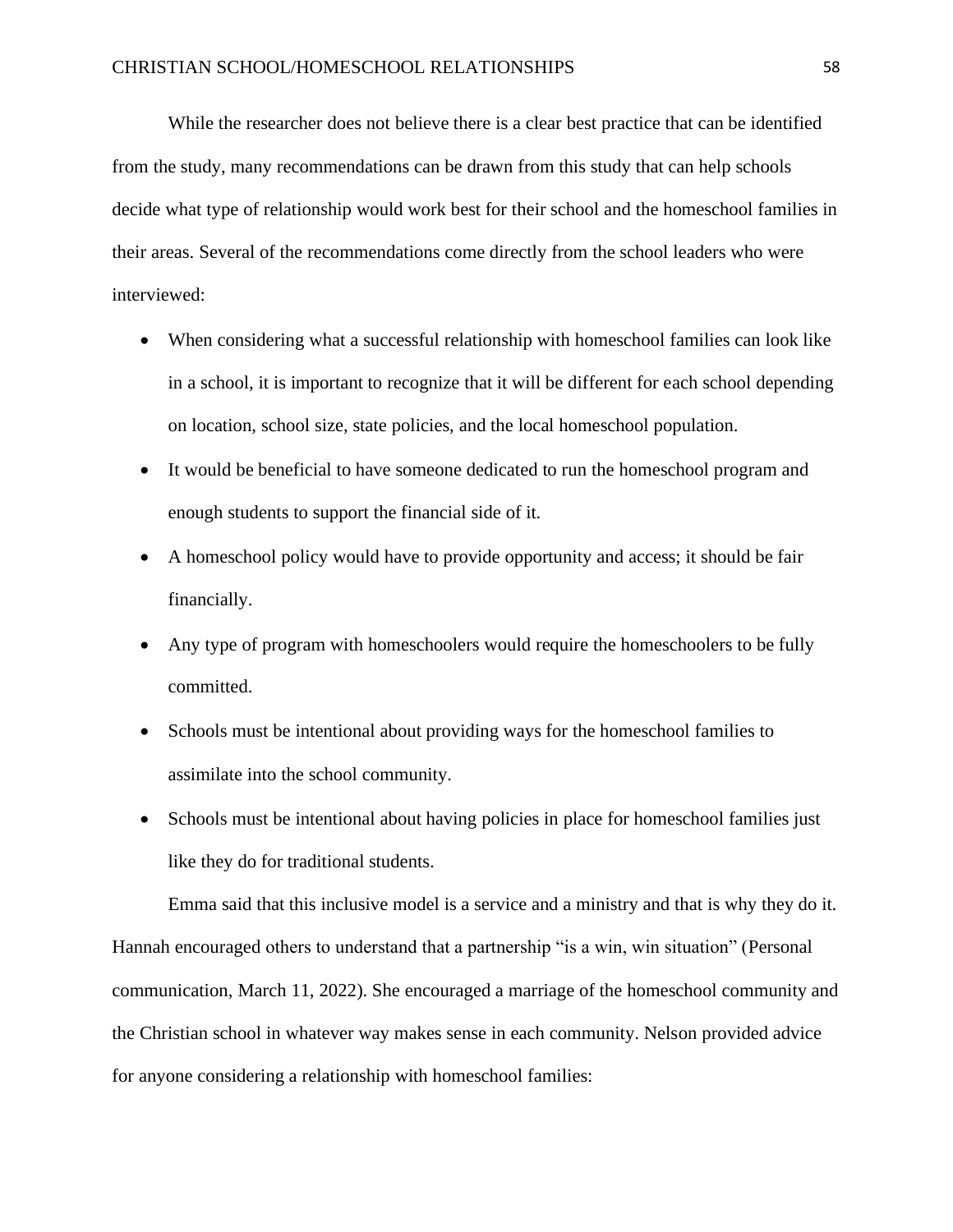My essential question in many of, or really all of my decisions as a school leader is, what's best for the kids? . . . And parents know their kids the best, so they should have that right, that power that's God-ordained . . . And if we can partner somehow with a homeschool family and provide a good experience but also help give them a good education, I'm for that. I'm not anti-homeschool. I would love to partner with homeschool parents who really have the same philosophy theologically and even educationally. We want what's best for our kids, and if we can find a way to, uh, kind of a marriage of that and work out the details, I'm all for that. (Personal communication, February 24, 2022)

## **Conclusion**

The purpose of this study was to gain a deeper understanding of the current relationship models that exist between Christian schools and homeschool families. From the perspective of CSI school leaders who participated in surveys and interviews, nearly 60% of Christian schools have chosen to have some type of relationship with homeschool families. For many of these schools, the relationships are mutually beneficial as the benefits outweigh the barriers. Schools that have experienced full inclusion of homeschool families believe it is a best practice that is beneficial for everyone. For those schools that do not offer a fully or partially inclusive relationship, various factors are at play including school size, state rules, resources available, and not really having a need for it. For further study, the views of homeschool families or Christian school constituents could be explored to see if their experiences and views match those of the school leaders.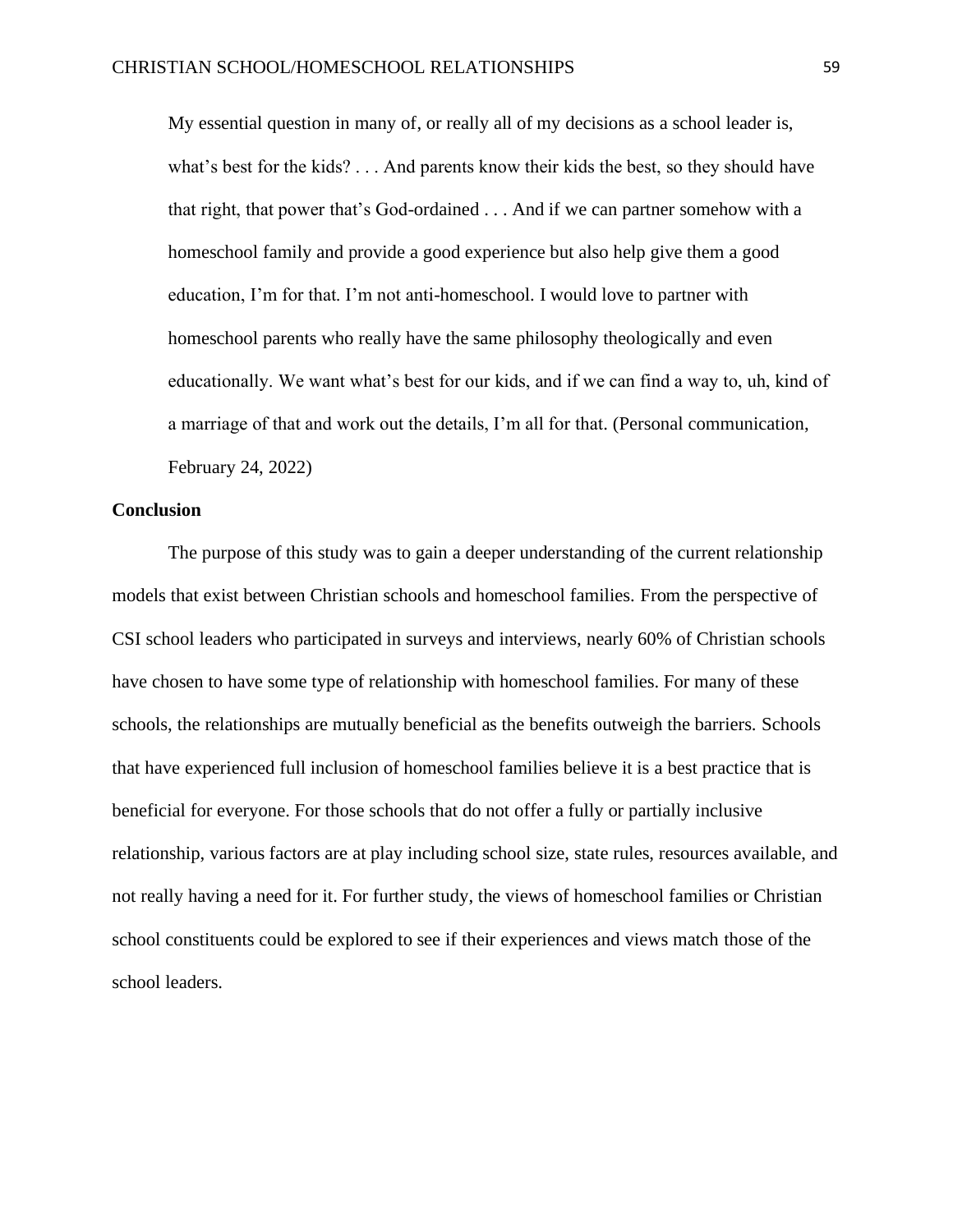## **Limitations**

One of the limitations for this study was that the researcher has served both as a classroom teacher and a homeschool mom, and her current role as a homeschool mom leads to potential bias. While the author sees the potential of partnerships between Christian schools and homeschools, it is worth noting that she was truly invested in understanding what relationships currently exist and which ones might be considered best practice. The researcher set aside her own ideas of what a relationship could like and instead embraced a listen-to-learn posture. The reporting of data gathered from the surveys and interviews was not altered. Methods such as open-ended questioning, coding, and charting were used to prevent bias. The researcher approached this study with an open mind to truly understand the benefits and barriers that existed among relationships between Christian schools and homeschool families.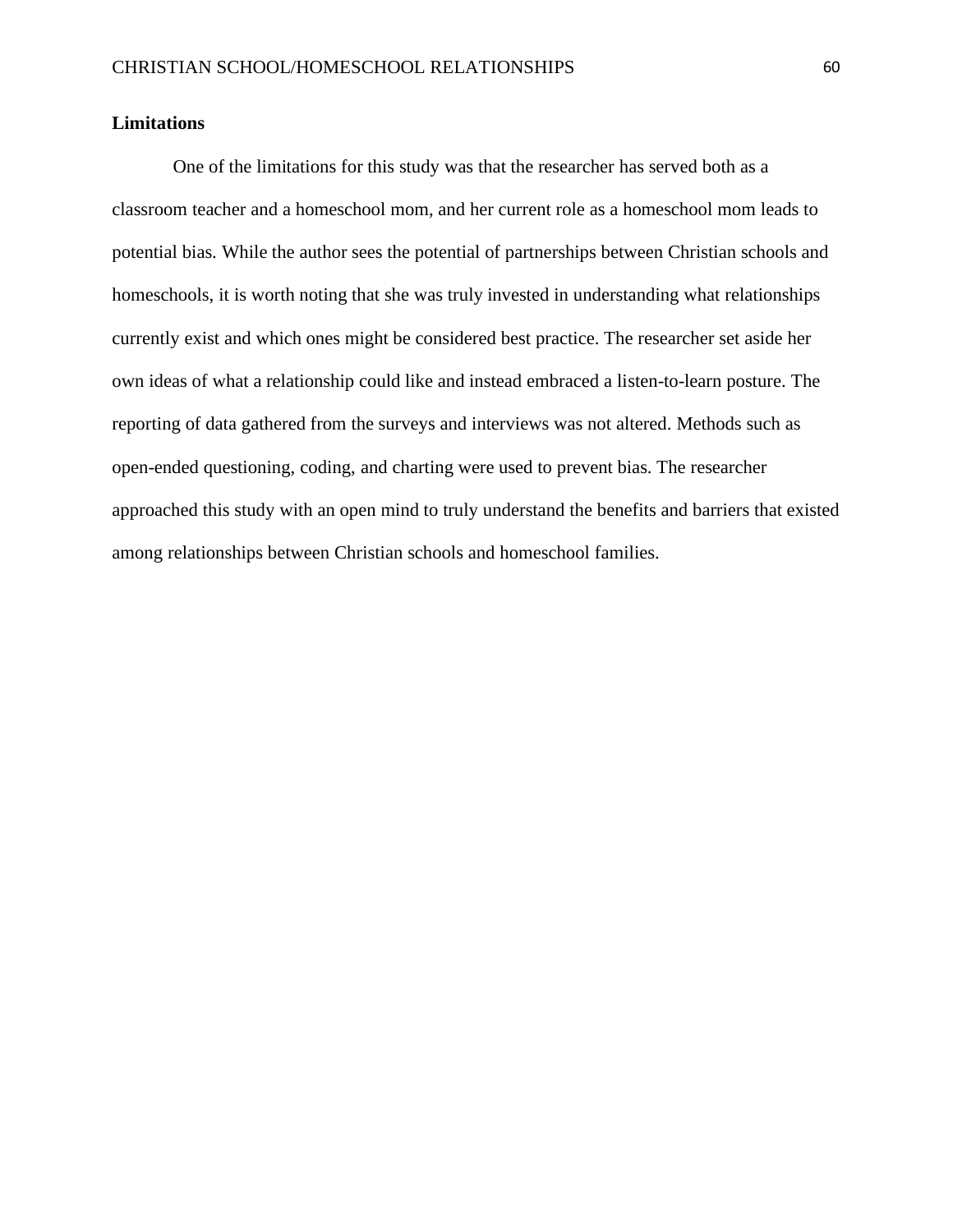## **References**

Anthony, K. V., & Burroughs, S. (2012). Day to day operations of home school families: Selecting from a menu of educational choices to meet students' individual instructional needs. *International Education Studies, 5*(1), 3-17.

Caruana, V. (1999). Partnering with Homeschoolers. *Educational Leadership, 57*(1), 58-60.

Chen, Y., Hinton, C., & VanderWeele, T. J. (2021). School types in adolescence and subsequent health and well-being in young adulthood: An outcome-wide analysis. *PLoS ONE, 17*(11), 1-16. https://doi.org/10.1371/journal.pone.0258723

Christian Schools International. (n.d.) Retrieved April 19, 2022, from https://www.csionline.org/

- National Alliance for Public Charter Schools. (n.d.) Retrieved April 30, 2022, from https://www.publiccharters.org/
- Cooper, B.S., & Sureau, J. (2007). The politics of homeschooling: New developments, new challenges. *Educational Policy, 21*(1), 110-131.
- Dahlquist, K. L., York-Barr, J., & Hendel, D. D. (2006). The choice to homeschool: Home educator perspectives and school district options. *Journal of School Leadership, 16*(4), 354-385.
- Eley, M. G. (2002). Making the homeschool connection. *Educational Leadership, 59*(7), 54-55.
- Farris, M. P., & Woodruff, S.A. (2000). The future of home schooling. *Peabody Journal of Education, 75*(1/2), 233-255.

Gaither, M. (2009). Homeschooling in the USA: Past, present, and future. *Theory and Research in Education, 7*(3), 331-346. <http://dx.doi.org.ezproxy.dordt.edu:8080/10.1177/1477878509343741>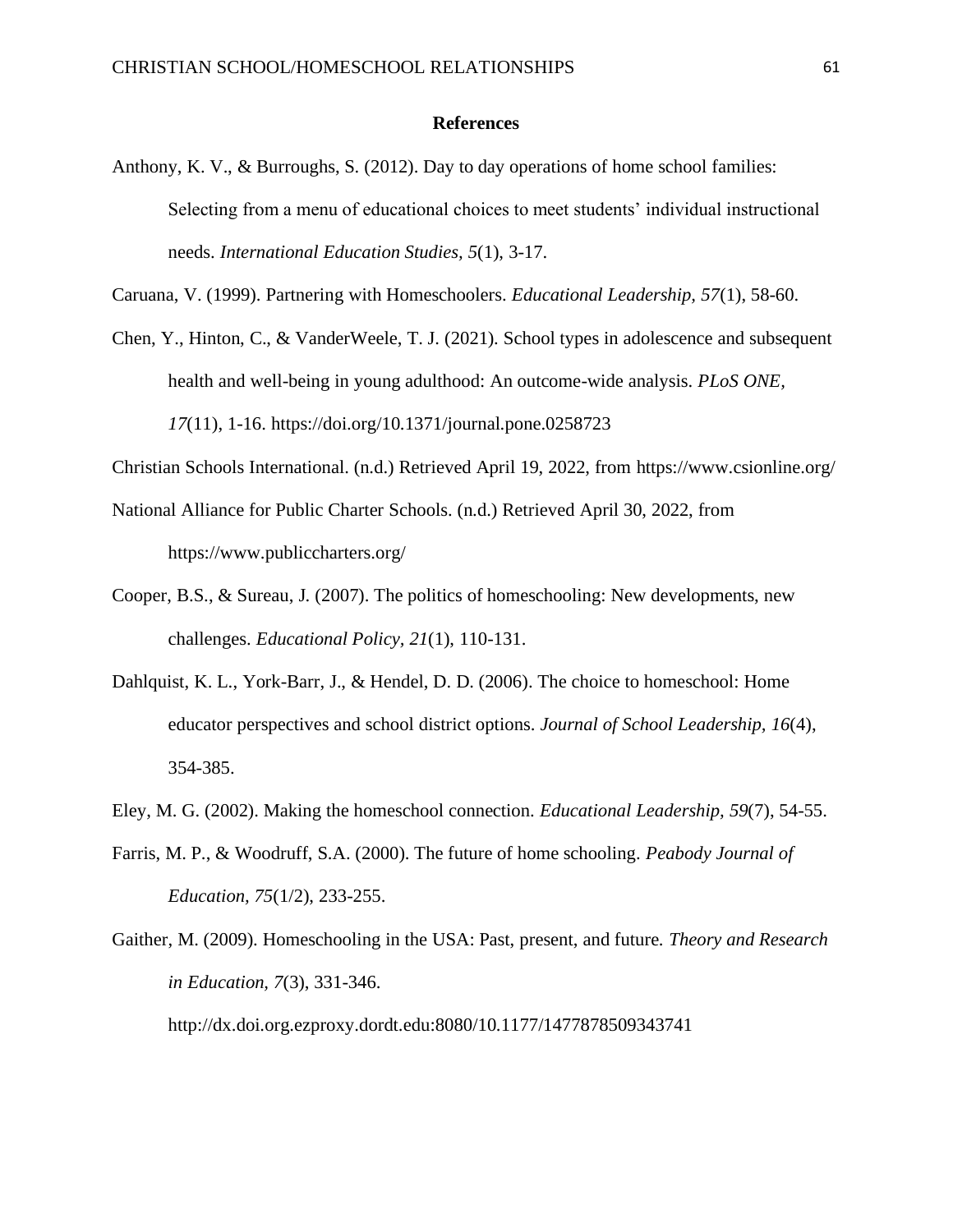- Hirsh, A., & Center on Reinventing Public Education (CRPE). (2019). The changing landscape of homeschooling in the United States. *Center on Reinventing Public Education.*
- Johnson, D. M. (2013). Confrontation and cooperation: The complicated relationship between homeschoolers and public schools. *Peabody Journal of Education, 88*(3), 298-308. http://dx.doi.org.ezproxy.dordt.edu:8080/10.1080/0161956X.2013.796832
- Jolly, J. L., Matthews, M. S., & Nester, J. (2013). Homeschooling the gifted: A parent's perspective. *Gifted Child Quarterly, 57*(2), 121-134. <http://dx.doi.org.ezproxy.dordt.edu:8080/10.1177/0016986212469999>
- Knowles, J. G. (1989). Cooperating with home school parents: A new agenda for public schools? *Urban Education, 23*(4), 392-411.
- Lines, P. M. (2000). When home schoolers go to school: A partnership between families and schools. *Peabody Journal of Education, 75*(1-2), 159-186.
- Mayberry, M., & Knowles, J. G. (1989). Family unity objectives of parents who teach their children: Ideological and pedagogical orientations to home schooling. *Urban Review, 21*(4), 209-225.
- Patterson, J. A., Gibson, I., Koenigs, A., Maurer, M., Ritterhouse, G., Stockton, C., & Taylor, M. J. (2007). Resisting bureaucracy: A case study of home schooling. *Journal of Thought, 42*(3-4), 71+.
- Ray, B. D. (2004). Homeschoolers on to college: What research shows us. *Journal of College Admission, 185*, 5-11.
- Ray, B. (2010). Academic achievement and demographic traits of homeschool students: A nationwide study. *Academic Leadership: The Online Journal, 8*(1).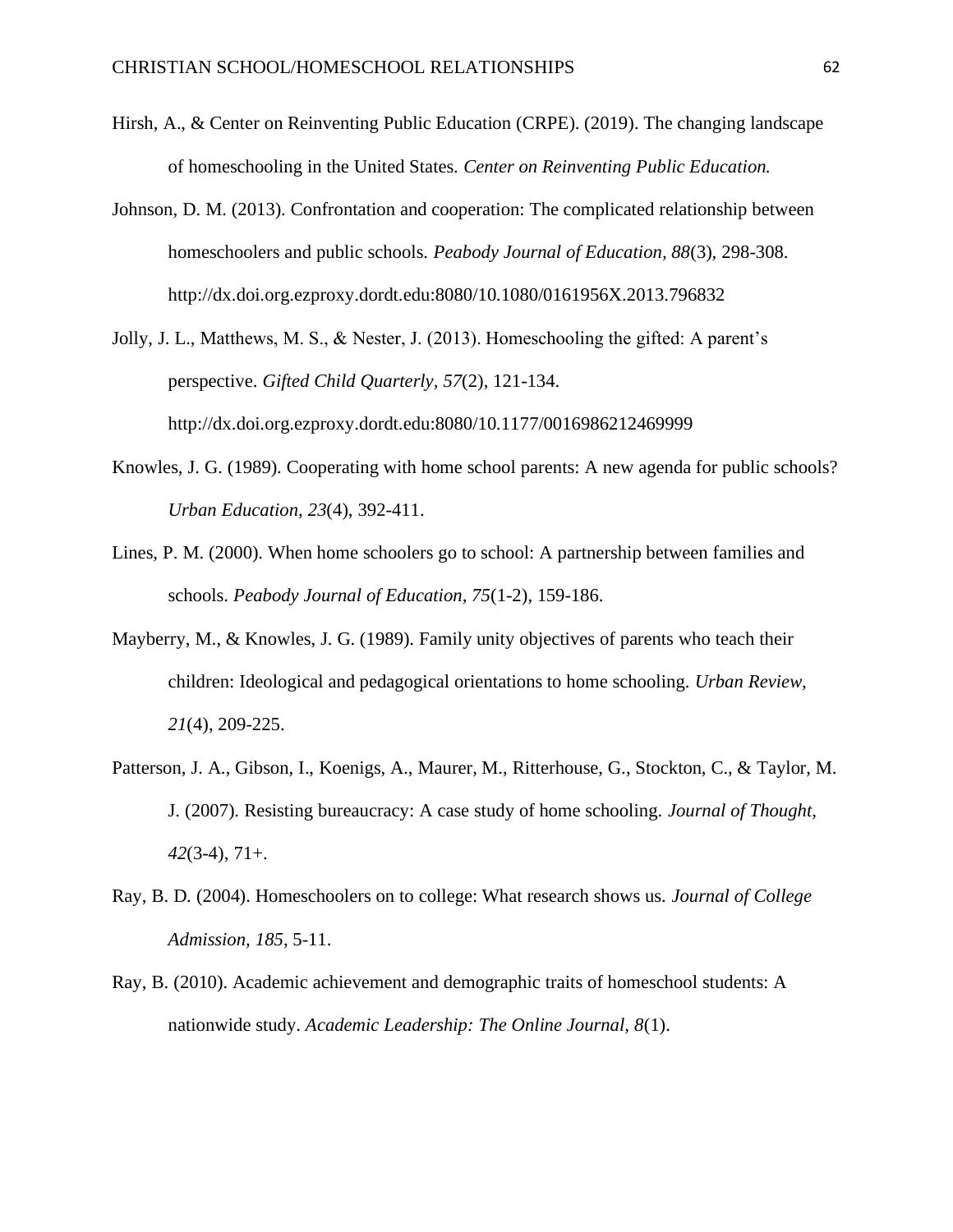- Ray, B. D. (2013). Homeschooling associated with beneficial learner and societal outcomes but educators do not promote it. *Peabody Journal of Education, 88*(3), 324-341.
- Ray, B. D. (2017). A systematic review of the empirical research on selected aspects of homeschooling as a school choice. *Journal of School Choice, 11*(4), 604-621.
- Romanowski, J. H. (2001). Common arguments about the strengths and limitations of home schooling. *Clearing House, 75*(2), 79-83.
- Rudner, L. M., & Home School Legal Defense Association, P. (1999). Scholastic achievement and demographic characteristics of home school students in 1998. *Education Policy Analysis Archives, 7*(8).
- Terpstra, M. (1995). A home school/school district partnership. *Educational Leadership, 52*(1), 57-58.
- Thomas, J. (2016). Learning from homeschooling routines. *Journal of Research on Christian Education, 25*(3), 233-250.
- Thomas, J. (2019). Perspectives of homeschoolers motivated by religious and moral reasons. *Journal of Research on Christian Education, 28*(1), 21-42.
	- <http://dx.doi.org.ezproxy.dordt.edu:8080/10.1080/10656219.2019.1579125>
- Tilhou, R. (2020). Contemporary homeschool models and the values and beliefs of home educator associations: A systematic review. *Journal of School Choice, 14*(1), 75-94. <http://dx.doi.org.ezproxy.dordt.edu:8080/10.1080/15582159.2019.1616992>
- Van Galen, J. A. (1998). Ideology, curriculum, and pedagogy in home education. *Education and Urban Society, 21*(1), 52-68.
- Wearne, E. (2019). A survey of families in a charter hybrid homeschools. *Peabody Journal of Education, 94*(3), 297-311.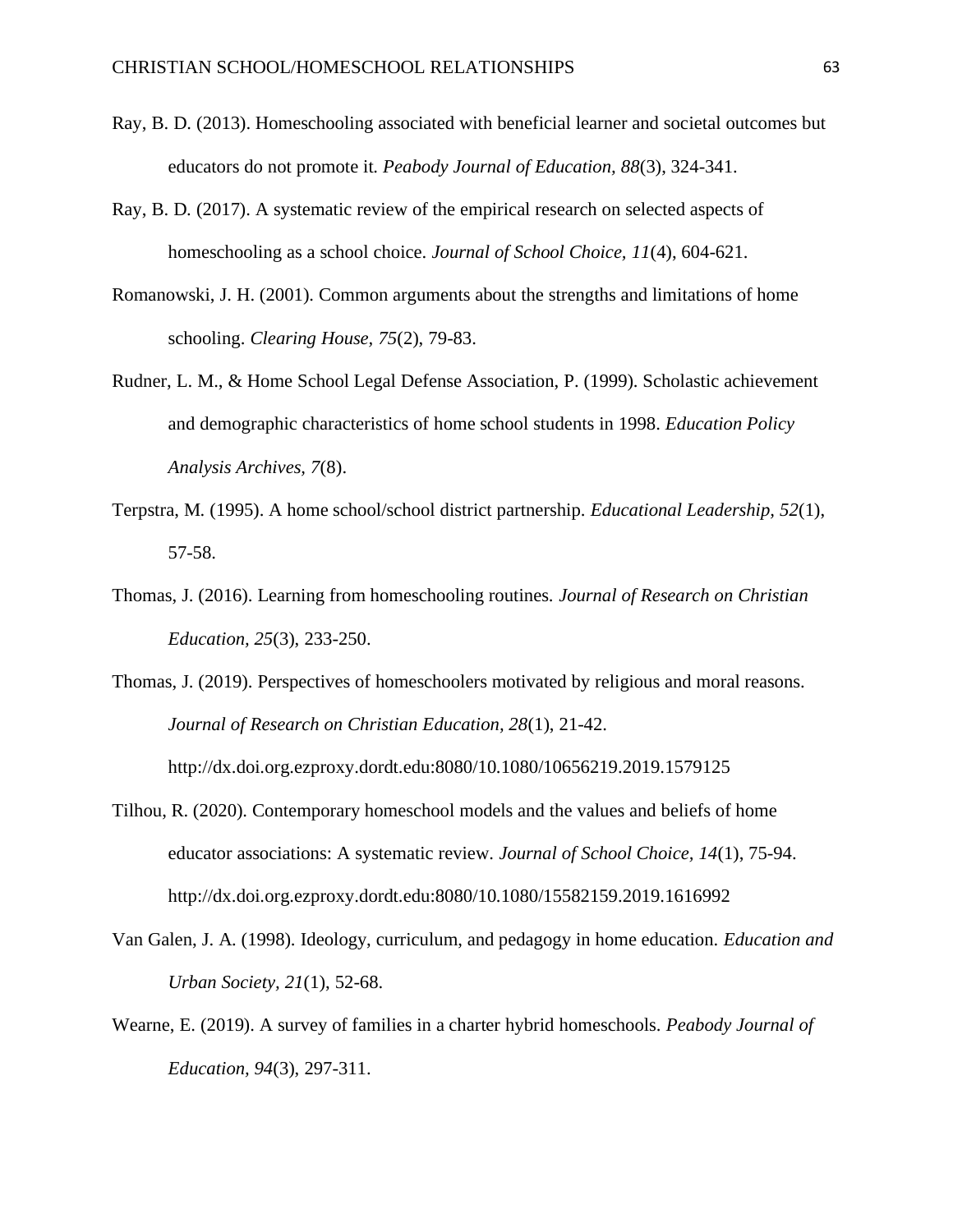Webb, D. L. (1997). Home-schools and interscholastic sports: Denying participation violates United States constitutional due process and equal protection rights. Chalk Talk. *Journal of Law and Education, 26*(3), 123-132.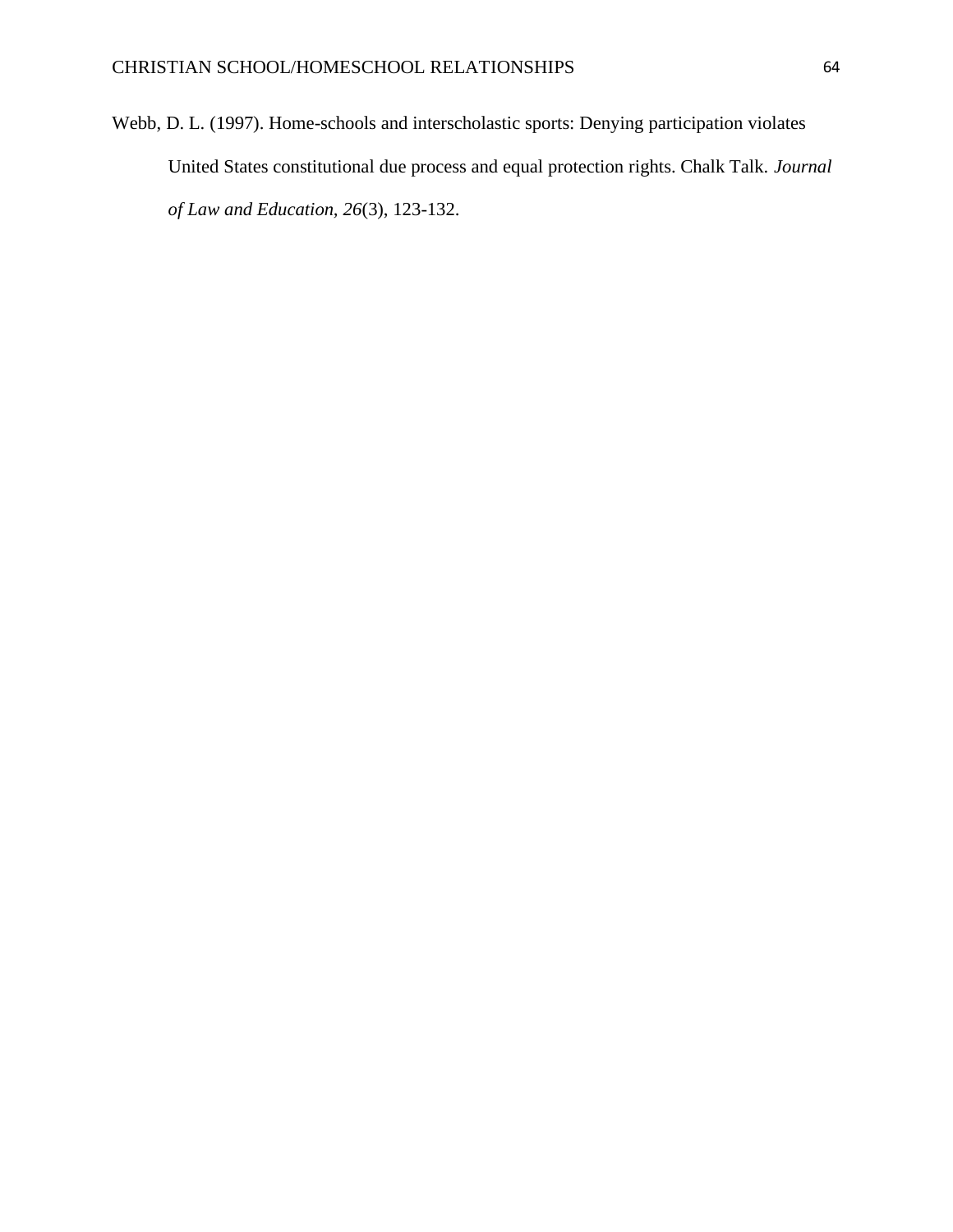# **Appendix A**

## Online Survey

The following survey is being used to discover perceived relationship models that exist between Christian schools and homeschool families. The answers you provide to this survey will be kept confidential. Your name and that of your school will not be used in the survey results. Upon the completion of the research project, all data will be destroyed.

Thank you so much for taking time to fill out this survey which will help me complete my research project!

## **General Questions**

What grades are included in your school system?

- a.  $K-5$
- b.  $6 8$
- c.  $K 8$
- d.  $9 12$
- e.  $K = 12$ .

What is the population of your student body?

- a.  $0 250$
- b.  $250 500$
- c.  $500 1,000$
- d. More than 1,000

Where is your school located?

- a. Rural
- b. Urban
- c. Suburban

## **Relationship Models**

For the sake of this survey, the following definitions of relationship models will be utilized:

*Fully inclusive* – Homeschool students are invited to be involved in all aspects of school including signing up for individual classes, taking part in sports and extracurriculars, and participating in school events such as retreats and field trips.

*Partially inclusive* – Homeschool students are invited to be involved in some aspects of school whether it is individual classes, sports and extracurriculars, or school events.

*Exclusive* – Classes, sports and extracurriculars, and school events are reserved for those who are enrolled as students at the school.

What type of relationship model does your school utilize with homeschool families?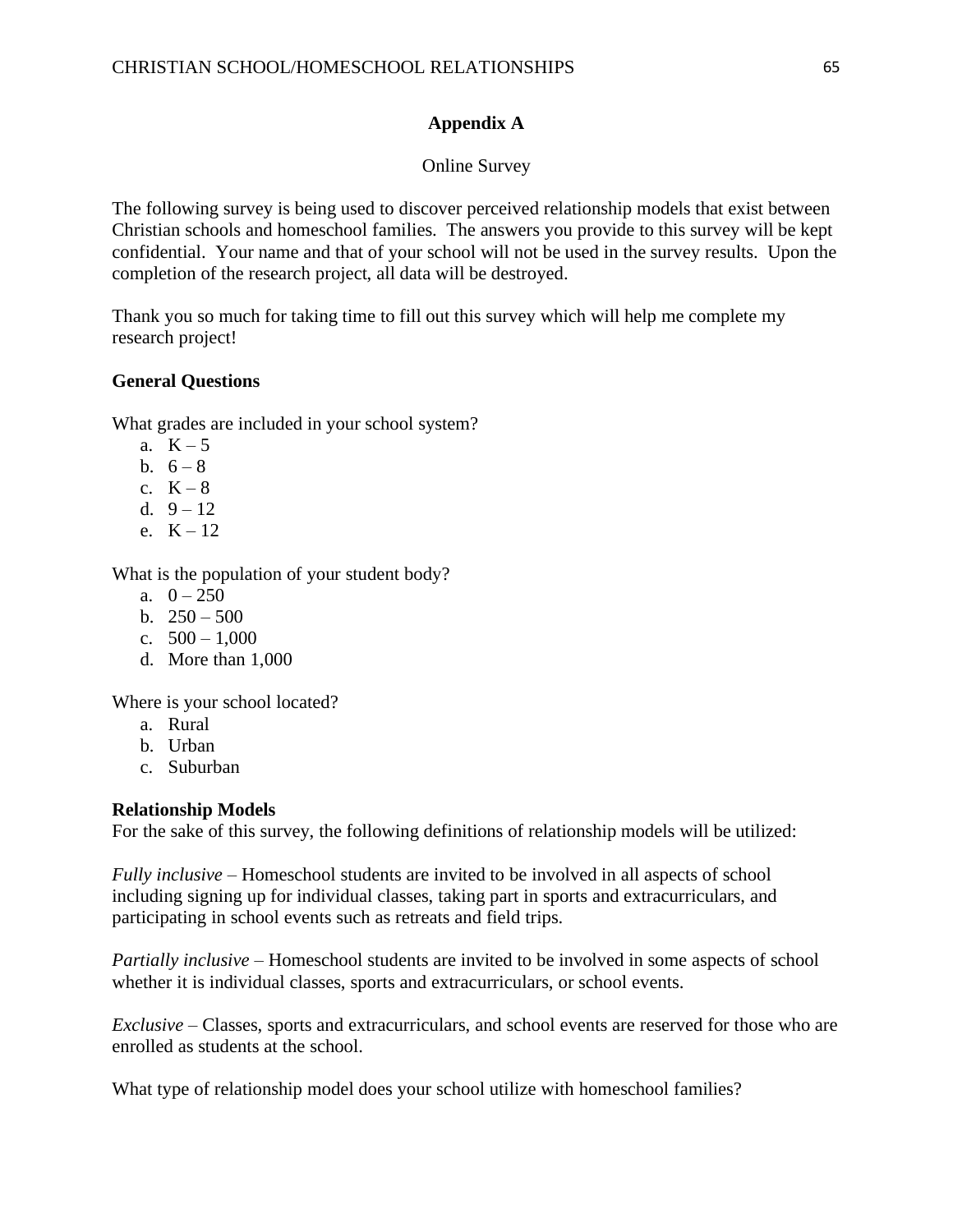- a. Inclusive
- b. Partially inclusive
- c. Exclusive

Please indicate what school activities homeschool students are invited to be a part of:

- a. After school clubs (lego club, chess club, etc.)
- b. Chapel
- c. Enrichment programs
- d. Extracurricular activities
- e. Fine arts (music/art/drama)
- f. Individual classes
- g. Remedial programs
- h. Service projects
- i. Sport teams
- j. None

# **Benefits**

Each of the following statements posits a potential benefit of a Christian school having a relationship with homeschool families. Indicate your level of agreement to each statement with the following scale:

1 (strongly disagree), 2 (somewhat disagree), 3 (neutral), 4 (somewhat agree), 5 (strongly agree)

The potential for mutually beneficial relationships can be realized by schools that adopt an inclusive stance towards homeschool families.

A benefit of this partnership for the school is that home educators who feel connected to the school will support the school more fully.

A benefit of this partnership for the school is the potential to reach students that it would not have had contact with otherwise.

A benefit of this partnership for the school is that observing what makes homeschooling successful could provide one avenue for Christian schools to deepen their practices as they seek to provide the best learning environment for their students.

A benefit of this partnership for the homeschool family is the opportunity for the students to be part of large group educational activities.

A benefit of this partnership for the homeschool family is the opportunity for the students to interact with other students.

A benefit of this partnership for the homeschool family is the ability for parents to consult with teachers about curriculum.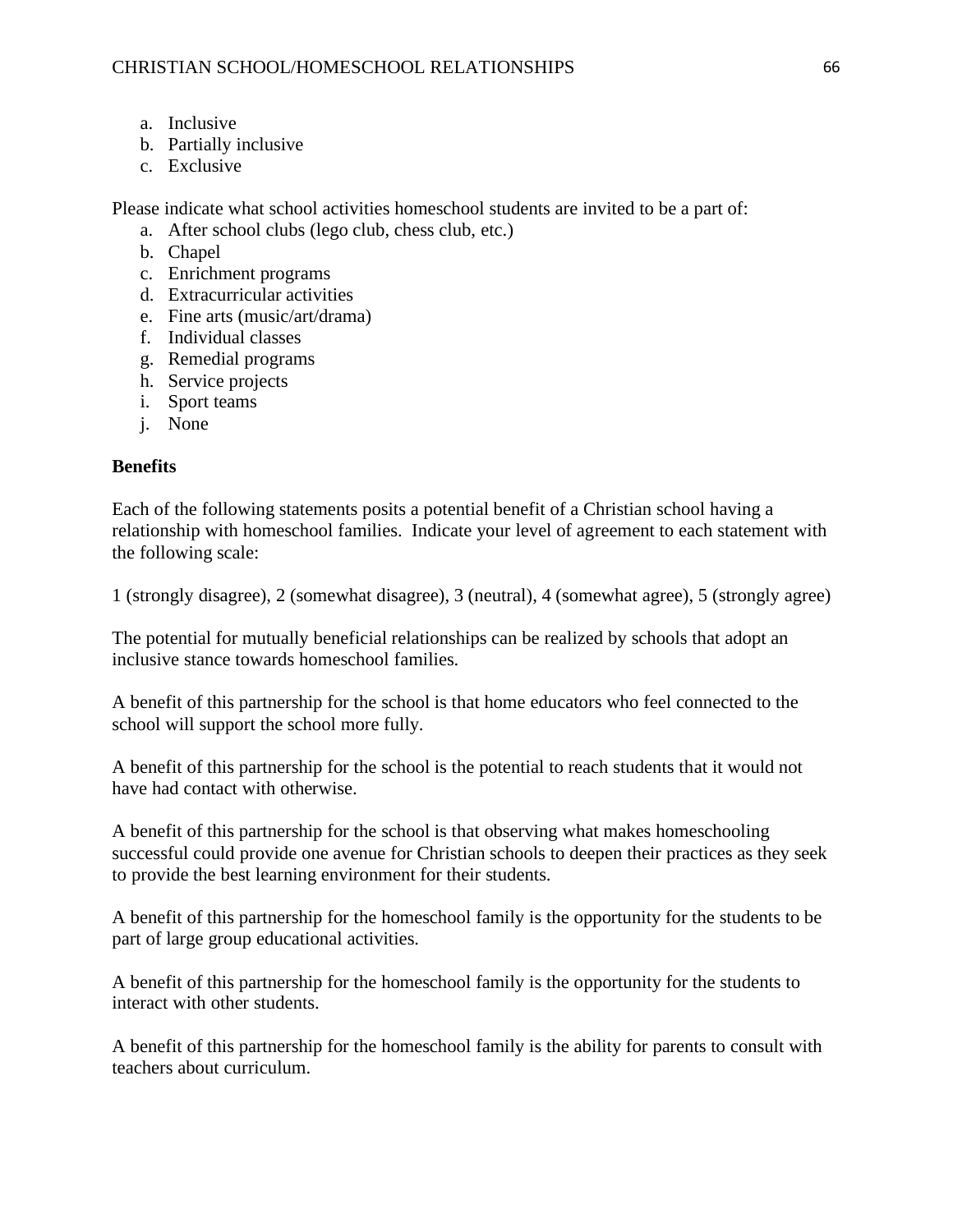A benefit to the homeschool parent is it allows their children to receive instruction in areas that the homeschool parent may not be competent to teach.

## **Barriers**

Each of the following statements posits a potential barrier of a Christian school having a relationship with homeschool families. Indicate your level of agreement to each statement with the following scale:

1 (strongly disagree), 2 (somewhat disagree), 3 (neutral), 4 (somewhat agree), 5 (strongly agree)

A barrier of this partnership for the school is trying to determine how much time students can spend in school and still be homeschoolers.

A barrier of this partnership for the school is the burden it could present for teachers.

A barrier of this partnership for the school is the burden it places on school schedules.

A barrier for the school is to positively assimilate the homeschool student into the ethos and culture of the classroom/school in ways that are beneficial to the homeschool student and the classroom/school.

A barrier in this partnership is that full-time school families may feel that their children's instructional or teacher time is being diverted to part-time students.

A barrier of this partnership for the homeschool families is critics who question whether homeschooled students have a place in the building.

# **Overall Satisfaction**

How would you rate your overall satisfaction with the current relationship model you have in place between your school and homeschool families?

1 (not at all satisfied), 2 (slightly satisfied), 3 (moderately satisfied), 4 (very satisfied), 5 (completely satisfied)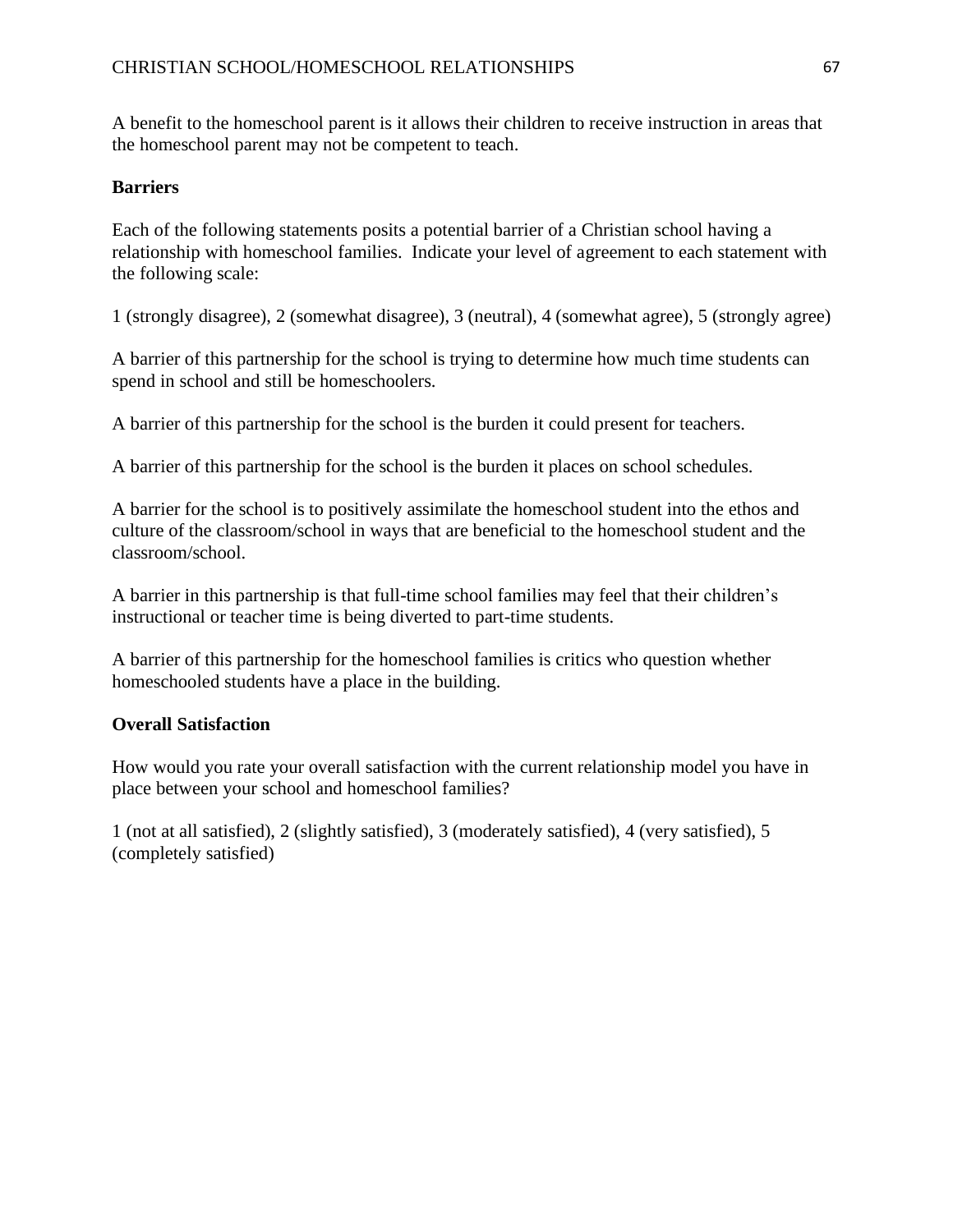## **Appendix B**

## Interview Questions

Opening: Express thanks, review the purpose, emphasize anonymity, ask for permission to record, and let the interviewee know the data will be destroyed after research is complete.

You've described your relationship in the survey as .... What does that look like? What led you to this model?

In your survey results, I noticed you said one of the benefits for the school of having a relationship with homeschoolers was. . . Can you tell me more about that?

In your survey results, I noticed you said one of the barriers for the school of having a relationship with homeschoolers was. . . Can you tell me more about that?

Can you describe any other benefits/barriers that affect your relationship with homeschool families?

I noticed you indicated that your level of satisfaction with your current relationship with homeschool families is a .... Can you explain your answer? If it's high, what leads to this level of satisfaction? If it's low, what do you wish was different? Is there anything you would change about your relationship with homeschool families?

How would you describe a relationship model that you would consider a best practice?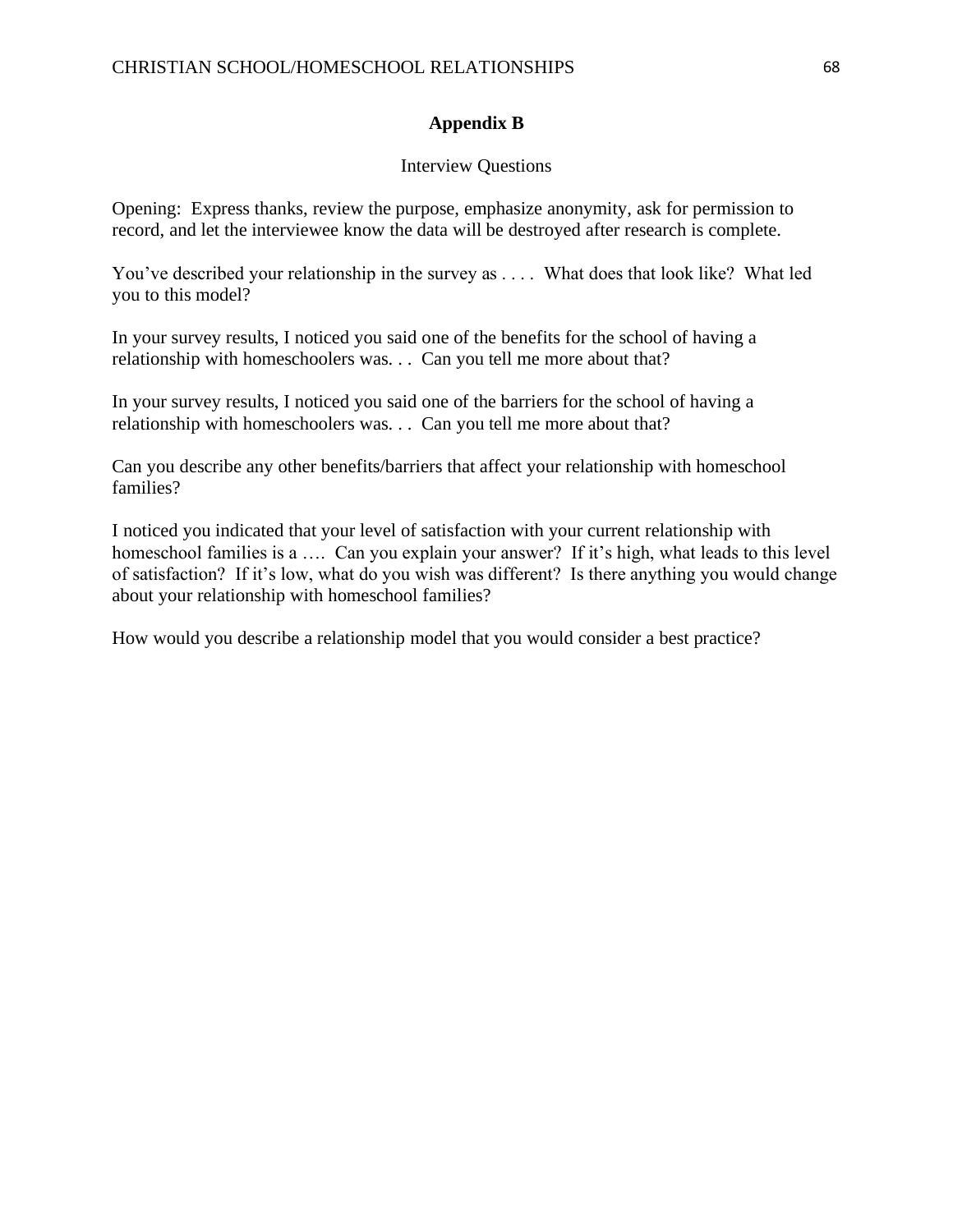# **Appendix C**

# Research-Based Benefits and Barriers

# *Benefits of Christian School/Homeschool Relationships*

| <b>Survey Statements</b>                                                                                                                                                                                                                                             | <b>Research Base</b>                                                                                                                                                                                                                                                                                                                                                                                                                                                                                                                                                                                                 |
|----------------------------------------------------------------------------------------------------------------------------------------------------------------------------------------------------------------------------------------------------------------------|----------------------------------------------------------------------------------------------------------------------------------------------------------------------------------------------------------------------------------------------------------------------------------------------------------------------------------------------------------------------------------------------------------------------------------------------------------------------------------------------------------------------------------------------------------------------------------------------------------------------|
| The potential for mutually beneficial<br>relationships can be realized by schools that<br>adopt an inclusive stance towards<br>homeschool families.                                                                                                                  | Dahlquist, K. L., York-Barr, J., & Hendel, D.<br>D. (2006). The choice to homeschool:<br>Home educator perspectives and<br>school district options. Journal of<br>School Leadership, 16(4), 354-385.<br>Van Galen, J. A. (1998). Ideology,<br>curriculum, and pedagogy in home<br>education. Education and Urban<br>Society, 21(1), 52-68.                                                                                                                                                                                                                                                                           |
| A benefit of this partnership for the school is<br>that home educators who feel connected to<br>the school will support the school more fully.                                                                                                                       | Terpstra, M. (1995). A home school/school<br>district partnership. Educational<br>Leadership, 52(1), 57-58.                                                                                                                                                                                                                                                                                                                                                                                                                                                                                                          |
| A benefit of this partnership for the school is<br>the potential to reach students that it would<br>not have had contact with otherwise.                                                                                                                             | Eley, M. G. (2002). Making the homeschool<br>connection. Educational Leadership,<br>$59(7)$ , 54-55.                                                                                                                                                                                                                                                                                                                                                                                                                                                                                                                 |
| A benefit of this partnership for the school is<br>that observing what makes homeschooling<br>successful could provide one avenue for<br>Christian schools to deepen their practices as<br>they seek to provide the best learning<br>environment for their students. | Thomas, J. (2016). Learning from<br>homeschooling routines. Journal of<br>Research on Christian Education,<br>25(3), 233-250.<br>Anthony, K. V., & Burroughs, S. (2012). Day<br>to day operations of home school<br>families: Selecting from a menu of<br>educational choices to meet students'<br>individual instructional needs.<br>International Education Studies, 5(1),<br>$3-17.$<br>Patterson, J. A., Gibson, I., Koenigs, A.,<br>Maurer, M., Ritterhouse, G., Stockton,<br>C., & Taylor, M. J. (2007). Resisting<br>bureaucracy: A case study of home<br>schooling. Journal of Thought, 42(3-<br>$4)$ , 71+. |
| A benefit of this partnership for the<br>homeschool family is the opportunity for the<br>students to be part of large group educational<br>activities.                                                                                                               | Eley, M. G. (2002). Making the homeschool<br>connection. Educational Leadership,<br>59(7), 54-55.<br>Dahlquist, K. L., York-Barr, J., & Hendel, D.<br>D. (2006). The choice to homeschool:<br>Home educator perspectives and                                                                                                                                                                                                                                                                                                                                                                                         |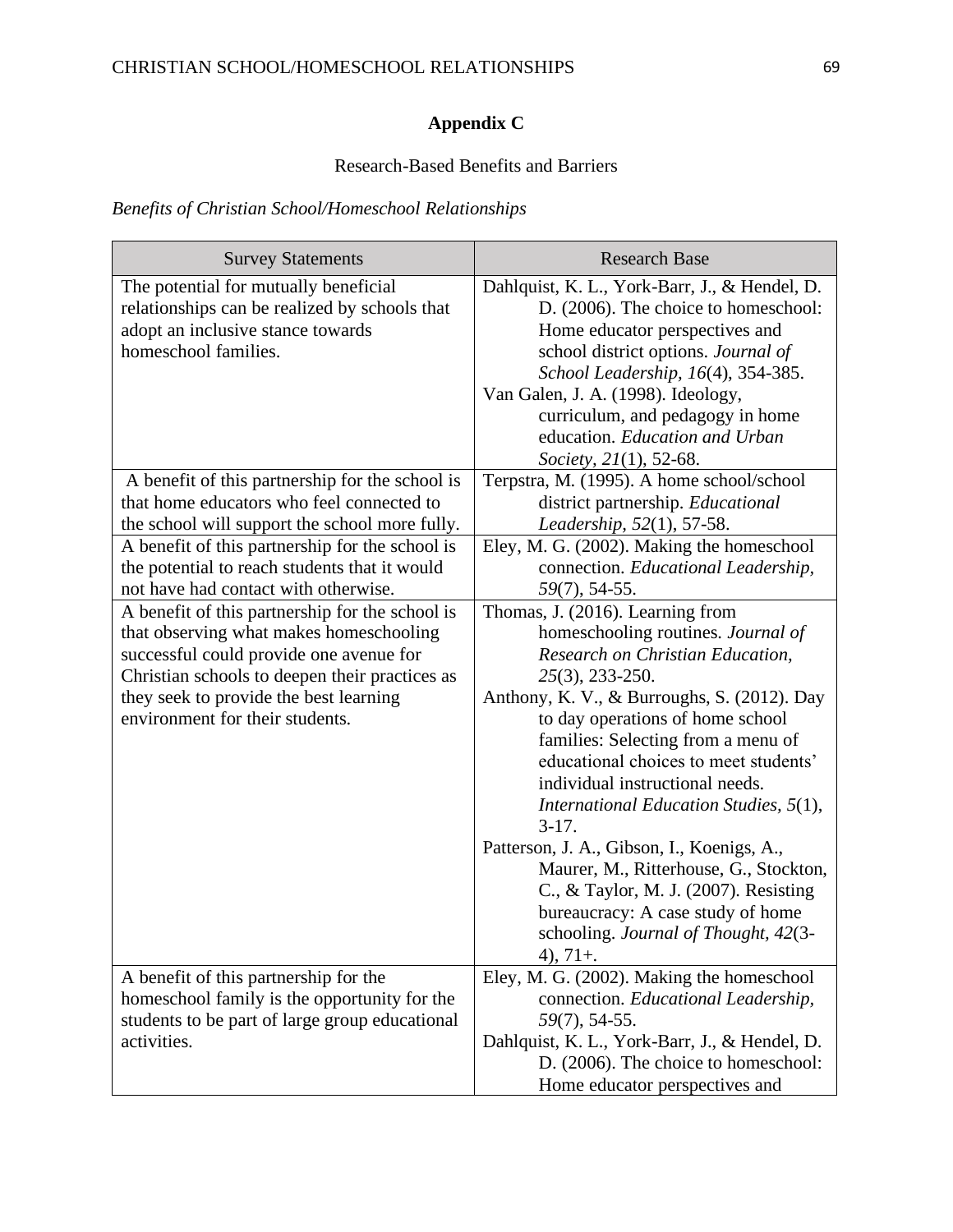|                                                 | school district options. Journal of           |
|-------------------------------------------------|-----------------------------------------------|
|                                                 | School Leadership, 16(4), 354-385.            |
| A benefit of this partnership for the           | Eley, M. G. (2002). Making the homeschool     |
| homes chool family is the opportunity for the   | connection. Educational Leadership,           |
| students to interact with other students.       | $59(7)$ , 54-55.                              |
|                                                 | Dahlquist, K. L., York-Barr, J., & Hendel, D. |
|                                                 | D. (2006). The choice to homeschool:          |
|                                                 | Home educator perspectives and                |
|                                                 | school district options. Journal of           |
|                                                 | School Leadership, 16(4), 354-385.            |
| A benefit of this partnership for the           | Eley, M. G. (2002). Making the homeschool     |
| homeschool family is the ability for parents to | connection. Educational Leadership,           |
| consult with teachers about curriculum.         | $59(7)$ , 54-55.                              |
|                                                 | Lines, P. M. (2000). When home schoolers go   |
|                                                 | to school: A partnership between              |
|                                                 | families and schools. Peabody                 |
|                                                 | Journal of Education, 75(1-2), 159-           |
|                                                 | 186.                                          |
| A benefit to the homeschool parent is it        | This is a perceived benefit as research about |
| allows their children to receive instruction in | benefits in the partnership between Christian |
| areas that the homeschool parent may not be     | schools and homeschooling families is         |
| competent to teach.                             | limited.                                      |

*Barriers of Christian School/Homeschool Relationships*

| <b>Survey Statements</b>                                                                                                                                                                                                   | <b>Research Base</b>                                                                                                                                |
|----------------------------------------------------------------------------------------------------------------------------------------------------------------------------------------------------------------------------|-----------------------------------------------------------------------------------------------------------------------------------------------------|
| A barrier of this partnership for the school is<br>trying to determine how much time students<br>can spend in school and still be<br>homeschoolers.                                                                        | Terpstra, M. (1995). A home school/school<br>district partnership. Educational<br>Leadership, 52(1), 57-58.                                         |
| A barrier of this partnership for the school is<br>the burden it could present for teachers.                                                                                                                               | Terpstra, M. (1995). A home school/school<br>district partnership. Educational<br>Leadership, 52(1), 57-58.                                         |
| A barrier of this partnership for the school is<br>the burden it places on school schedules.                                                                                                                               | Terpstra, M. (1995). A home school/school<br>district partnership. Educational<br>Leadership, 52(1), 57-58.                                         |
| A barrier for the school is to positively<br>assimilate the homeschool student into the<br>ethos and culture of the classroom/school in<br>ways that are beneficial to the homeschool<br>student and the classroom/school. | This is a perceived barrier as research about<br>barriers in the partnership between Christian<br>schools and homeschooling families is<br>limited. |
| A barrier in this partnership is that full-time<br>school families may feel that their children's<br>instructional or teacher time is being diverted<br>to part-time students.                                             | This is a perceived barrier as research about<br>barriers in the partnership between Christian<br>schools and homeschooling families is<br>limited. |